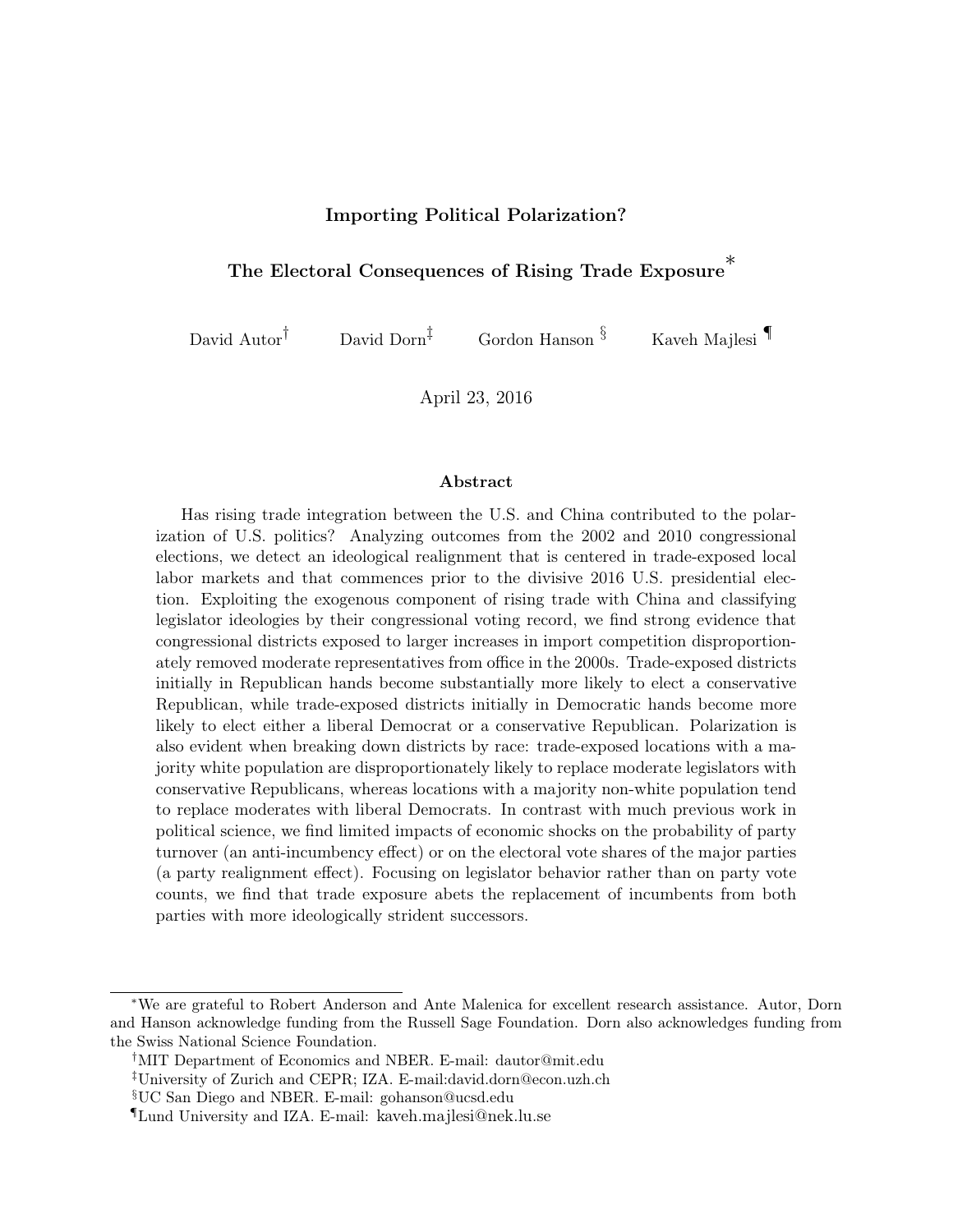### 1 Introduction

The 2016 U.S. presidential election has been as divisive as any in recent memory. The rancor on the campaign trail mirrors the partisan divide in Congress, a split that has been widening since the 1980s. DW-Nominate scores (Poole and Rosenthal, 1985 and 1991), which rank congressional representatives on a liberal-conservative scale according to their roll-call votes, show that the ideological gap between the parties is now at historic highs (McCarty, Poole, and Rosenthal, 2006). This polarization is due to a substantial rightward shift among congressional Republicans and a modest leftward shift among congressional Democrats, such that few centrists remain in either party. In the mid 1970s, the voting of more-liberal congressional Republicans overlapped with that of more-conservative representatives in the Democratic Party; today, even the most liberal House Republican is more conservative than the most conservative House Democrat.<sup>1</sup>

In this paper, we examine whether the exposure of local labor markets to increased foreign competition has exacerbated partisan divisions in the U.S. Congress. We estimate the impact of rising manufacturing imports from China on congressional elections and voting by congressional representatives over the period 2002 to 2010. Our interest is in seeing whether adverse economic shocks related to international trade may cause voters or their elected legislators to support positions that lean towards political extremes on the left or right.

As an indication of the prominence of globalization in U.S. political debates, presidential candidates from both major parties have agreed on the need to take a much more aggressive line on international trade. On the right, Republican candidate Donald Trump pledged to impose a 45% tariff on U.S. imports from China;<sup>2</sup> on the left, Democratic hopeful Bernie Sanders categorically rejected supporting any trade deal, including the Trans-Pacific Partnership, which had been negotiated by a Democratic president.<sup>3</sup> Of course, using foreign trade to stoke voter anxiety is nothing new in American politics. During the 1992 U.S. presidential campaign, candidate Ross Perot famously quipped that if approved, the North American Free Trade Agreement would create a "giant sucking sound" as U.S. manufacturing factories

<sup>&</sup>lt;sup>1</sup>Members of the two parties last overlapped in their voting behavior in the 2001-2003 congress, see Figure 3 below.

<sup>&</sup>lt;sup>2</sup>See "Donald Trump Says He Favors Big Tariffs on Chinese Exports," New York Times, Jan. 7, 2016.

<sup>&</sup>lt;sup>3</sup>See http://www.ontheissues.org/2016/Bernie\_Sanders\_Free\_Trade.htm.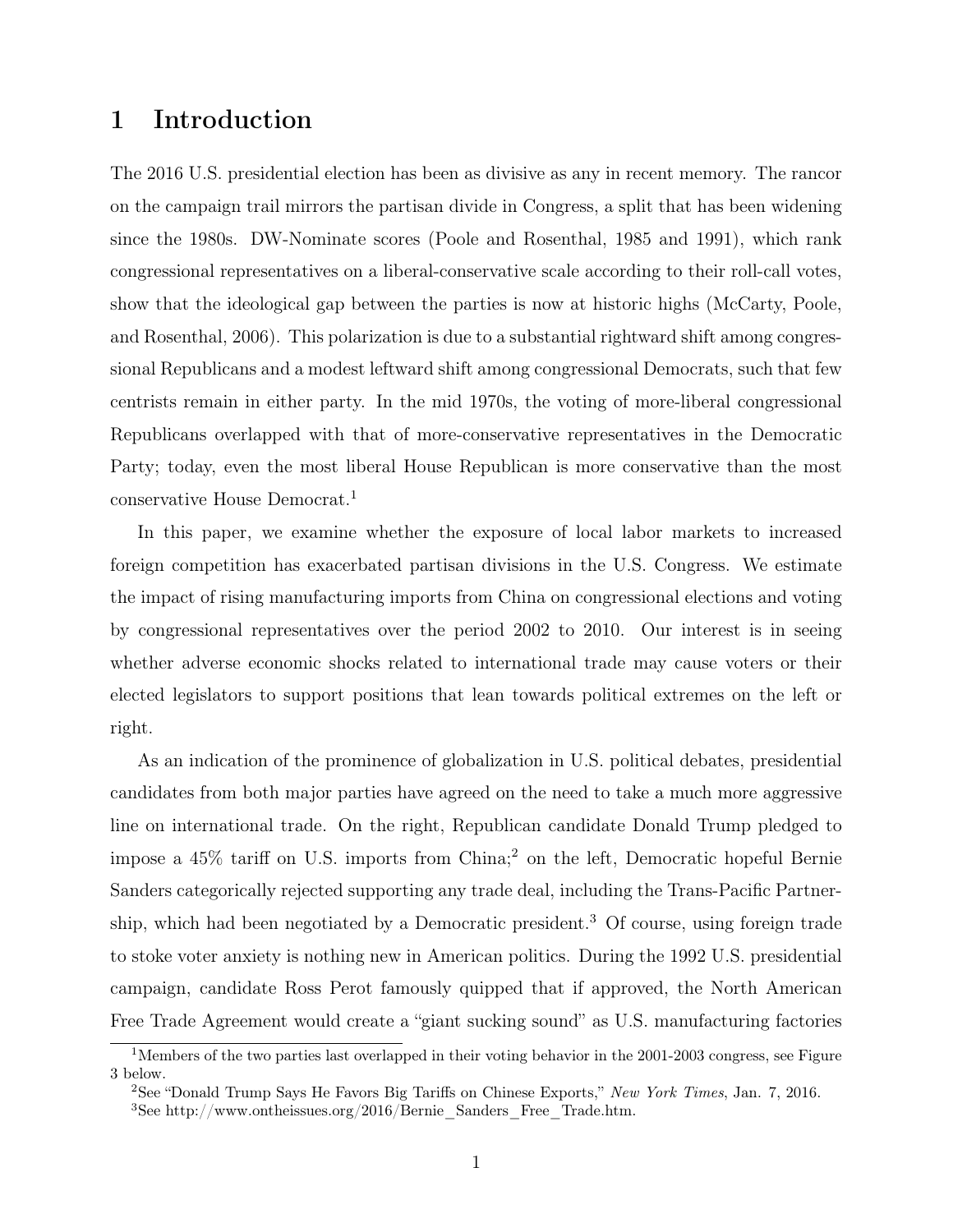were pulled into Mexico.

Whatever the merits or demerits of populist trade policies, there is now abundant evidence linking international trade to the decline of U.S. manufacturing jobs. From the 1950s to the 1980s, manufacturing allowed U.S. workers without a college degree to attain a middle-class lifestyle. Such opportunities have largely disappeared, leaving the U.S. economy more partitioned between workers in highly paid managerial and professional occupations and workers in low-wage service occupations (Autor and Dorn, 2013). Manufacturing industries more exposed to import competition from China have seen higher rates of plant exit (Bernard, Jensen, and Schott, 2006), larger contractions in employment (Pierce and Schott, 2016; Acemoglu, Autor, Dorn, Hanson and Price, 2016), and lower lifetime incomes for affected workers (Autor, Dorn, Hanson, and Song, 2014). The local labor markets that are home to moreexposed industries have endured substantial employment reductions and persistent increases in rates of unemployment, non-participation in the labor force, and uptake of government transfers (Autor, Dorn, and Hanson, 2013). The political implications of the decline in U.S. manufacturing are not yet well understood.

To structure our analysis, we consider three mechanisms through which trade shocks may affect regional political divisions. One is the well-known anti-incumbent effect. A large literature, beginning with Fair (1978), has found that economic downturns are bad for sitting politicians and their parties.<sup>4</sup> Voters punish incumbents at the polls for negative economic outcomes, including those caused by greater import competition (Margalit, 2011; Jensen, Quinn, and Weymouth, 2016). We verify in our data that adverse trade shocks diminish vote shares for the party initially in power. However, such patterns cannot explain greater partisanship, as on their own they imply that regions suffering a persistent trade-induced decline in manufacturing would simply alternate their support for political parties or churn through elected legislators.

A second mechanism through which trade shocks may affect political cohesion is through a realignment effect. Previous literature documents that when individuals perceive actual or expected declines in economic opportunity, their political preferences shift in favor of redistribution (Alesina and La Ferrara, 2005; Bruner, Ross, and Washington, 2011; Giuliano

<sup>4</sup>See Lewis-Beck and Stegmaier (2000) and Anderson (2007) for reviews of the literature on how economic conditions affect electoral outcomes.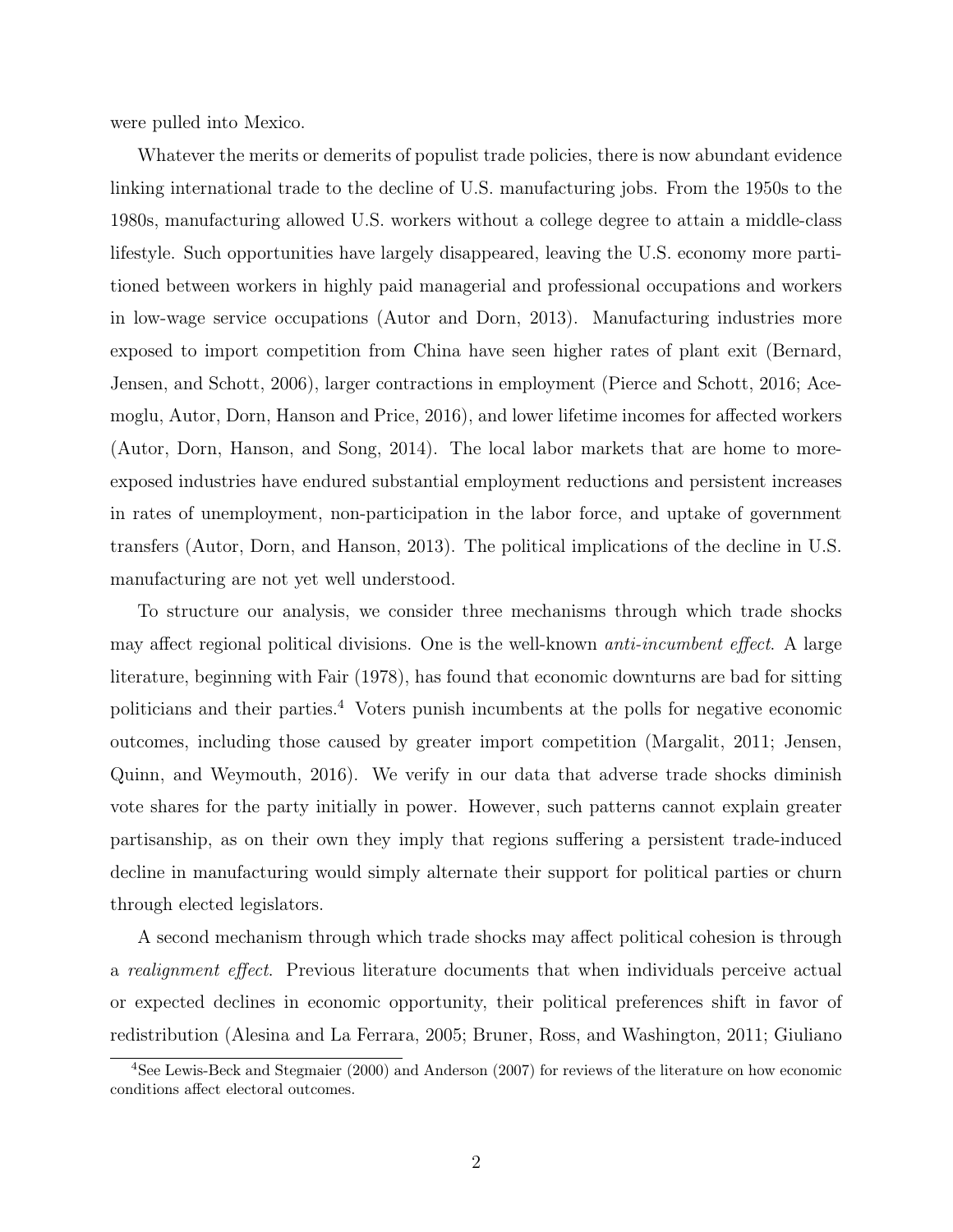and Spilimbergo, 2014). In response to adverse trade shocks, these patterns would indicate greater support for Democrats, who tend to favor progressive taxation and generous social spending. Che, Lu, Pierce, Schott, and Tao (2015) present evidence that over the period 1998 to 2010, U.S. counties exposed to greater import competition had larger increases in vote shares for Democratic candidates, though it is unclear how vote-share changes at the county level translate into electoral outcomes at the congressional-district level. In Europe, the exact opposite response has been observed. French and German regions that have been more exposed to trade with low-wage countries have seen larger increases in vote shares for extreme-right parties (Malgouyres, 2014; Dippel, Gold, and Heblich,  $2015$ ).<sup>5</sup> These impacts, while striking, mainly affect parties outside of the political mainstream that appear to have limited chance of gaining national power. In our data, we do not find that adverse trade shocks induce a realignment in vote shares toward either major political party.

A third mechanism, which has received less attention in the literature and for which we find strong support, is a *polarization effect*, in which a negative economic shock increases the electoral success of both non-centrist left-wing and right-wing politicians. Holding constant political conditions in 2002—including the party in power, the vote share of the winning party, and the DW-Nominate score of the initial office holder—districts exposed to larger increases in import competition are substantially less likely to elect a moderate legislator in 2010. More trade-exposed districts see larger moves away from the political center, as measured by the absolute change in DW-Nominate scores of elected legislators. This shift is due not to changes in the voting behavior of existing office holders but to the election of more extreme legislators, especially on the right. Greater trade exposure makes districts initially in Republican hands substantially more likely to elect a conservative Republican, and, in some specifications, initially Democratic districts more likely to elect a liberal Democrat. A polarization effect is also manifest when separating locations by race rather than by party. In response to an increase in import competition, trade-affected regions with an initial population majority of non-Hispanic whites are more likely to elect a conservative Republican, whereas trade-affected districts with white minorities are more likely to elect a liberal Democrat.

Why might trade shocks differentially affect political outcomes across regions? One answer

<sup>&</sup>lt;sup>5</sup>Similar outcomes obtained during the Great Depression, when European countries that had more prolonged downturns saw greater support for far-right political movements (de Bromhead, Eichengreen, and O'Rourke, 2013).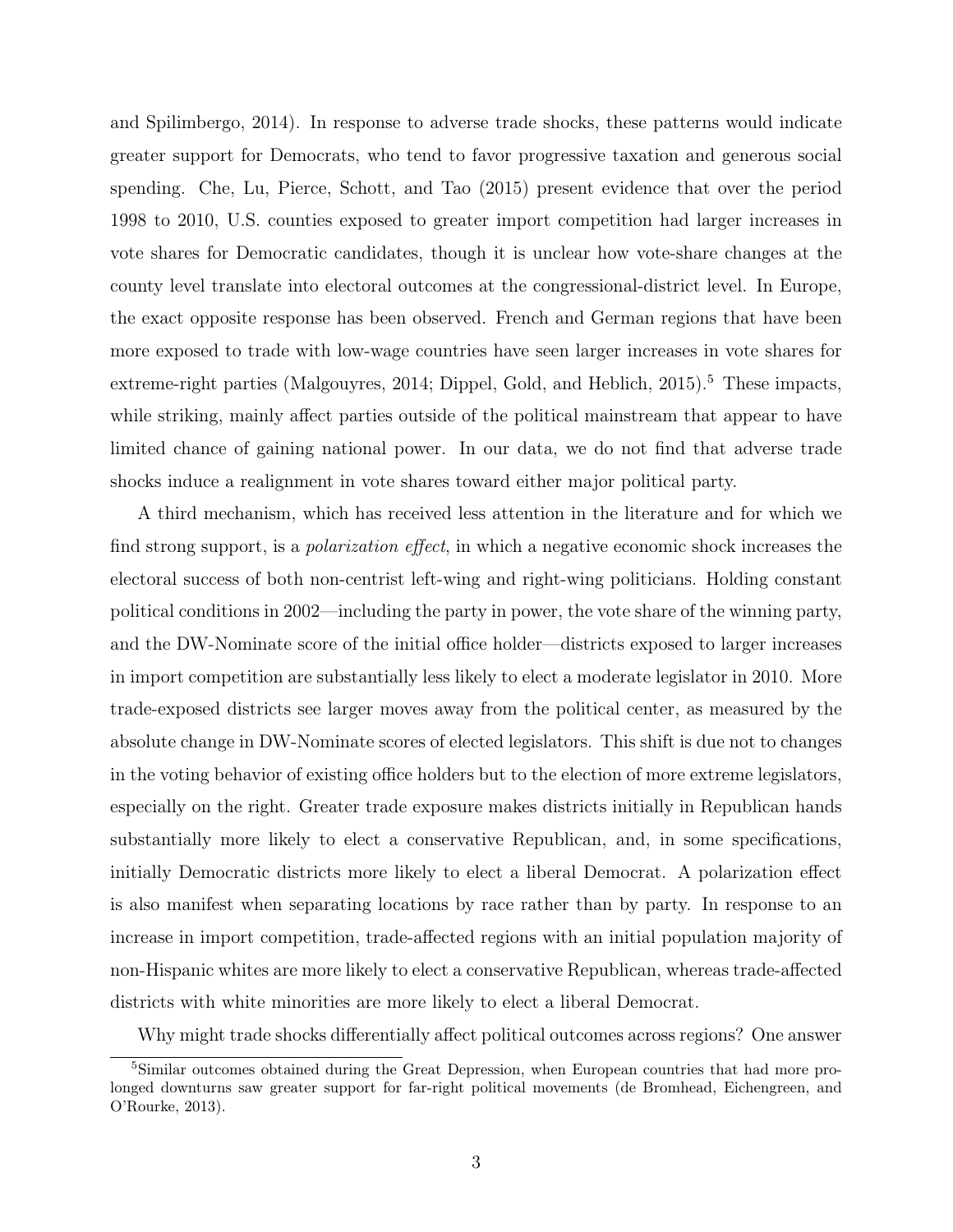is that voters differ in their political preferences and over time have become more segregated geographically, such that party affiliation is now more unevenly distributed across space (Bishop, 2009). Yet, evidence that geographic political segregation has increased is weak (Abrams and Fiorina, 2012). While there has long been regional heterogeneity in cultural and political attitudes, this heterogeneity does not appear to have become more pronounced in recent decades (Glaeser and Ward, 2006; Ansolabehere, Rodden, and Snyder, 2008; Fiorina and Abrams, 2008). Alternatively, voters may differ not in their preferences—e.g., how to trade off economic efficiency against social equity—but in their beliefs about how the economy operates, such as whether we live in a "liberal" world in which government intervention is helpful or a "conservative" world in which it is harmful. Dixit and Weibull (2007) provide a theory that accounts for how economic shocks, be they related to trade or other events, may induce divergence in beliefs across groups of otherwise similar individuals. Suppose that two groups (Democrats, Republicans) agree on objectives (to minimize the loss from government policy) but differ in their prior beliefs about the state of the world (whether the world is liberal or conservative). These groups may respond to the same signal—say, a change in aggregate income—by updating their beliefs in opposite directions, with liberals becoming more convinced that the world is "liberal" and conservatives feeling similarly more confident that the world is "conservative."<sup>6</sup> While such polarization does not last forever, convergence of the two groups to common posterior beliefs need not occur quickly or monotonically. Acemoglu, Chernozhukov, and Yildiz (2015) show that with uncertainty about the distribution of the signal, convergence need not occur at all.

Our findings do not support the hypothesis that trade shocks have made red states redder or blue states bluer, in the narrow sense of increasing the regional dominance of a single party, which is often how political polarization is characterized (e.g., Gelman, Park, Shor, Bafumi, and Cortina, 2008). These results highlight the importance of studying the subsequent voting behavior of winning candidates, as captured by DW-Nominate scores, rather than the share of the vote that winning candidates garner. By favoring those at the extremes of their respective parties, and in particular of conservative Republicans, greater trade exposure does not help

<sup>&</sup>lt;sup>6</sup>The technical condition needed for this outcome to occur is failure of the monotone likelihood ratio property for the probability density of the observed outcome (e.g., aggregate income) conditional on the policy enacted (e.g., income redistribution) and the state of the world (e.g., liberal or conservative). See Andreoni and Mylovanov (2012) on polarization of opinions in lab experiments and Rodrik (2014) on how worldviews shape policy choices.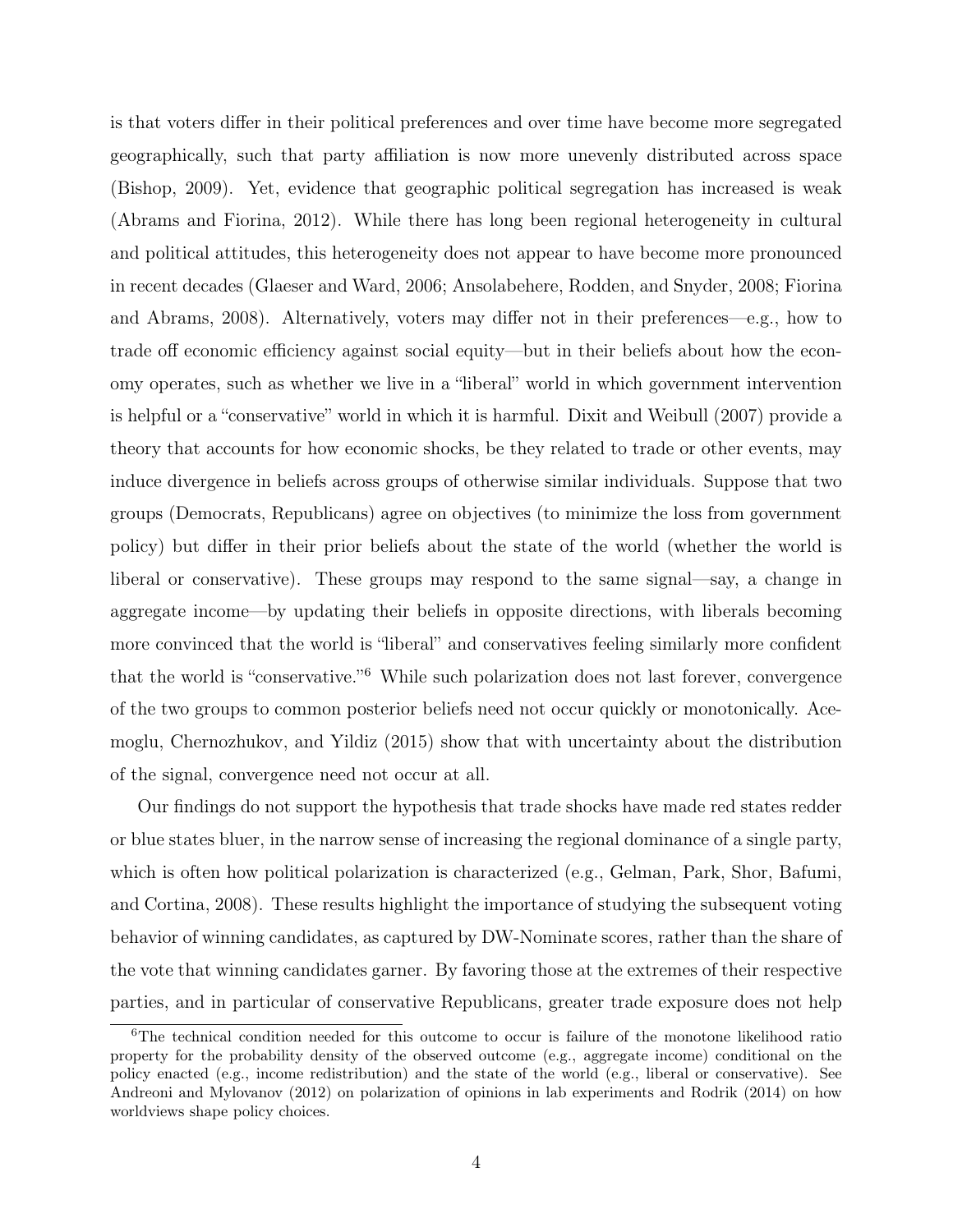candidates to win lopsided electoral victories, but rather abets the electoral ascendance of more ideologically strident politicians.

In the empirical analysis, our task is complicated by the fact that local labor markets, which we take to be commuting zones (CZs), do not map one-to-one into congressional districts. Whereas CZs are aggregations of contiguous counties, gerrymandering creates districts that may combine bits and pieces of multiple counties and span several commuting zones. Our solution is to divide the continental U.S. into county-by-congressional-district cells, attach each cell to its corresponding CZ, and weight each cell by its share of total votes in its congressional district. This approach maps trade exposure at the commuting-zone level to political outcomes at the congressional-district level. Much other work takes the unit of analysis to be the county rather than the county-district intersection, which complicates studying which parties win elections.

To measure regional trade exposure, we follow Autor, Dorn, and Hanson (2013) and use the change in import competition from China at the level of four-digit manufacturing industries, weighting each industry by its share of CZ employment in a pre-sample period. Commuting zones differ not just in the overall importance of manufacturing for their local economies but also in the pattern of specialization within manufacturing, which creates strong regional variation in exposure to import competition. Our use of initial-period values for regional industry employment ensures that these specialization patterns are not themselves the consequence of contemporaneous trade exposure. We isolate the component of U.S. import growth that is driven by export-supply growth in China, and not by U.S.-specific product-demand shocks, using the identification strategy in Autor, Dorn, and Hanson (2013). This approach instruments for the change in U.S. industry import growth using growth in industry imports from China in high-income economies other than the U.S.

The time span for our analysis, which stretches from the first mid-term election of the George W. Bush administration in 2002 to the first mid-term election of the Barack Obama administration in 2010, is dictated by the periodic nature of congressional redistricting. Because boundaries for congressional districts are redrawn after each decennial census, we choose to analyze the longest recent time period for which district boundaries remain unchanged in most states. A side benefit of our period of study is that 2002 and 2010 are not presidential election years, in which voting may be influenced as much by the popularity of candidates at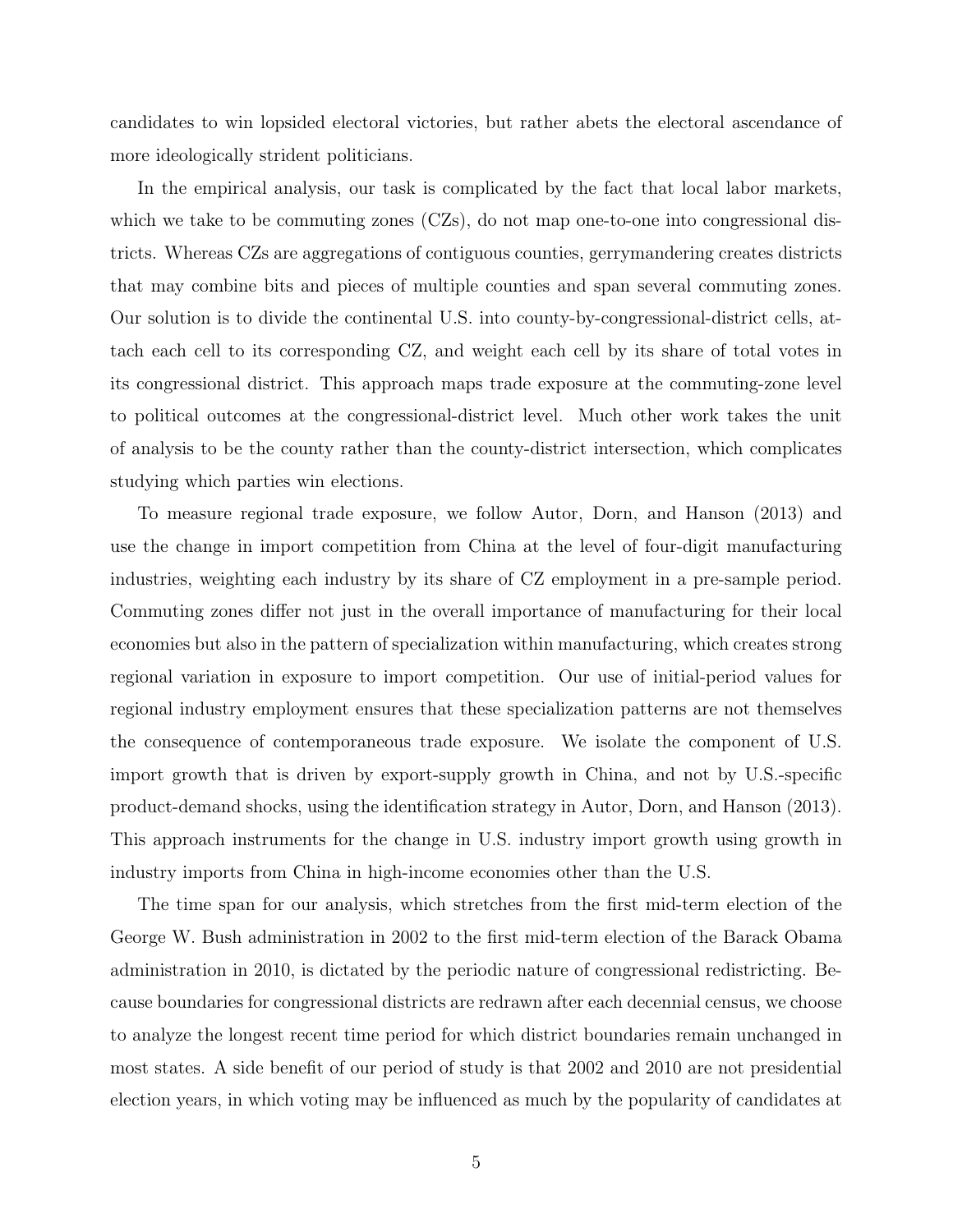the head of the ticket as by candidates for congressional office. Helpfully, the first year of our sample follows China's accession to the World Trade Organization in 2001, which contributed to a dramatic surge in trade that lifted the country's share of world manufacturing exports from 4.8% in 2000 to 15.1% in 2010. The last year in our sample coincides with the rise of the Tea Party movement and the nomination of strongly conservative candidates for elected office (Madestam, Shoag, Veuger, and Yanagizawa-Drott, 2013).

Our paper provides the first evidence that connects adverse trade shocks to political polarization.<sup>7</sup> It contributes to a growing literature on political partisanship, which has yet to reach a consensus on its origins (Fiorina and Abrams, 2008; Gentzkow, Shapiro, and Taddy, 2015). Bartels (2010) and Hacker and Pierson (2010) contend that changes in tax and regulatory policies in the 1970s and 1980s shifted income in favor of the wealthy, who then expanded support for politicians favoring their interests. It is readily apparent that greater political polarization in Congress tracks rising income inequality.<sup>8</sup> However, the evidence linking the concentration in income induced by policy reform to changes in the ideological orientation of the two major parties remains circumstantial. McCarty, Rosenthal, and Poole (2006) suggest that political polarization is due in part to immigration, which has increased the fraction of the poor who are ineligible to vote, thereby reducing electoral support for redistribution. Popular treatments, including Frank (2004), look instead to culture, portraying wealthy elites as manipulating blue-collar workers in the South and Midwest to vote against their economic interests by diverting attention to social issues, such as abortion, gun rights, and gay marriage. Gelman, Park, Shor, Bafumi, and Cortina (2008) argue against either immigration or cultural attitudes as causing greater partisanship, finding that regional voting patterns support neither hypothesis.

Other related work includes the many studies of how congressional representatives vote on trade legislation.<sup>9</sup> Specifically on the impact of import competition from China, Feigenbaum

<sup>7</sup>Other factors that may contribute to political polarization include greater partisanship in the media (DellaVigna and Kaplan, 2007; Levendusky, 2013; Prior, 2013) and stronger ideological sorting of voters by party (Levendusky, 2009). The structure of primary elections, rule changes in Congress, and gerrymandering appear unable to explain the phenomenon (McCarty, Poole and Rosenthal, 2009; Barber and McCarty, 2015). Parker and Barreto (2013) address the rise of the Tea Party, arguing that it is grounded in racial politics and fueled by opposition to President Obama.

<sup>8</sup>See, e.g., Figure 1 in Barber and McCarty (2015).

<sup>9</sup>See, e.g., Bailey and Brady (1998), Baldwin and Magee (2000), Beaulieu (2002), Hiscox (2002), Fordham and McKeown (2003), and Milner and Tingley (2011).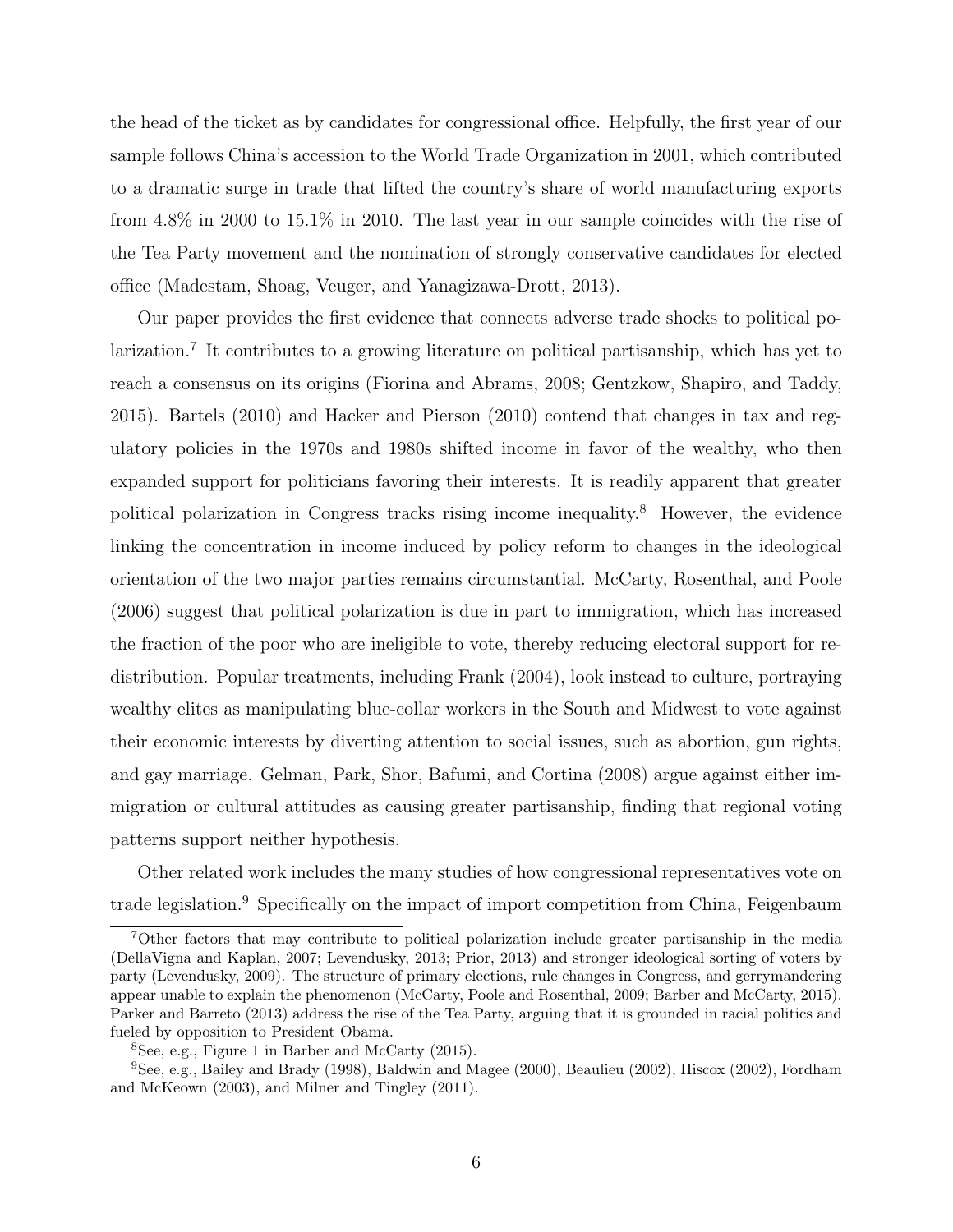and Hall (2015) and Che, Lu, Pierce, Schott, and Tao (2015) find that support for protectionist trade bills is stronger among politicians from more trade-exposed districts. Similarly, Kleinberg and Fordham (2013) and Kuk, Seligsohn, and Zhang (2015) find that representatives from congressional districts harder hit by the China trade shock are more likely to support foreign-policy legislation that takes a hard line against China. Our work shows that the impacts of trade exposure extend far beyond U.S. policy initiatives and affect the ideological composition of Congress itself.

In section 2, we describe our data on congressional elections, congressional voting patterns, and how we match congressional districts to commuting zones, followed by section 3, which summarizes our data on trade shocks and local labor market conditions. In section 4, we present our main empirical results on the impacts of trade shocks on voting outcomes. Section 5 considers proximate mechanisms, including changes in political parties versus within-party changes in the identity of representatives versus within-representative changes in voting behavior, as well as demographic predictors of changes in the ideology of elected officials. Section 6 concludes.

# 2 Measuring Electoral Outcomes in Congressional Districts

In a first step of data construction, we combine electoral outcomes for congressional districts with DW-Nominate scores of elected representatives in the congressional terms that succeed the first and last years of the sample period. In a second step, we match these data to contemporaneous economic conditions in commuting zones, including the exposure of these local labor markets to import competition from China. In combination, the full data allow us to analyze the impact of commuting-zone-level trade shocks on congressional-district-level political results.

Our geographic unit of analysis is the county-by-congressional-district cell. The functional building blocks of congressional districts are census tracts, whose amalgamation allows officials to construct districts that meet the constitutional requirement of each holding approximately  $1/435<sup>th</sup>$  of the U.S. population. The area that constitutes a district must be contiguous and lie within the boundaries of a state but may combine sections of multiple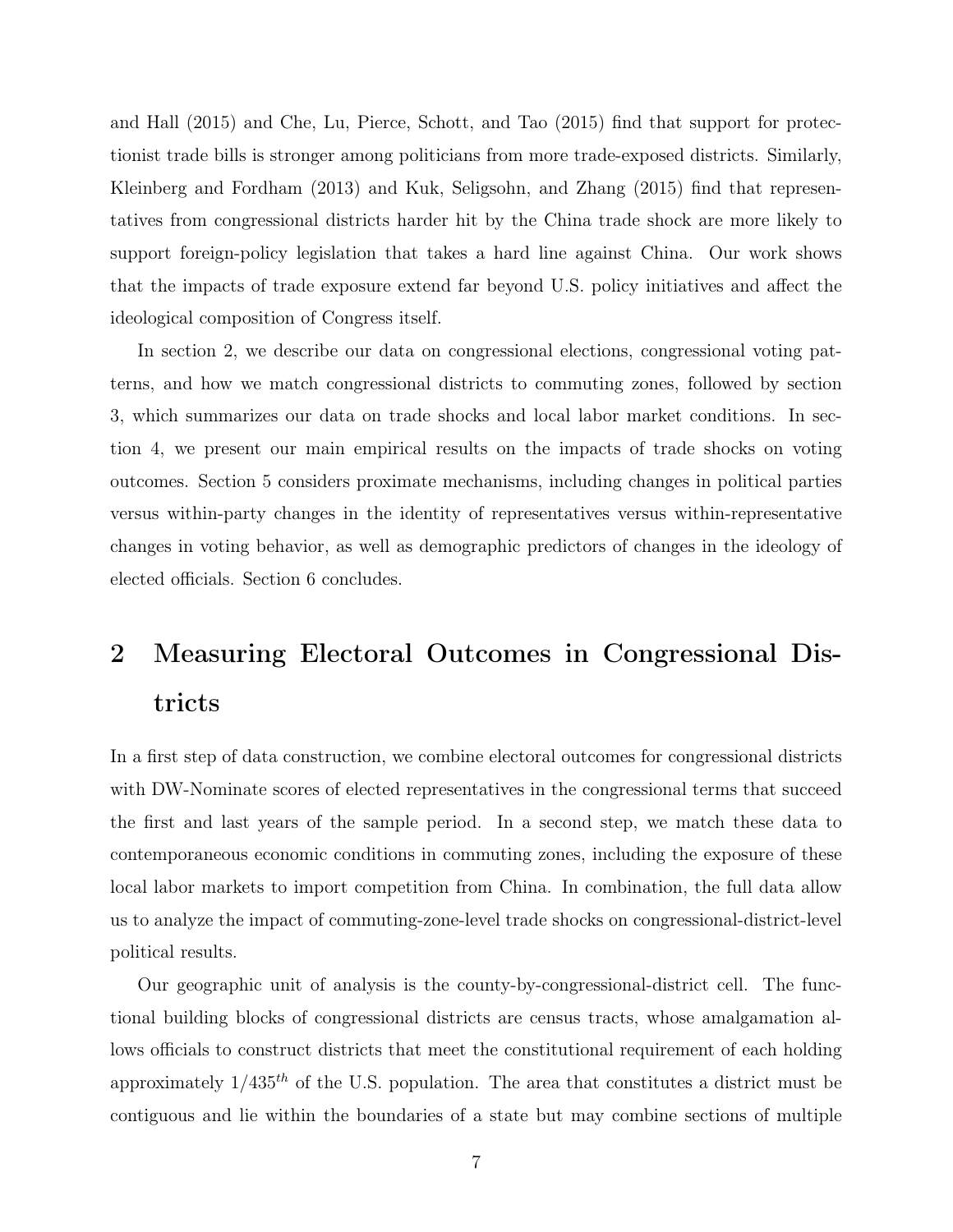counties. Counties, in turn, are the building blocks of CZs, which are clusters of adjoining locations that have the commuting structure of a local labor market (Tolbert and Sizer, 1996; Dorn, 2009). In the empirical analysis, we ascribe to each county-district cell the CZlevel shock that corresponds to the county. We then weight each cell by its share of votes in the district, such that each congressional district has equal weight in the analysis. If a district spans multiple CZs, the economic factors that are mapped to the district will be a vote-share-weighted average of values in these CZs.

From the full sample of 435 congressional districts, we omit Alaska's one congressional district and Hawaii's two congressional districts because commuting zones are difficult to define for these states. We also omit the one district for Vermont, whose elected congressional representative over the sample period is an independent and thus is attached to neither major political party. In the remaining territory, the two states of Texas and Georgia carried out intercensal redistricting during the 2000s. As a consequence, a set of county-district cells that sum to 15 congressional districts cannot be continuously observed over time, and have to be omitted from the analysis.<sup>10</sup> The resulting set of 3,503 county-district cells covers 416 congressional districts, or approximately 96% of the U.S. population, over the period 2002 to 2010. Table A1 in the Appendix summarizes these details.

Data on election outcomes in county-district cells are from Dave Leip's Atlas of U.S. Presidential Elections.<sup>11</sup> These data track the number of votes received by Democratic, Republican, and other candidates for Congress and for other major offices in each county, in each congressional district, and in each election year. We use these data to tabulate the shares of votes won by Democratic and Republican congressional candidates in each countyby-district cell in 2002 and the change in these shares between 2002 and 2010. We also note whether the winning candidates in 2002 or 2010 ran unopposed, and whether the winner of the 2002 election remained in office after the 2010 election. In part of the analysis, we also utilize county-level votes in the 2000 U.S. presidential election as a measure of initial party orientation by location. As this election was closely contested between two candidates—with Democrat Al Gore winning the popular vote and Republican George W. Bush winning the electoral-college vote—it provides a convenient metric of how votes in the pre-sample period

 $10$ Nine of these districts are in Texas and five are in Georgia, corresponding to about one third of all districts in each state.

<sup>&</sup>lt;sup>11</sup>See http://uselectionatlas.org/.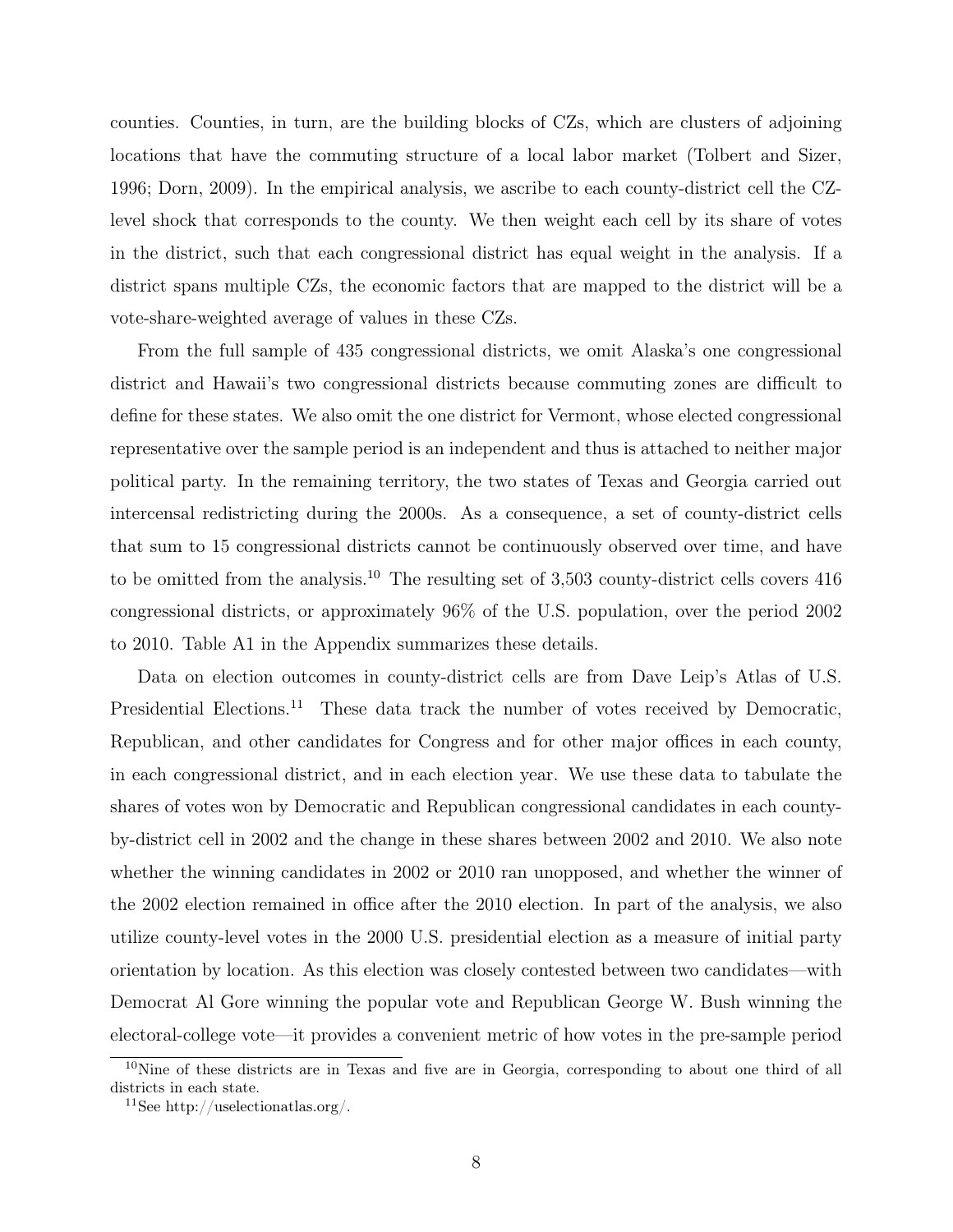separate along the Democratic-Republican divide.

To measure variation in the political orientation of congressional representatives, we use Poole-Rosenthal DW-Nominate scores (Poole and Rosenthal, 1985; McCarty, Rosenthal, and Poole, 2006), which are widely applied in political science and are the foundation for analysis of political polarization in Congress. DW-Nominate uses roll-call (or recorded) votes in the U.S. House of Representatives and the U.S. Senate to categorize elected officials on an ideological scale from liberal to conservative. This score is based on a multidimensional scaling technique, in which one assumes that each piece of legislation can be represented by two points (one for a yea vote, one for a nay vote) in Euclidean space, that each legislator has a well-behaved utility function defined over this space, and that each legislator chooses her vote non-strategically to maximize her static utility, such that one can use a static random utility model to characterize each legislator's yea-or-nay choice. If one observes a common set of legislators voting on many bills, one can estimate the parameters of the utility function and rank legislators in each of the Euclidean dimensions.<sup>12</sup>

Because DW-Nominate is estimated using roll-call votes for all 113 U.S. Congresses, each of which contain a large number of overlapping members from one Congress to another, parameters are comparable across time. For most of U.S. congressional history, DW-Nominate scores exhibited little gain in explanatory power when allowing for more than two Euclidean dimensions; since the early 1980s, by which time the post-1964 realignment of southern conservatives from the Democratic to the Republican Party was complete, there is only modest gain in going beyond one dimension (McCarty, Rosenthal, and Poole, 2006). The DW-Nominate score that we use is the ranking of legislators along the primary dimension, which Poole and Rosenthal (1997) describe as a measure of liberal-conservative ideology. Hence-

<sup>&</sup>lt;sup>12</sup>Each legislator is assumed to have an ideal point in two-dimensional Euclidean space. Each piece of legislation is described by two points in this space, one for a yea outcome and another for a nay outcome. Utility to a legislator from a particular outcome has a non-stochastic component, which is an exponential function of the distance between that outcome and the legislator's ideal point, and a normally distributed iid stochastic component. The non-random component of utility has three sets of parameters: a scalar proportional to the variance of the stochastic component of utility, the coordinates of the legislator's ideal point in the two-dimensional plane, and a pair of weighting parameters in utility, one for each coordinate; the first and third parameters are common across legislators. The coordinate of the first dimension for the legislator's ideal point is interpreted as the liberal-conservative index; the coordinate of the second dimension has been interpreted as party loyalty. Legislators ideal points are allowed to change over time according to a linear time trend. Since the post-civil rights movement realignment of the two major parties, most of the explanatory power of the model comes from the first dimension. See Poole and Rosenthal (1997, 2001) and McCarty, Rosenthal, and Poole (2006).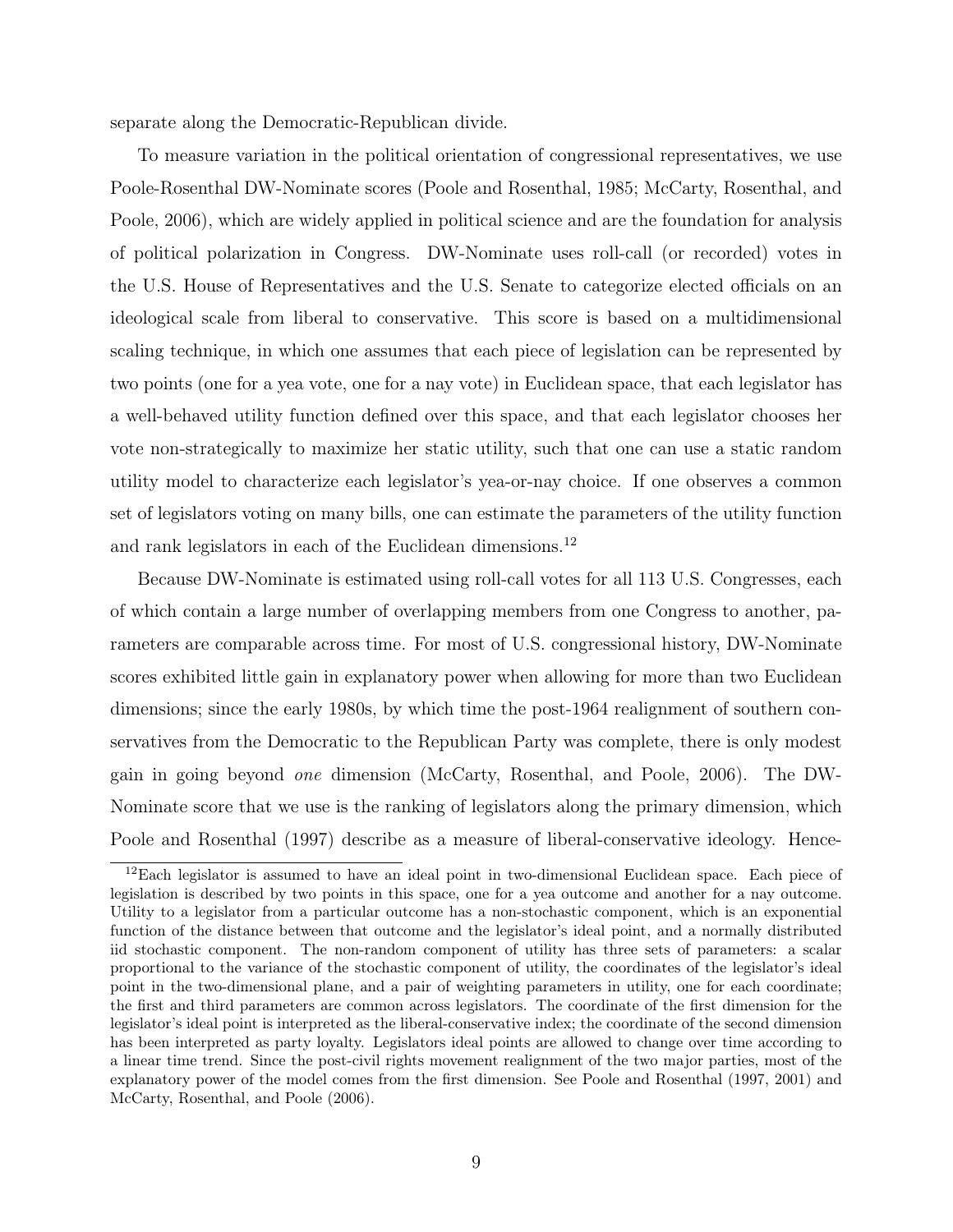forth, we refer to the first dimension of DW-Nominate as simply the Nominate score.<sup>13</sup>



Figure 1: Republican Vote Shares and Average Nominate Scores for Congressional Districts

Over the 113 U.S. congresses, the Nominate score in the House is roughly centered on zero  $(mean= 0.02, standard deviation= 0.38)$ , where the average value over time for each legislator is constrained to lie between 1 (most conservative) and  $-1$  (most liberal). Figure 1 shows average Nominate scores for 1992 to 2012. Our convention is to define the year to be the calendar year in which representatives are elected, which precedes the two-year congressional term on which Nominate scores are based. For example, we use 2002 to represent the 108th Congress, such that the Nominate scores we ascribe to 2002 are based on roll-call votes between 2003 and 2005. This convention is in keeping with the Poole-Rosenthal interpretation of Nominate scores as describing the ideology of legislators. Roll-call votes subsequently reveal these ideologies, which were presumably known to the candidates and to voters at the time of the preceding election.

 $13$ If a representative is replaced in a special election during a Congressional term, we use only the Nominate score of the winner of the *initial* general election. In the small number of cases where an elected representative casts too few votes to allow for the computation of a Nominate score (typically because the legislator died or quit shortly after being reelected), we are able to approximate the representative's political position using her Nominate score based on her voting record in the preceding Congress. We also adopt the convention of the DW-Nominate data of defining a legislator's identity as a combination of person and party, such that in the rare cases where a representative changes party, this is treated as the replacement of the one legislator with another from the newly adopted party.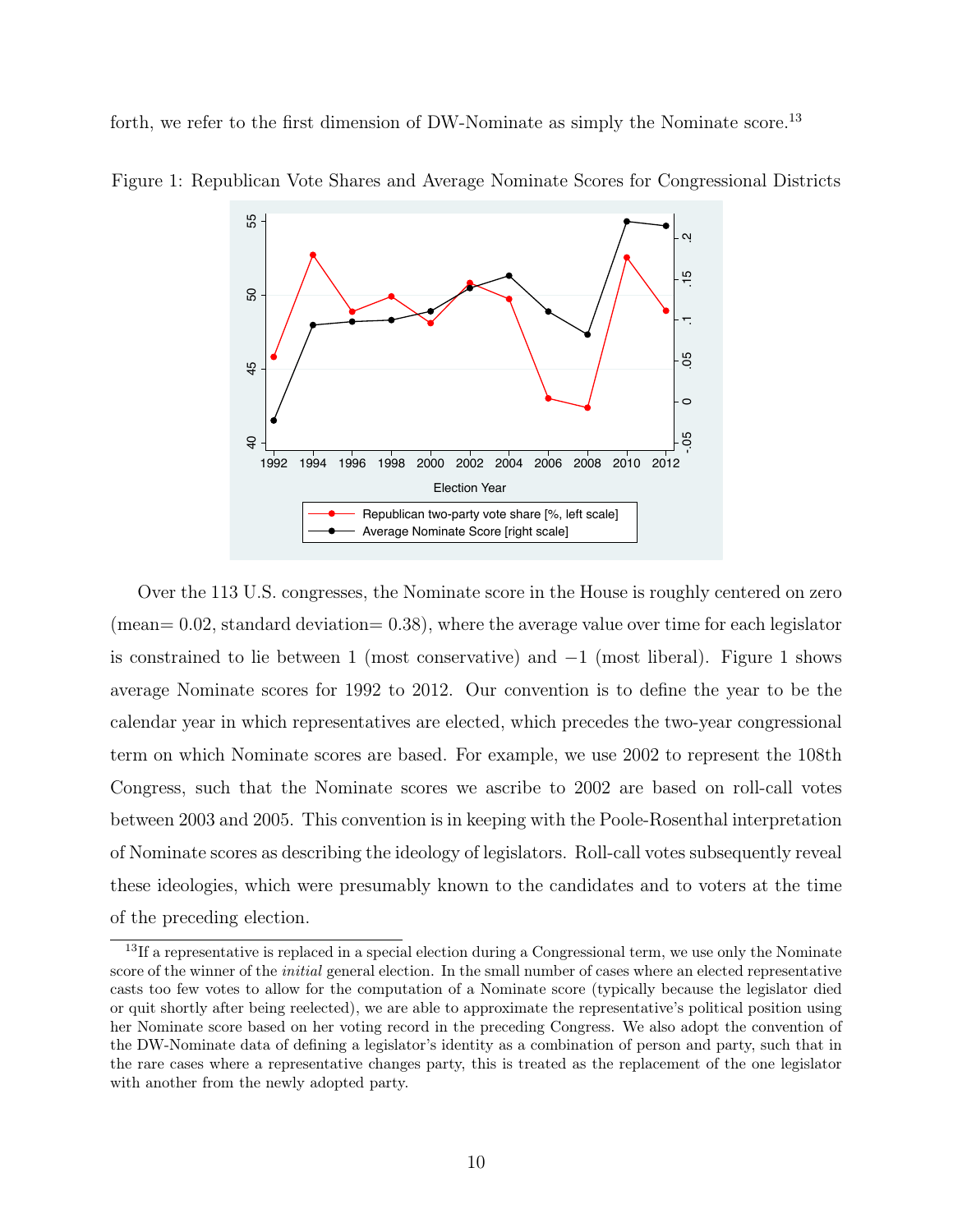Average Nominate scores rise over time from −0.02 in 1992 for the 103th Congress (1993- 1995) to 0.22 in both 2010 and 2012 for the 112th (2011-2013) and 113th (2013-2015) Congresses. During our sample period of 2002 to 2010, there is a noticeable jump in Nominate scores at the end of the time span, associated with the election of several dozen strongly conservative Tea Party Republicans in the final year. The progressive rise in Nominate scores over time corresponds with the strengthening of the Republican majority in the House of Representatives. Whereas the House was in Democratic hands for all but two congresses between 1931 and 1995, the Republican Party took control of the House in the 1994 election, following the success of Newt Gingrich's "Contract with America," and has held the chamber for all but two terms since.<sup>14</sup>

In Figure 1, it appears that the average vote share for the Republican party and the average Nominate score track each other over time.<sup>15</sup> The time-series co-movement in these means does not imply, however, that electoral vote shares have increased for legislators who are more conservative; higher Republican vote shares simply mean that Republicans are winning more elections. Figure 2 separates districts by whether the winning candidate was a Democrat or a Republican. For districts won by Republicans (Figure 2a), average Nominate scores have risen over time, whereas since the mid 1990s, Republican average vote shares have fallen, though of course they remain well above 50%. While Republicans have nominated more conservative candidates and these candidates have succeeded in winning elections, the party's win margins are smaller than in the past. The party's more conservative candidates may be repelling some voters, resulting in narrower electoral victories. An alternative interpretation would be that as Republicans have picked up seats in the House they have won in more closely competitive districts, with correspondingly smaller victory margins. This logic would also imply that Democrats should be winning their races by larger vote margins, which Figure 2b reveals is not the case. Democratic legislators have on average moved to the left, as indicated by increasing liberalness in the inverted Nominate scores in Figure 2b, but the magnitude of the change is much smaller than among Republicans. Figure 2 shows that in the 1990s there was polarization both in vote shares—in that winning candidates won

<sup>&</sup>lt;sup>14</sup>The two House terms under Republican control between 1931 and 1995 were the 80th (1947-1949) and 83rd (1953-1955); the two terms under Democratic control since 1995 were the 110th (2007-2009) and 111th  $(2009 - 2011).$ 

<sup>&</sup>lt;sup>15</sup>The Republican two-party vote share in Figure 1 corresponds to the ratio of Republican votes to the sum of Republicans and Democratic votes.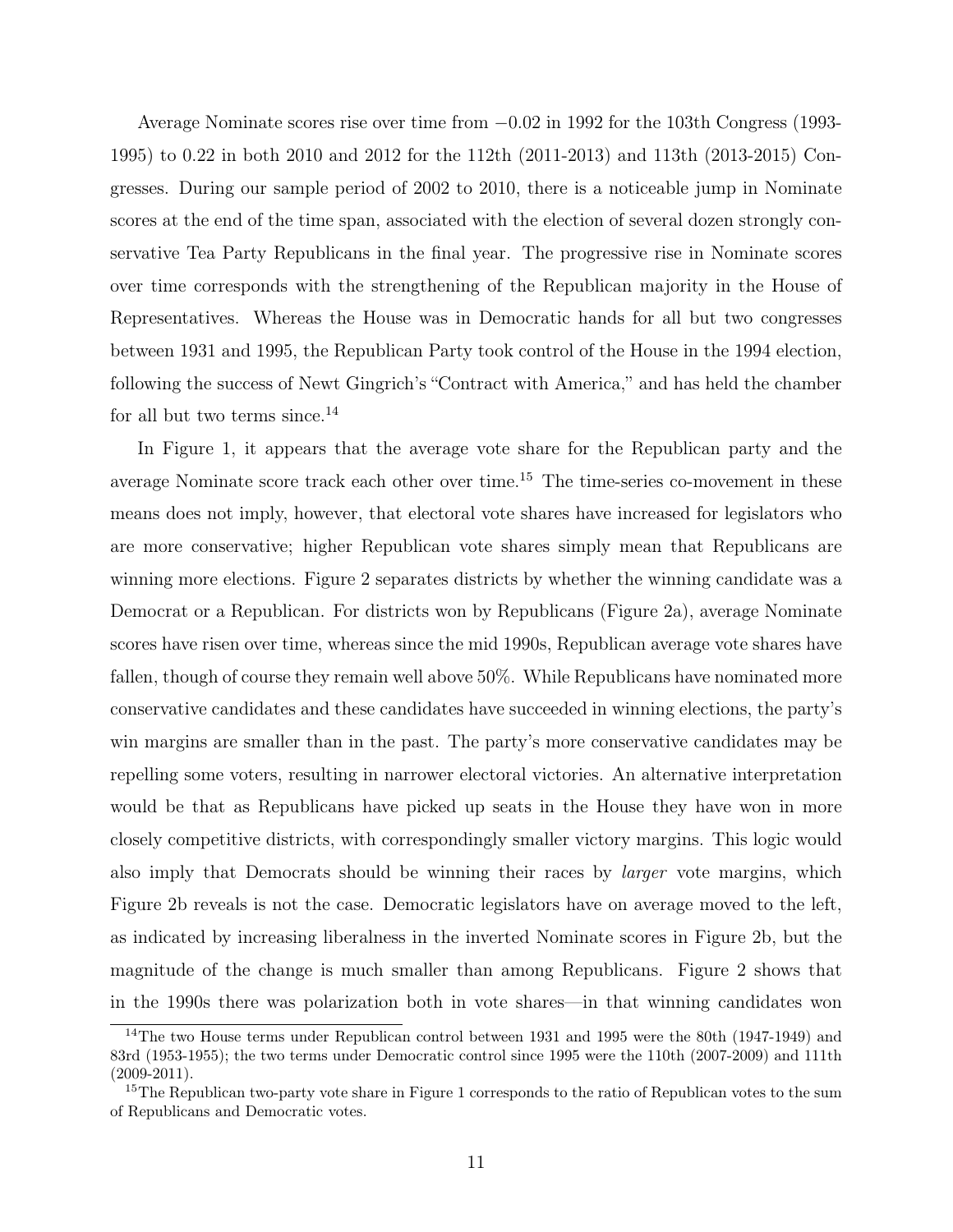by larger margins—and in Nominate scores. In the 2000s, polarization is only evident in Nominate scores, which highlights the difficulty in using vote shares alone to study changes in partisanship.



Figure 2: Vote Shares and Nominate Scores by Winning Party



(b) Congressional Districts Won by Democrats

Republican vote share [%, left scale] Nominate Score [right scale]

Figure 3 shows the central tendency and spread of Nominate scores for Democratic and Republican representatives, which illustrates the widening partisan divide in Congress. Re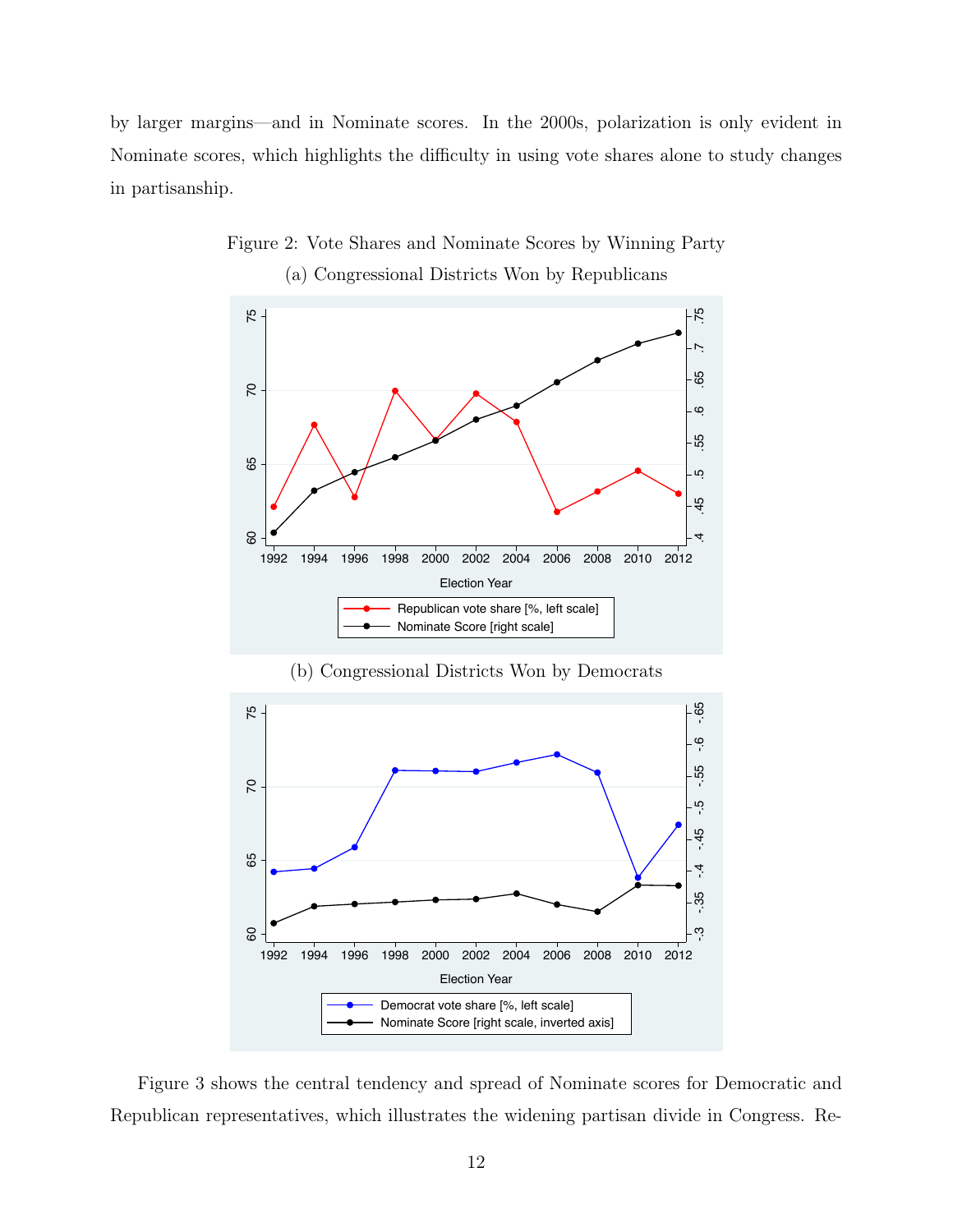publican legislators have become markedly more conservative, with their average Nominate score rising from 0.41 in 1992 to 0.72 in 2010, a change equal to 0.82 of the Nominate standard deviation for all 113 Congresses. Democrats, for their part, have become somewhat more liberal, with average Nominate scores falling from −0.32 to −0.38 over the same period, a 0.16 standard-deviation change. Notably, the ideological dispersion of Republican representatives has risen dramatically, with the gap between the least and most conservative (and their distance from the mean Republican) growing substantially after 2004; we do not observe a similar pattern for Democrats. Despite the widening ideological range of elected Republicans, there is no ideological overlap after 2000 between the most conservative Democrat and the most liberal Republican.



Figure 3: Polarization in Nominate Scores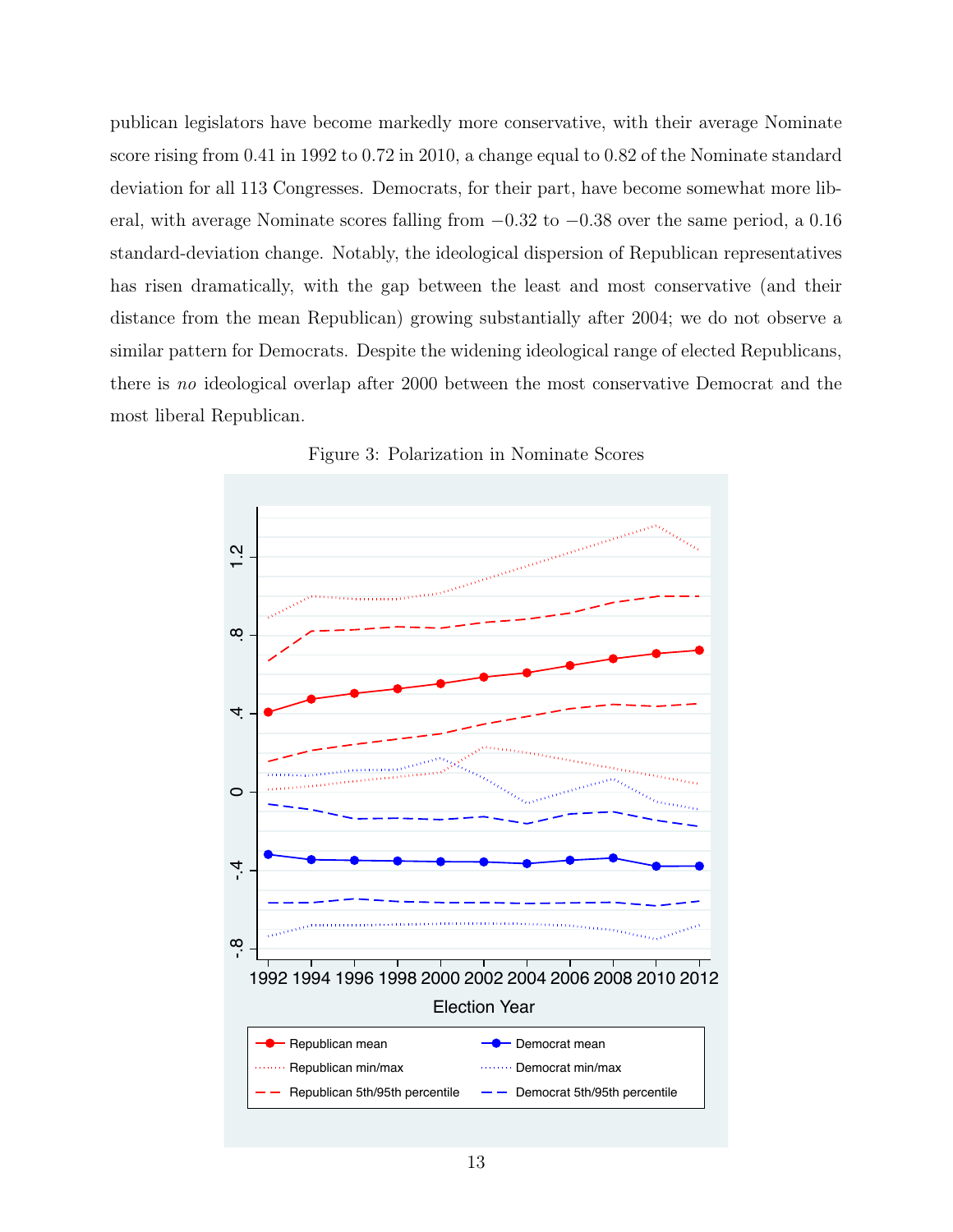### 3 Measuring Local Labor Market Exposure to Trade

In the empirical analysis, we follow the specification of local trade exposure derived by Autor, Dorn, Hanson and Song (2014) and Acemoglu, Autor, Dorn, Hanson and Price (2016). Our measure of the local-labor-market shock is the average change in Chinese import penetration in a CZ's industries, weighted by each industry's share in initial CZ employment:

$$
\Delta IP_{i\tau}^{cu} = \sum_{j} \frac{L_{ijt}}{L_{it}} \Delta IP_{j\tau}^{cu}.\tag{1}
$$

In this expression,  $\Delta IP_{j\tau}^{cu} = \Delta M_{j\tau}^{cu}/(Y_{j0} + M_{j0} - X_{j0})$  is the growth of Chinese import penetration in the U.S. for industry j between the start and end of period  $\tau$ . Following Acemoglu, Autor, Dorn, Hanson and Price (2016), it is computed as the growth in U.S. imports from China during the outcome period 2002-2010,  $\Delta M_{j\tau}^{cu}$ , divided by initial absorption (U.S. industry shipments plus net imports,  $Y_{j0} + M_{j0} - X_{j0}$  in the base period 1991, near the start of China's export boom. The fraction  $L_{ijt}/L_{it}$  is the share of industry j in CZ i's total employment, as measured in County Business Patterns data prior to the outcome period in the year 2000.

In equation (1), the difference in  $\Delta IP_{it}^{cu}$  across commuting zones stems entirely from variation in local industry employment structure at the start of period  $t$ . This variation arises from two sources: differential concentration of employment in manufacturing versus non-manufacturing activities and specialization in import-intensive industries within local manufacturing. Importantly, differences in manufacturing employment shares are not the primary source of variation. In a bivariate regression, the start-of-period manufacturing employment share explains less than 40%of the variation in  $\Delta IP_{it}^{cu}$ . In all specifications, we control for the start-of-period manufacturing share within CZs so as to focus on variation in exposure to Chinese imports stemming from differences in industry mix within local manufacturing sectors.<sup>16</sup>

<sup>&</sup>lt;sup>16</sup>For our sample period, the correlation between the CZ initial manufacturing employment share and the county-level change in the Republican two-party vote share is essentially zero  $(-0.01)$ .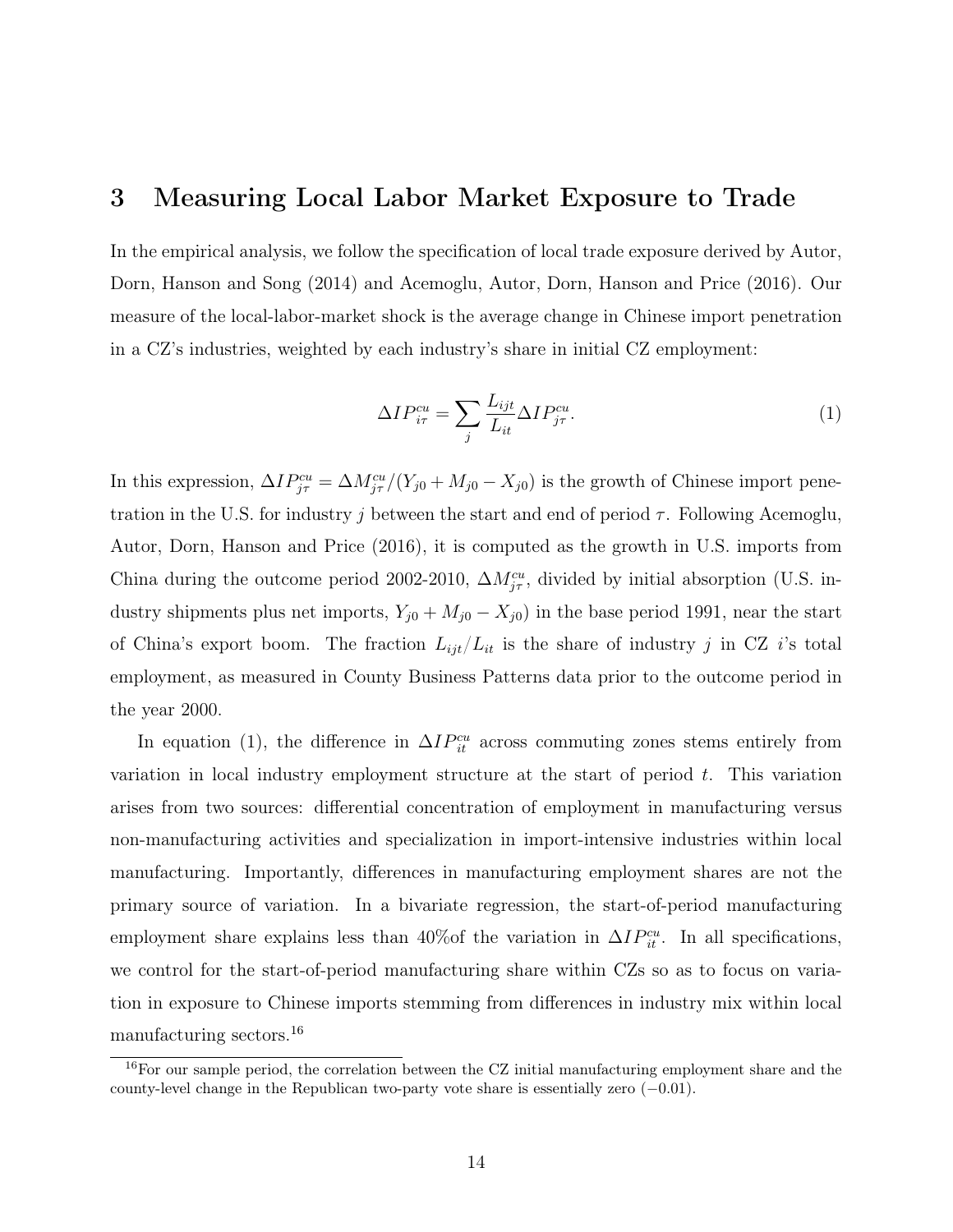An issue for the estimation is that realized U.S. imports from China in (1) may be correlated with industry import-demand shocks. In this case, OLS estimates of the relationship between increased imports from China and changes in U.S. manufacturing employment may understate the impact of the pure supply shock component of rising Chinese import competition, as both U.S. employment and imports may rise simultaneously in the face of unobserved positive shocks to U.S. product demand. To identify the causal effect of rising Chinese import exposure on local-level political outcomes, we employ an instrumental-variables strategy that accounts for the potential endogeneity of U.S. trade exposure. We exploit the fact that during our sample period, much of the growth in Chinese imports stems from the rising competitiveness of Chinese manufacturers, which is a supply shock from the perspective of U.S. producers. China's lowering of trade barriers (Bai, Krishna, and Ma, 2015), dismantling of the constraints associated with central planning (Naughton, 2007; Hsieh and Song, 2015), and accession to the WTO (Pierce and Schott, 2016) have contributed to a massive increase in the country's manufacturing capacity and a concomitant rise in the country's manufacturing exports (Hsieh and Ossa,  $2015$ ).<sup>17</sup>

To identify the supply-driven component of Chinese imports, we instrument for growth in Chinese imports to the U.S. using the contemporaneous composition and growth of Chinese imports in eight other developed countries.<sup>18</sup> Specifically, we instrument the measured import-exposure variable  $\Delta IP_{it}^{cu}$  with a non-U.S. exposure variable  $\Delta IP_{it}^{co}$  that is constructed using data on industry-level growth of Chinese exports to other high-income markets:

$$
\Delta IP_{it}^{co} = \sum_{j} \frac{L_{ijt-10}}{L_{uit-10}} \Delta IP_{j\tau}^{co}.
$$
\n(2)

This expression for non-U.S. exposure to Chinese imports differs from the expression in equation (1) in two respects. In place of computing industry-level import penetration with U.S. imports by industry  $(\Delta M_{j\tau}^{cu})$ , it uses realized imports from China by other high-income markets  $(\Delta M_{j\tau}^{co})$ , and in place of start-of-period employment levels by industry and region,  $L_{ijt}/L_{it}$ , it uses employment levels from the prior decade in order to mitigate any simultane-

<sup>&</sup>lt;sup>17</sup>See Bloom, Draca, and Van Reenen (2016) and Pierce and Schott (2016) for alternative instrumentation strategies.

<sup>&</sup>lt;sup>18</sup>The eight other high-income countries are those that have comparable trade data covering the full sample period: Australia, Denmark, Finland, Germany, Japan, New Zealand, Spain, and Switzerland.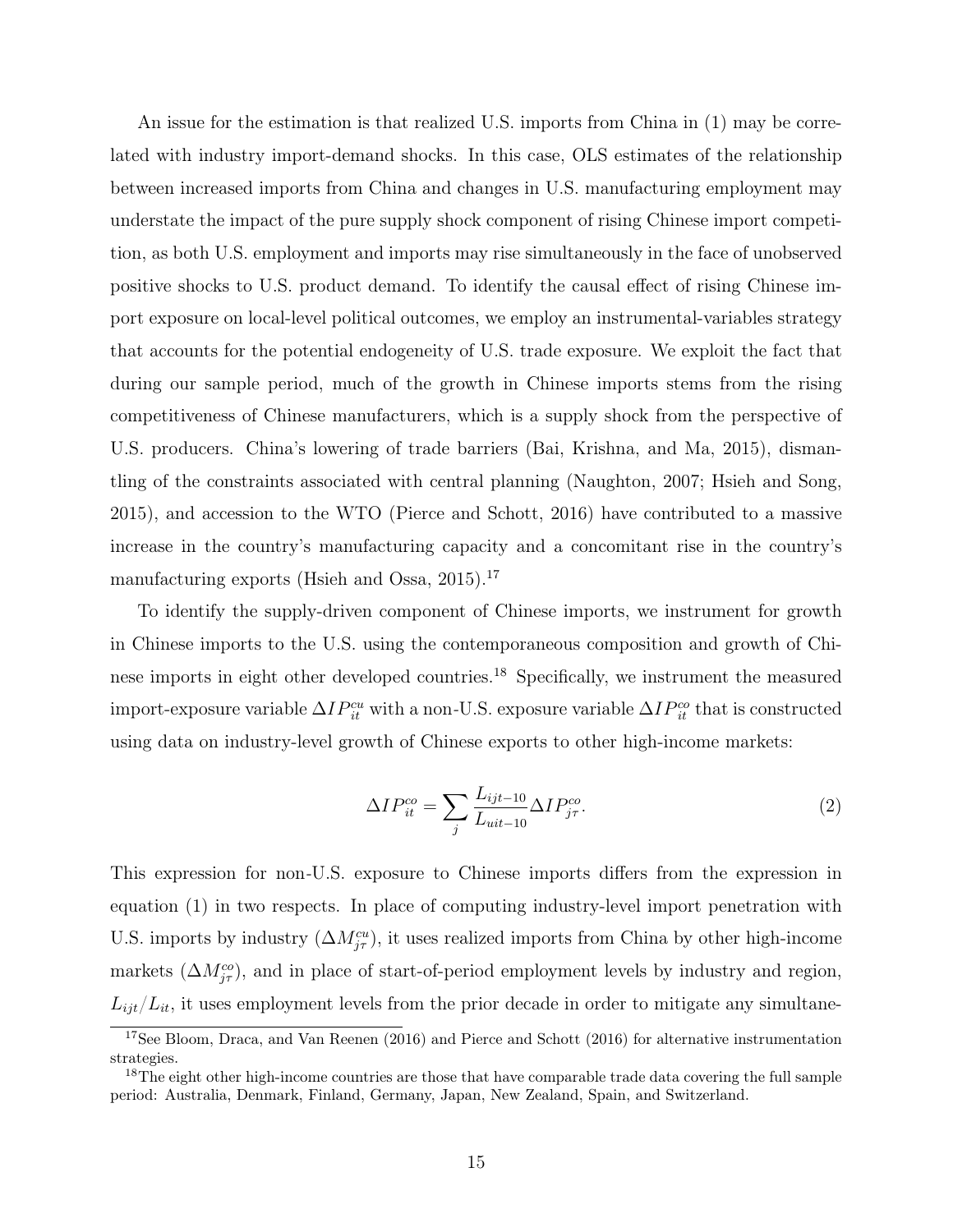ity bias. As documented by Autor, Dorn and Hanson (2016), all eight comparison countries used for the instrumental variables analysis witnessed import growth from China in at least 343 of the 397 total set of manufacturing industries. Moreover, cross-country, cross-industry patterns of imports are strongly correlated with the U.S., with correlation coefficients ranging from 0.55 (Switzerland) to 0.96 (Australia). That China made comparable gains in penetration by detailed sector across numerous countries in the same time interval suggests that China's falling prices, rising quality, and diminishing trade and tariff costs in these surging sectors are a root cause.

A potential concern about our analysis is that we largely ignore U.S. exports to China, focusing instead on trade flows in the opposite direction. This is for the simple reason that our instrument, by construction, has less predictive power for U.S. exports to China. Nevertheless, to the extent that our instrument is valid, our estimates will correctly identify the direct and indirect effects of increased import competition from China. We note that imports from China are much larger—approximately five times as large—as manufacturing exports from the U.S. to China. To a first approximation, China's economic growth during the 1990s and 2000s generated a substantial shock to the supply of U.S. imports but only a modest change in the demand for U.S. exports.

The exclusion restriction underlying our instrumentation strategy requires that the common component of import growth in the U.S. and in other high income countries derives from factors specific to China, associated with its rapidly evolving productivity and trade costs. Any correlation in product demand shocks across high income countries would represent a threat to our strategy, possibly contaminating both our OLS and IV estimates.<sup>19</sup> To check robustness against correlated demand shocks, Autor, Dorn, and Hanson (2013) develop an alternative estimation strategy based on the gravity model of trade. They regress China exports relative to U.S. exports to a common destination market on fixed effects for each importing country and for each industry. The time difference in residuals from this regression captures the percentage growth in imports from China due to changes in China's productivity and foreign trade costs *vis-a-vis* the U.S. By using China-U.S. relative exports, the gravity approach differences out import demand in the purchasing country, helping isolate supply

 $19$ Note that positive correlation in product demand shocks across high-income economies would make the impact of trade exposure on labor-market outcomes appear smaller than it truly is.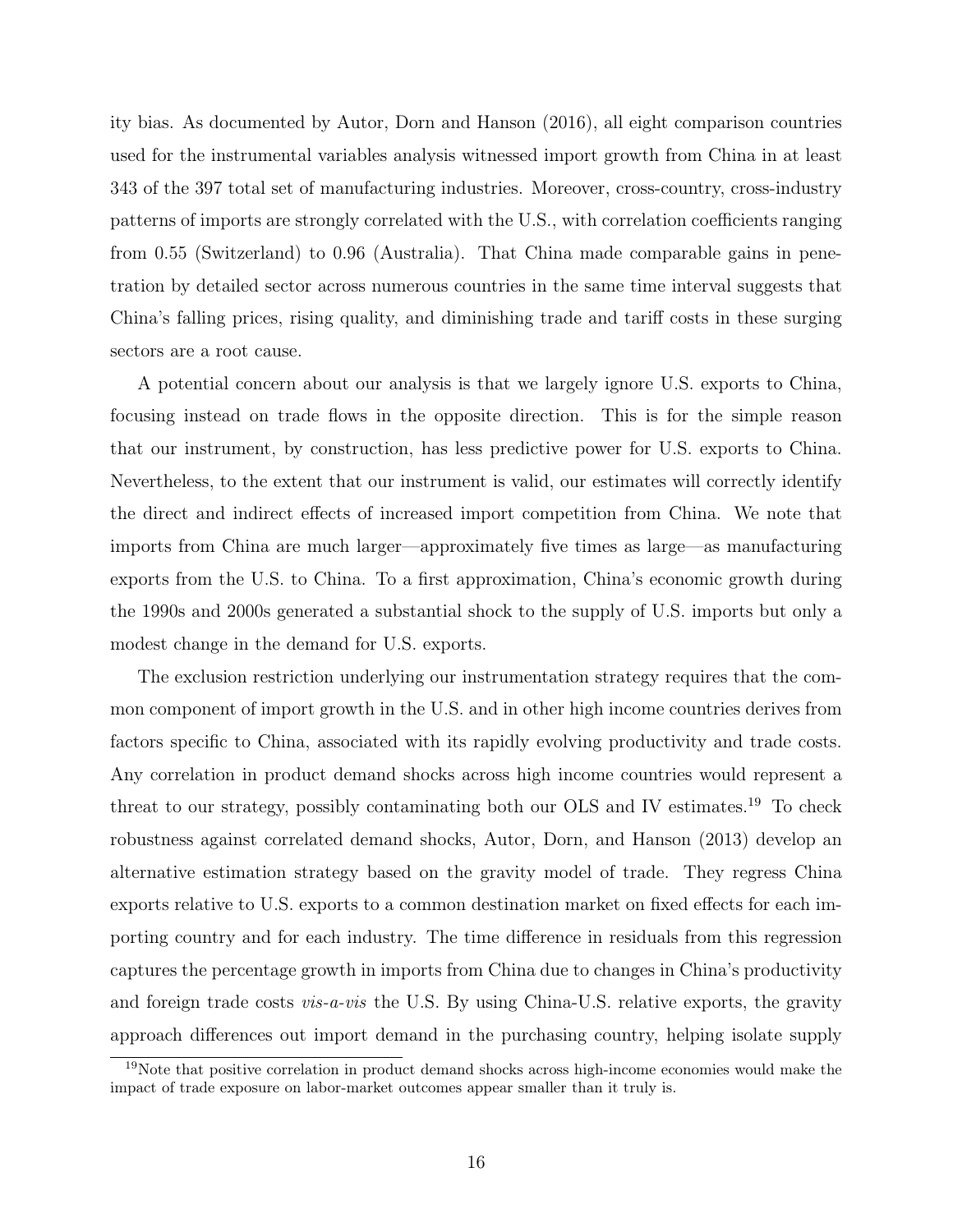and trade-cost driven changes in China's exports.<sup>20</sup> These gravity-based estimation results are quite similar to the IV approach that we employ in this paper.<sup>21</sup>

Data on international trade for 1991 to 2010 are from the UN Comtrade Database, which gives bilateral imports for six-digit HS products.<sup>22</sup> To concord these data to four-digit SIC industries, we first apply the crosswalk in Pierce and Schott (2012), which assigns 10-digit HS products to four-digit SIC industries (at which level each HS product maps into a single SIC industry), and aggregate up to the level of six-digit HS products and four-digit SIC industries (at which level some HS products map into multiple SIC entries). To perform this aggregation, we use data on U.S. import values at the 10-digit HS level, averaged over 1995 to 2005.<sup>23</sup> All dollar amounts are inflated to dollar values in 2015 using the Personal Consumption Expenditure deflator. Data on CZ employment by industry from the County Business Patterns for the years 1990 and 2000 is used to compute employment shares by industry in  $(1)$  and  $(2)$ .

Appendix Table A2 summarizes our trade exposure measures for county-by-district cells. On average, congressional districts saw an increase in Chinese import penetration by 0.71 percentage points between 2002 and 2010, and this rise was almost identical on average among districts that were won by Republicans and those won by Democrats in 2002. In the analysis that follows, we use the interquartile range of the increase in trade exposure as a metric to scale estimated treatments of trade exposure on political outcomes in more versus less-exposed districts. This interquartile range is 0.49 percentage points across the full set of districts, and differs only modestly between districts won by Democrats and those won by

 $20$ The gravity-based approach addresses a second threat to identification, as well. It allows for the possibility that U.S., rather than Chinese, productivity shocks may be driving growth in U.S. imports from China. Because the gravity-model residuals summarize the change in China's comparative advantage relative to the U.S., the measure subsumes changes in U.S. productivity and thereby broadens the interpretation of the estimated coefficient from capturing the impact of supply shocks in China to capturing the impact of China-U.S. relative supply shocks. Despite this change in interpretation, China's much more rapid productivity growth makes it likely that its supply shocks, rather than those specific to the U.S., are the primary drivers of the country's export surge. Brandt, van Biesebroeck and Zhang (2012) estimate that over 1998 to 2007, China had average annual TFP growth in manufacturing of 8.0%, compared to the Bureau Labor Statistics' estimate of 3.9% for the United States (http://www.bls.gov/mfp/).

<sup>&</sup>lt;sup>21</sup>See Autor, Dorn and Hanson (2013) and Autor, Dorn, Hanson and Song (2014) for further discussion of possible threats to identification using our instrumentation approach.

<sup>22</sup>See http://comtrade.un.org/db/default.aspx.

<sup>&</sup>lt;sup>23</sup>The crosswalk assigns HS codes to all but a small number of SIC industries. We therefore slightly aggregate the four-digit SIC industries so that each of the resulting 397 manufacturing industries matches to at least one trade code, and none is immune to trade competition by construction.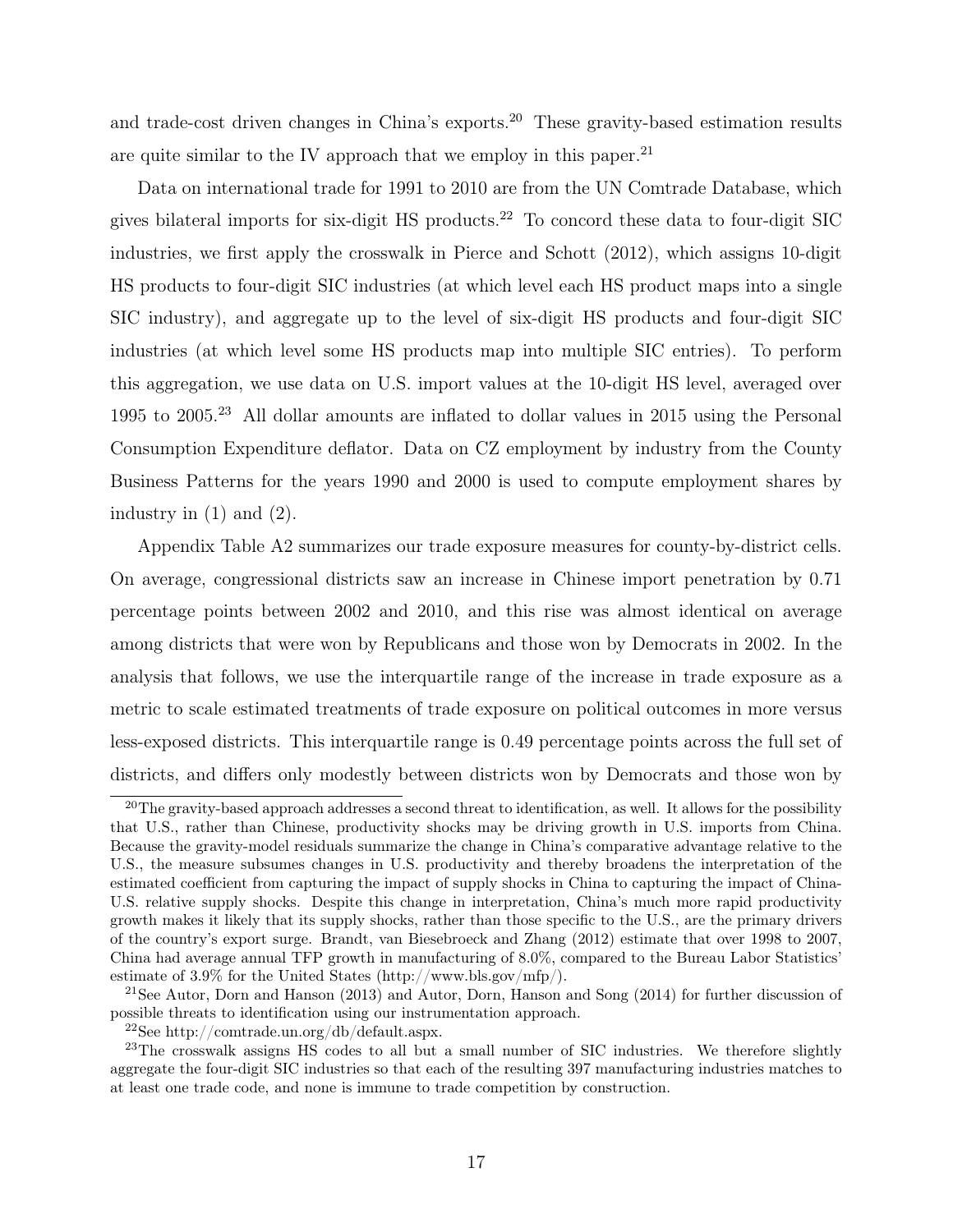Republicans in 2002 (0.53 and 0.49, respectively).

### 4 Main Results

We examine the political consequences of exposure to import competition from China in three stages, beginning with changes in party orientation (the likelihood that there is a change in party for a congressional district, and the change in district vote shares for each party), then considering changes in the ideological positioning of elected representatives (the nominal and absolute changes in Nominate scores for elected legislators, the likelihood that a moreliberal or a more-conservative legislator is elected), and finally evaluating how outcomes vary according to initial conditions in congressional districts (initially Republican versus initially Democratic districts, counties that in 2000 voted for George Bush versus those that voted for Albert Gore, and counties with a majority versus minority share of white voters). The first set of results allows us to examine the anti-incumbent effect and the party-realignment effect; the second and third sets of results allow us to assess the evidence for a political polarization effect and to characterize how this effect materializes.

In our primary specification, we estimate an equation of the form:

$$
\Delta Y_{jkt} = \gamma_d + \beta_1 \Delta I P_{jt}^{cu} + X'_{jkt} \beta_3 + Z'_{jt} \beta_2 + e_{jkt}.
$$
\n(3)

Here, the dependent variable  $\Delta Y_{jkt}$  is the change in electoral outcome between 2002 and 2010 that corresponds to county j and congressional district  $k$ . The main variable of interest is the contemporaneous change in import exposure  $\Delta IP_{jt}$  in the commuting zone to which county j belongs. The first set of control variables  $X_{jkt}$  measure start-of-period political conditions corresponding to county-district cell  $jk$ . These controls include a dummy for the districts that elected a Republican legislator in 2002, the vote share of the winning party and a dummy for whether a candidate ran unopposed, each of again measured for district  $k$  in 2002 and interacted with a dummy for whether a Republican legislator won the 2002 election. Additional political controls include the 2003 to 2005 Nominate score of the winning candidate in 2002, also interacted with a dummy for Republican control.

Equation (3) further includes a vector of dummies  $\gamma_d$  corresponding to the Census geo-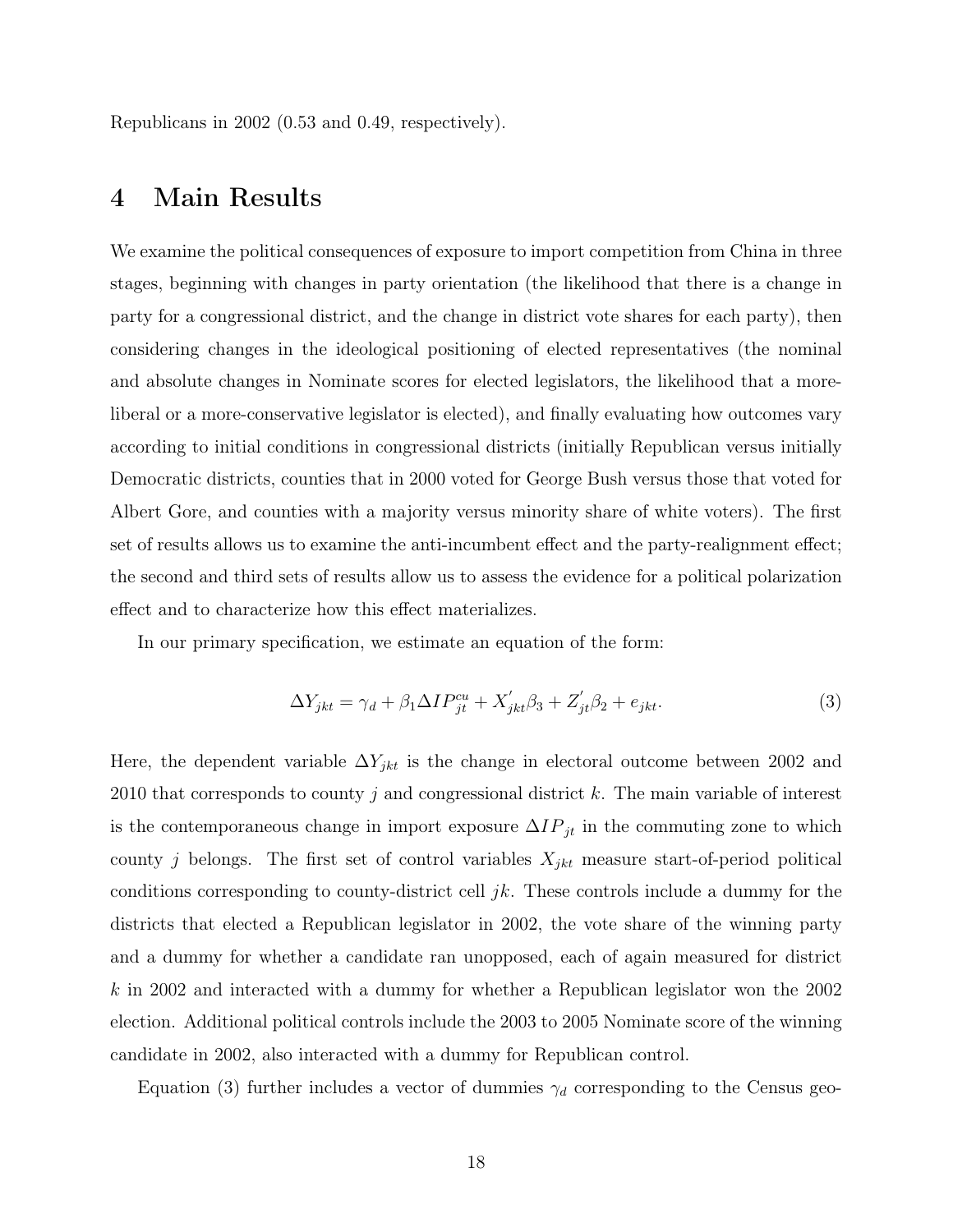graphic division to which each county j belongs, and a vector of control variables  $Z_{jt}$  measuring start-of-period economic conditions and demographic characteristics that pertain to the commuting zone encompassing county  $i$ . These include the share of manufacturing in CZ employment, the Autor and Dorn (2013) routine-task-intensity index and offshorability index for CZ occupations, the CZ population shares for nine age and four racial groups, and the shares of the CZ population that are female, college educated, foreign born, and Hispanic, where each of these variables is measured in the year 2000. All regressions are weighted by the 2002 share of county j in votes cast in congressional district  $k$ , which ensures that each district has equal weight in the analysis. If a congressional district spans multiple commuting zones, the weighting structure produces averages across these CZs, where weights are based on initial county electoral participation in the district. Standard errors are two-way clustered on the CZ and the congressional district. Following our strategy outlined above, equation (3) is estimated using two-stage least squares, with the import-exposure variable instrumented by contemporaneous changes in Chinese imports to other non-U.S. high-income countries as in (2).

#### 4.1 Anti-Incumbent and Party Realignment Effects

Given the voluminous literature on the impact of economic conditions on incumbency, a logical starting point for our analysis is to assess how greater trade exposure impacts continuity in party control over a congressional district. In Table 1, we report estimation results for equation (3), in which the dependent variable is an indicator for whether there was a change in party controlling a district between 2002 and 2010. The first two columns show results, first from OLS and then from 2SLS models, with no additional control variables included in the estimation. In column (1), the OLS coefficient is positive but imprecisely estimated. When moving to 2SLS, the estimate increases in magnitude but remains statistically insignificant. The fact that the 2SLS point estimate exceeds its OLS counterpart is consistent with findings in Autor, Dorn, and Hanson (2013), showing that the exogenous component of rising China trade penetration generates substantially more negative local labor market impacts than does the observed (endogenous) trade measure, which likely comprises a mixture of Chinese supply shocks and domestic demand shocks. The column (2) estimate of 8.48 indicates that for two districts, one at the  $25<sup>th</sup>$  percentile of the increase in trade exposure (a 2002-2010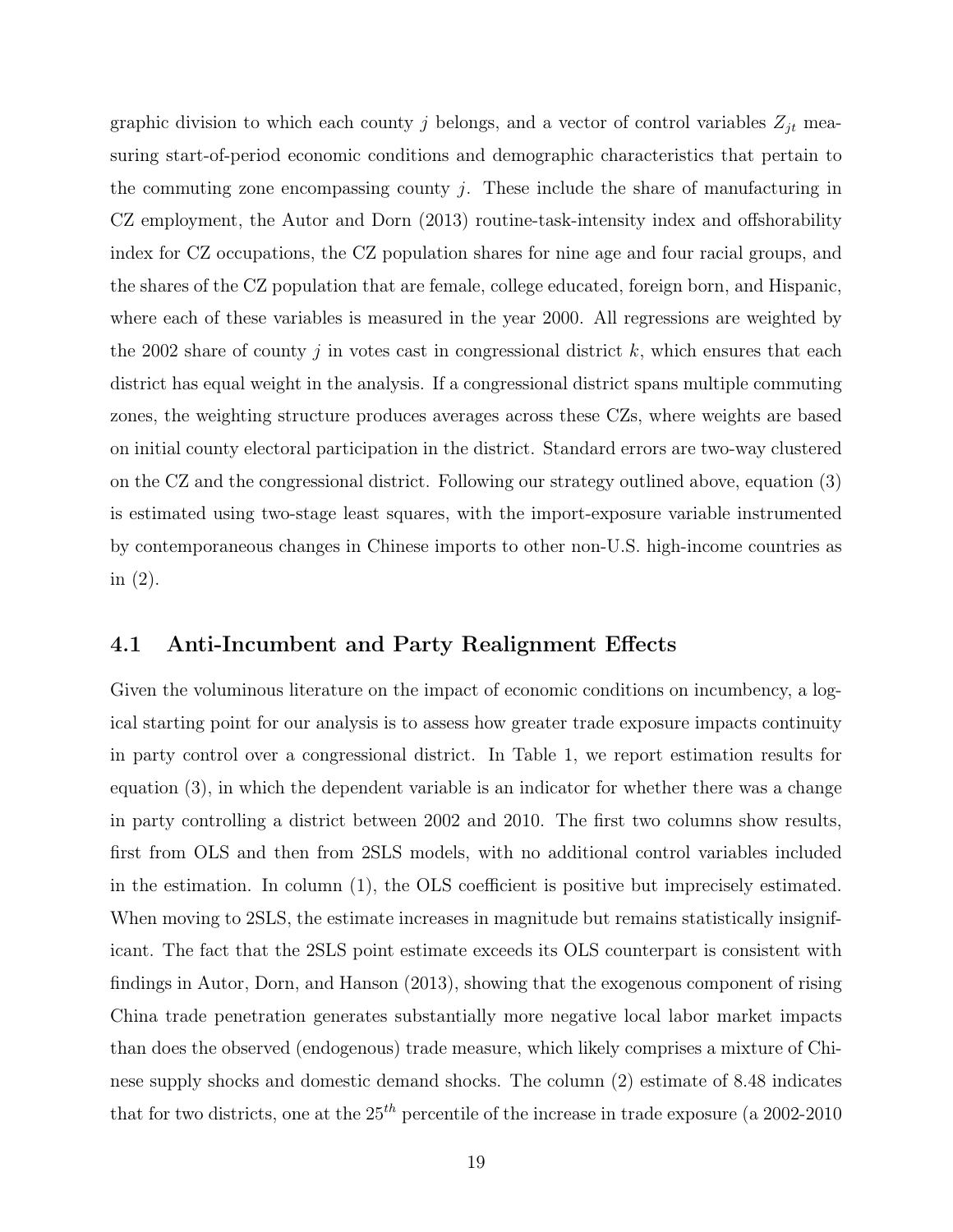increase of 0.40 percentage points in import penetration) and another at the  $75<sup>th</sup>$  percentile of the increase in trade exposure (a 2002-2010 increase of 0.89 percentage points in import penetration), the more exposed district would be  $4.2$  (8.48  $\times$  (0.80 – 0.49)) percentage points more likely to vote a new party in power between 2002 and 2010. Relative to the mean probability of a party change between 2002 and 2010 of 12.6 percentage points, this effect is non-trivial. The estimate falls slightly short of statistical significance at the 10% level, however, and precision falls further as we add the full set of covariates.

Table 1: Import Exposure and Congressional Election Outcomes 2002 - 2010. (Dependent Variable:  $100 \times$  Indicator for Change in Party)

|                                |                |                |                |    | Change in Party, Election 2010 vs 2002 |              |                |        |                |              |                |    |                |    |
|--------------------------------|----------------|----------------|----------------|----|----------------------------------------|--------------|----------------|--------|----------------|--------------|----------------|----|----------------|----|
|                                | $\perp$        | (2)            | (3)            |    | (4)                                    |              | (5)            |        | (6)            |              | $\frac{1}{2}$  |    | (8)            |    |
| $\Delta$ CZ Import Penetration | 4.64<br>(2.89) | 8.48<br>(5.40) | 8.42<br>(5.38) |    | 8.73<br>(5.38)                         |              | 7.54<br>(4.00) | $\sim$ | 8.40<br>(9.09) |              | 8.73<br>(8.37) |    | 7.71<br>(8.26) |    |
| Estimation:                    | <b>OLS</b>     | 2SLS           | 2SLS           |    | 2SLS                                   |              | 2SLS           |        | 2SLS           |              | 2SLS           |    | 2SLS           |    |
| F-statistic first stage        |                | 33.47          | 33.45<br>$* *$ | ** | 34.93                                  | $\star\star$ | 35.04          | $**$   | 13.76          | $\star\star$ | 13.67          | ** | 11.87          | ** |
| Control Variables:             |                |                |                |    |                                        |              |                |        |                |              |                |    |                |    |
| 2002 Elected Party             |                |                | yes            |    | yes                                    |              | yes            |        | yes            |              | yes            |    | yes            |    |
| 2002 Election Controls         |                |                |                |    | yes                                    |              | yes            |        | yes            |              | yes            |    | yes            |    |
| 2002 Nominate Controls         |                |                |                |    |                                        |              | yes            |        | yes            |              | yes            |    | yes            |    |
| 2000 Ind/Occ Controls          |                |                |                |    |                                        |              |                |        | yes            |              | yes            |    | yes            |    |
| 2000 Demography Controls       |                |                |                |    |                                        |              |                |        |                |              | yes            |    | yes            |    |
| <b>Census Division Dummies</b> |                |                |                |    |                                        |              |                |        |                |              |                |    | yes            |    |

N=3503 County\*District cells. The states of AK, HI and VT are omitted, as well as country\*district cells that did not exist in both 2002 and 2010 due to rezoning in TX and GA. The model in column 3 adds a dummy for the election of a Republican candidate in 2002. The additional election controls in column 4 comprise for vote share of the winning party and a dummy for elections that are unopposed, each interacted with the dummy for a Republican election victory. The Nominate controls in column 5 comprise the score of the 2002 election winner on the Nominate liberal-to-conservative scale, based on votes cast during the 2002-2004 congressional period, again interacted with a dummy for a Republican victory. Industry and occupation controls are measured at the CZ level and comprise the share of manufacturing in total employment (from 2000 County Business Patterns data), as well as the routine share and offshorability among occupations (based on 2000 Census data). Demographic controls comprise the percentage of a county's population in 9 age and 4 racial groups, as well as the population shares that are female, college-educated, foreign-born, and Hispanic. Census division dummies allow for different time trends across the 9 geographical Census divisions. Observations are weighted by a cell's fraction in total votes of its district in 2002, so that each district has an equal weight in the regression, and standard errors are two-way clustered on CZs and Congressional Districts.  $\sim p \leq 0.10, *p$  $\leq 0.05$ , \*\*  $p \leq 0.01$ .

In columns (3) to (5), we include as regressors measures of electoral conditions in 2002 (indicator of initial winning party, vote share of that party, and indicator for unopposed election), and Nominate scores for the legislator elected in 2002. By interacting these variables with an indicator for the party elected in 2002, we flexibly control for the initial presence of a liberal, moderate, or conservative Democratic or Republican office holder, as well as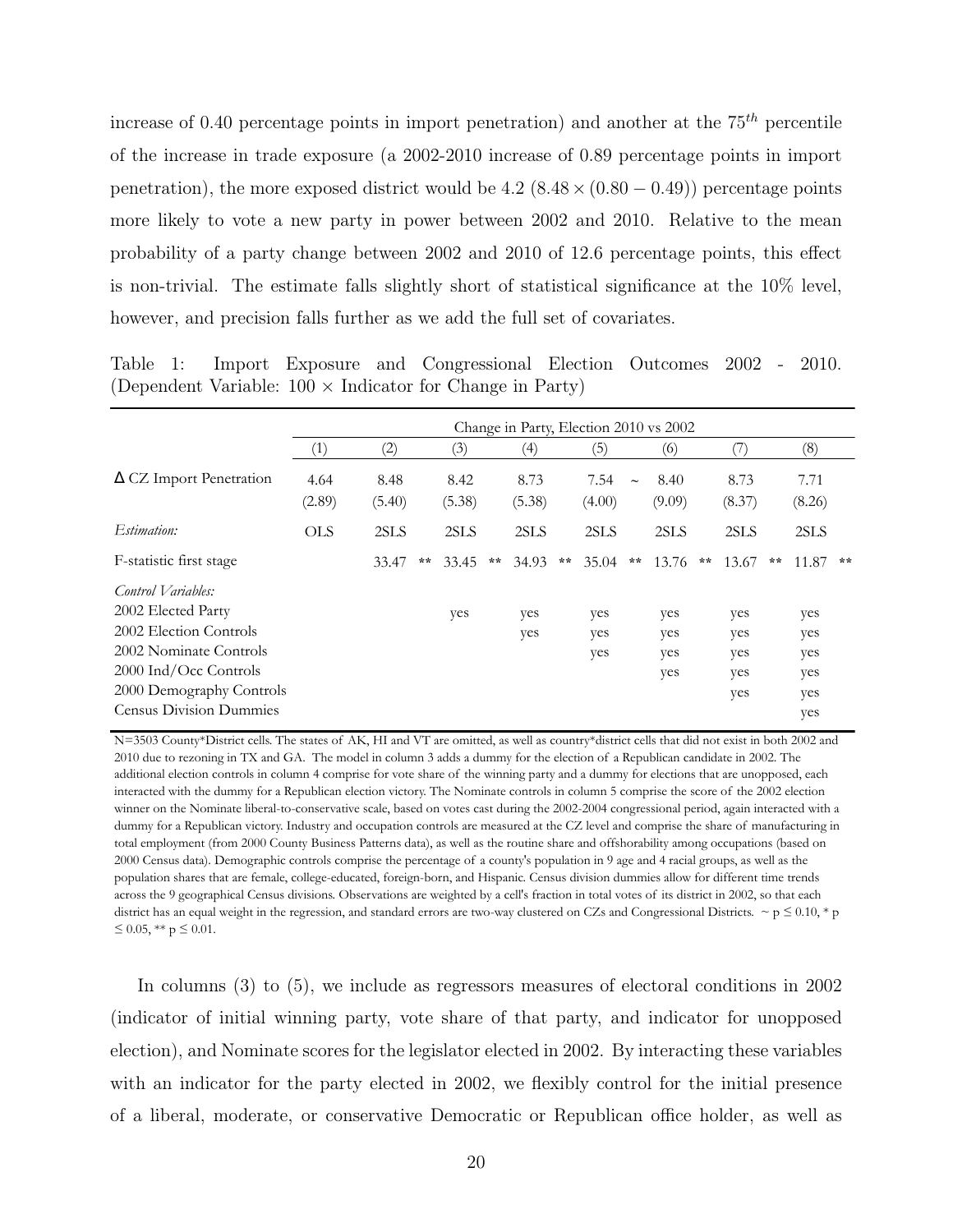any time trends in party vote shares or political polarization. The addition of these election variables modestly attenuates the impact of trade exposure on the likelihood of a change in the party in power, though the point estimate attains marginal significance in column (5). The remaining columns (6) to (8) of Table 1 add controls for initial economic conditions pertaining to a county-district cell, including CZ industry and occupation controls in 2000, CZ demographic controls in 2000, and dummies for the Census geographic division. These covariates do not greatly affect the point estimate but they substantially erode precision.

One reason for the imprecise anti-incumbent effect detected in Table 1 may be that the time period we consider spans two presidential elections, including one in 2008 in which a two-term incumbent president stepped down from office. Such transitions typically give a boost to the opposition party (Fair, 1996; Lewis-Black and Stegmaier, 2000), in this case the Democrats. Barack Obama's 2008 election victory created a coattail effect (Calvert and Ferejohn, 1983), which allowed the Democrats to retake the House of Representatives, after six terms in Republican hands. Following a coattail election, there is often regression to the mean, in which the party that loses House seats in a presidential-election year regains many of these seats in the first subsequent mid-term congressional election (Erikson, 1988). A mid-term correction occurred in 2010, which is the end year for our analysis. The 2002 to 2010 period thus includes some back-and-forth transitions in party control over House seats, which may add volatility to the dependent variable in Table  $1<sup>24</sup>$ 

Column (1) of Table 2 provides an alternative measure of the impact of trade exposure on incumbency, in which we examine the change in the county-district vote share between 2002 and 2010 for the party that held the district in the initial year. The 2SLS regression includes the full set of political and economic controls used in column (8) of Table 1, which we take as our baseline specification. There is a negative and precisely estimated impact of trade exposure on vote shares for the party initially in power. The column (1) coefficient estimate of −6.98 (t-value 2.54) indicates that when comparing congressional districts at the  $75<sup>th</sup>$  versus  $25<sup>th</sup>$  percentiles of trade exposure, the more exposed district would have have a 3.4 (−6.98 × 0.49) percentage-point lower share of the 2010 vote going to the party that was in power in 2002, where the mean vote share of the winning party in 2010 is 62.1% and the

 $^{24}$ Given that the time period for our analysis spans the Great Recession, it's also possible that any antiincumbent effect of greater trade exposure is swamped by the effect of broader economic conditions.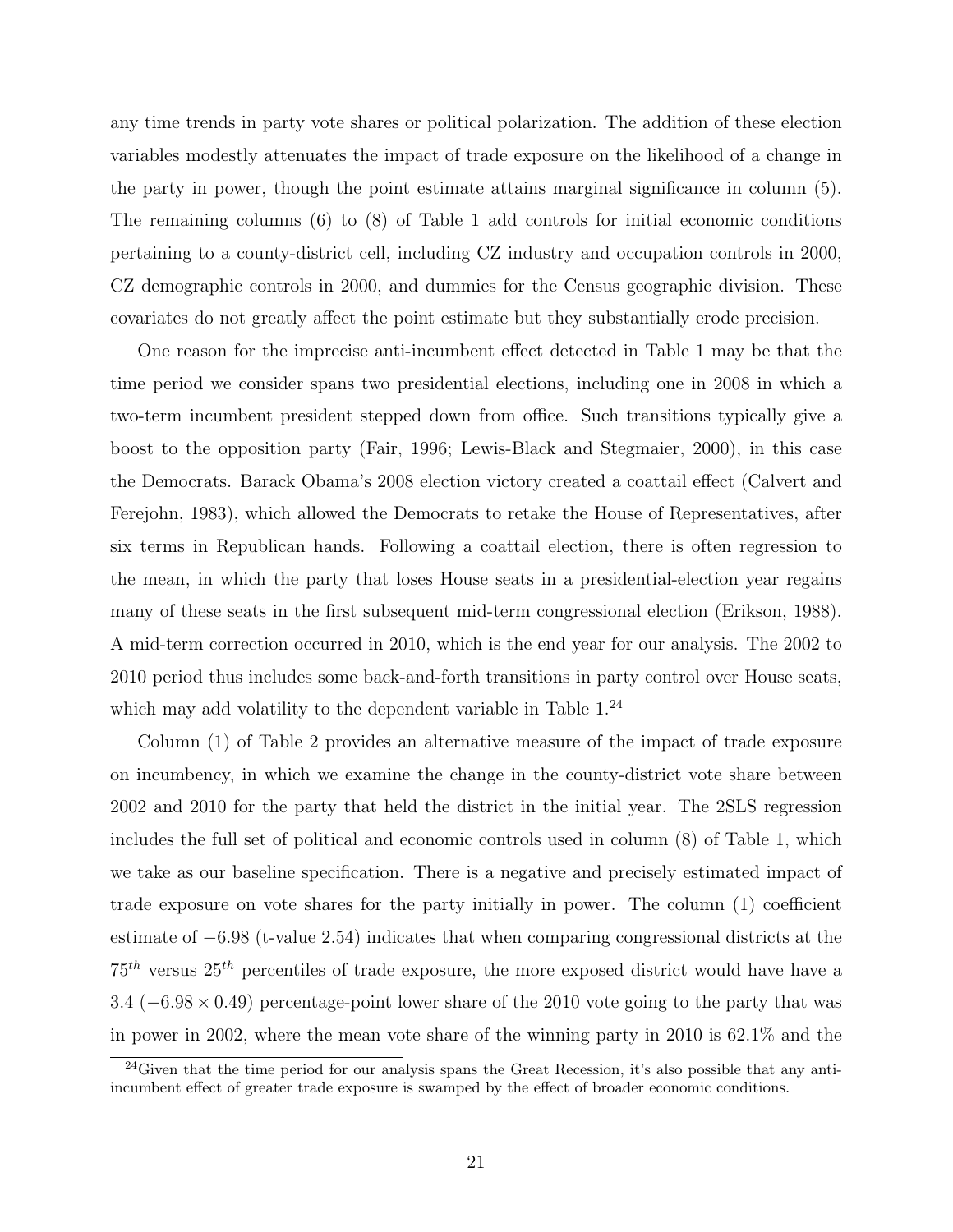mean 2002-2010 vote-share change is −8.48%. Congressional districts containing commuting zones subject to larger increases in import competition see a diminution of support for the party initially in office. This finding is consistent with the well-known result that voters punish parties that preside during bad economic times.

Table 2: Import Exposure and Congressional Election Outcomes 2002-2010. (Dependent Variables: Change in Percentage of Vote Obtained by 2002 Winning Party; Change in Percentage of Vote Obtained by Republican, Democrat, and Other Parties; 100 × Change in Probability that 2010 Race is Unopposed, or Is Won by  $> 75\%$  of Vote)

|                                   |                                              |         |                          |                        | Change in Voting Outcomes 2002-2010 |                                       |                            |                       |
|-----------------------------------|----------------------------------------------|---------|--------------------------|------------------------|-------------------------------------|---------------------------------------|----------------------------|-----------------------|
|                                   | $\%$ Vote for<br>Party that<br>Won in $2002$ |         | Republican<br>Vote Share | Democrat<br>Vote Share | Other Vote<br>Share                 | Pr(Winner<br>gets $>75\%$<br>of Vote) | Pr(Winner is<br>Unopposed) |                       |
|                                   |                                              |         |                          | $\mathfrak{I}$         | $\langle 4 \rangle$                 | (5                                    | (6)                        |                       |
| $\Delta$ CZ Import<br>Penetration | $-6.98$<br>(2.75)                            | $\star$ | 1.97<br>(2.71)           | 0.31<br>(2.88)         | $-2.28$<br>(1.79)                   | $-13.49$<br>(12.23)                   | $-13.04$<br>(6.68)         | $\tilde{\phantom{a}}$ |

N=3503 County\*District cells. All regression include the full set of control variables from Table 1. Observations are weighted by a cell's fraction in total votes of its district in 2002, so that each district has an equal weight in the regression, and standard errors are two-way clustered on CZs and Congressional Districts.  $\sim p \leq 0.10$ , \*  $p \leq 0.05$ , \*\*  $p \leq 0.01$ .

We next consider evidence for party-realignment effects, under which trade-induced changes in vote shares skew systematically in favor of one party or the other. In columns (2) to (4) of Table 2, we estimate the impact of an increase in CZ import competition on the change in the county-district vote shares of the Democratic Party, the Republican Party, and other parties. In all regressions, there is a null effect. Distinct from the findings in Che, Lu, Pierce, Schott, and Tao (2015), there is no generalized positive impact of trade exposure on the vote share for Democrats, and distinct from Dippel, Gold, and Heblich (2015) there is no across-the-board beneficial effect of trade exposure on voting for the most conservative party.<sup>25</sup> Increased exposure to China does not appear to foster a unidimensional realignment in favor of either major party or of third parties.

 $^{25}$ Our results differ from Che, Lu, Pierce, Schott, and Tao (2015) in multiple respects. Most notably, we use county-by-congressional district cells as the unit of analysis, which allows us to examine who wins elections, whereas they focus on vote shares at the county level; and we examine the period 2002 to 2010, for which the definition of congressional districts remains constant, whereas they study the period 1998 to 2010, which spans congressional redistricting in 2002. To allow for closer comparison of our Table 2 results with their results, we also estimated the column (2) to column (4) regressions including state fixed effects, which in Che, Lu, Pierce, Schott, and Tao (2015) prove necessary to find a significant impact of import competition on party vote shares. When including state fixed effects, we continue to observe a null effect of trade exposure on the vote shares for either major party or for other parties.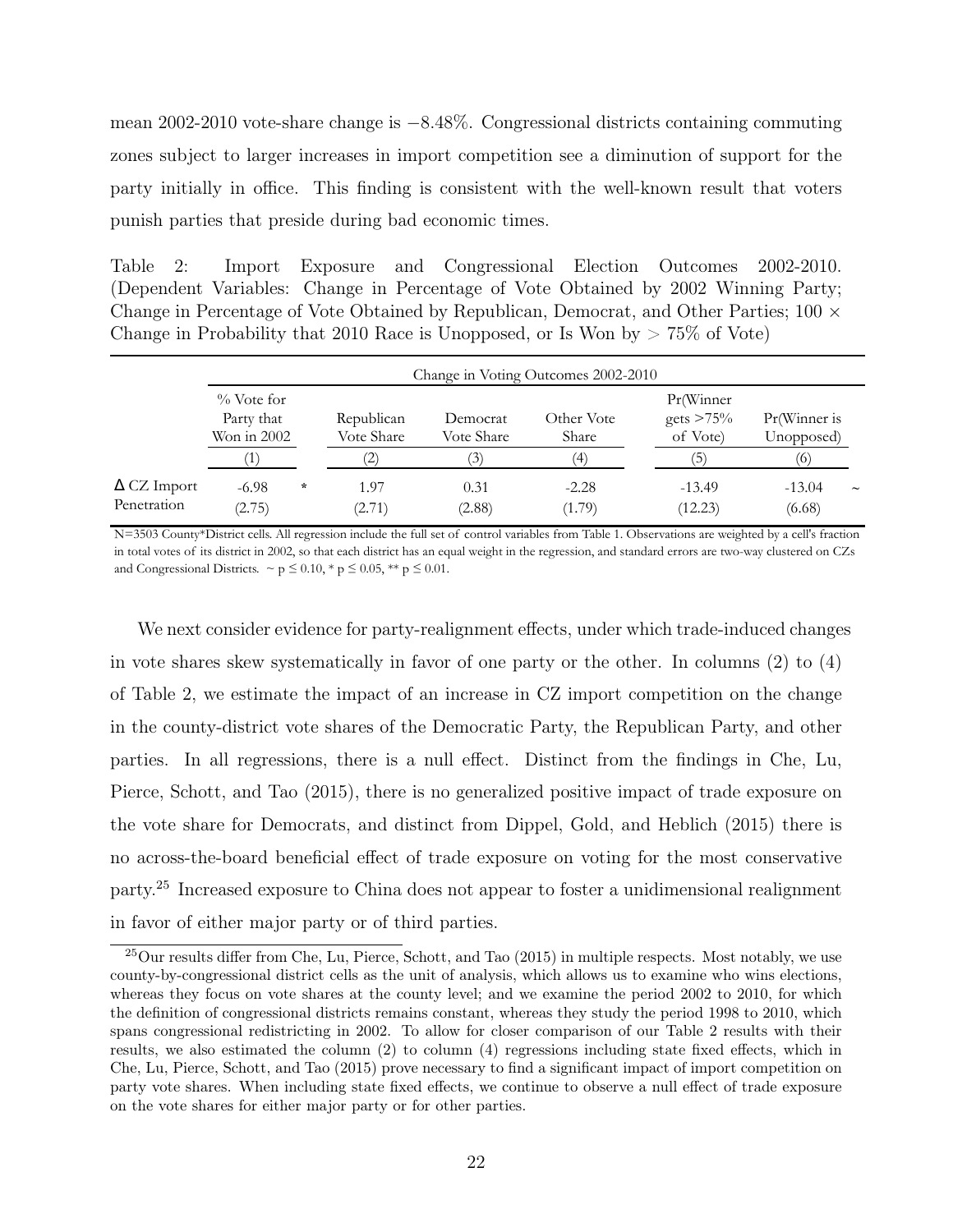The combination of results in column (1) of Table 2, which indicate that over the sample period trade exposure shifts votes away from the party initially in power in 2002, and of the results in columns (2) to (4), which reveal that no one party benefits disproportionately from changes in vote shares, suggests that greater import competition may have helped make congressional elections more competitive. We address this possibility directly in the final two columns of Table 2. Column (5) shows that in congressional districts subject to greater trade exposure in the 2000s, there is a sizable but statistically insignificant reduction in the probability that the winning candidate earns more than 75% of the vote (an outcome that occurred in 14.7% of districts in 2010). And in column (6), we see that districts subject to greater import competition become less likely to have candidates run unopposed (which occurred in 6.2% of districts in 2010), an impact that is significant at the 10% level. More competitive elections could potentially be the consequence of parties running more centrist candidates against each other who realize narrower electoral margins because they are competing for similar groups of voters. However, Figure 2 showed that during the outcome period, electoral victories actually narrowed as more politically extreme candidates gained office. The next set of results will show that greater trade exposure has contributed to this phenomenon by abetting the electoral ascendancy of legislators who hold more extreme positions, as revealed by their voting behavior. This move toward the extremes is an embodiment of political polarization.

#### 4.2 The Political Polarization Effect

Table 3 presents our first results that document a direct impact of rising import competition from China on the widening partisan divide in the U.S. Congress. In column (1), the dependent variable is the 100 times the change in the Nominate score, which is increasing in the conservative positioning of a candidate based on her roll-call votes. In panel A, this 2002 to 2010 change compares the voting behavior of legislators elected in 2002, whose roll-call votes are observed in the  $108^{th}$  Congress (2003 to 2005), against the voting behavior of legislators elected in 2010, whose roll-call votes are observed in the  $112^{th}$  Congress (2011 to 2013). Greater trade exposure predicts an increase in the Nominate score in a district, indicating that on net districts subject to larger increase in import competition from China shift more strongly toward legislators who are further to the right on the political spectrum. Again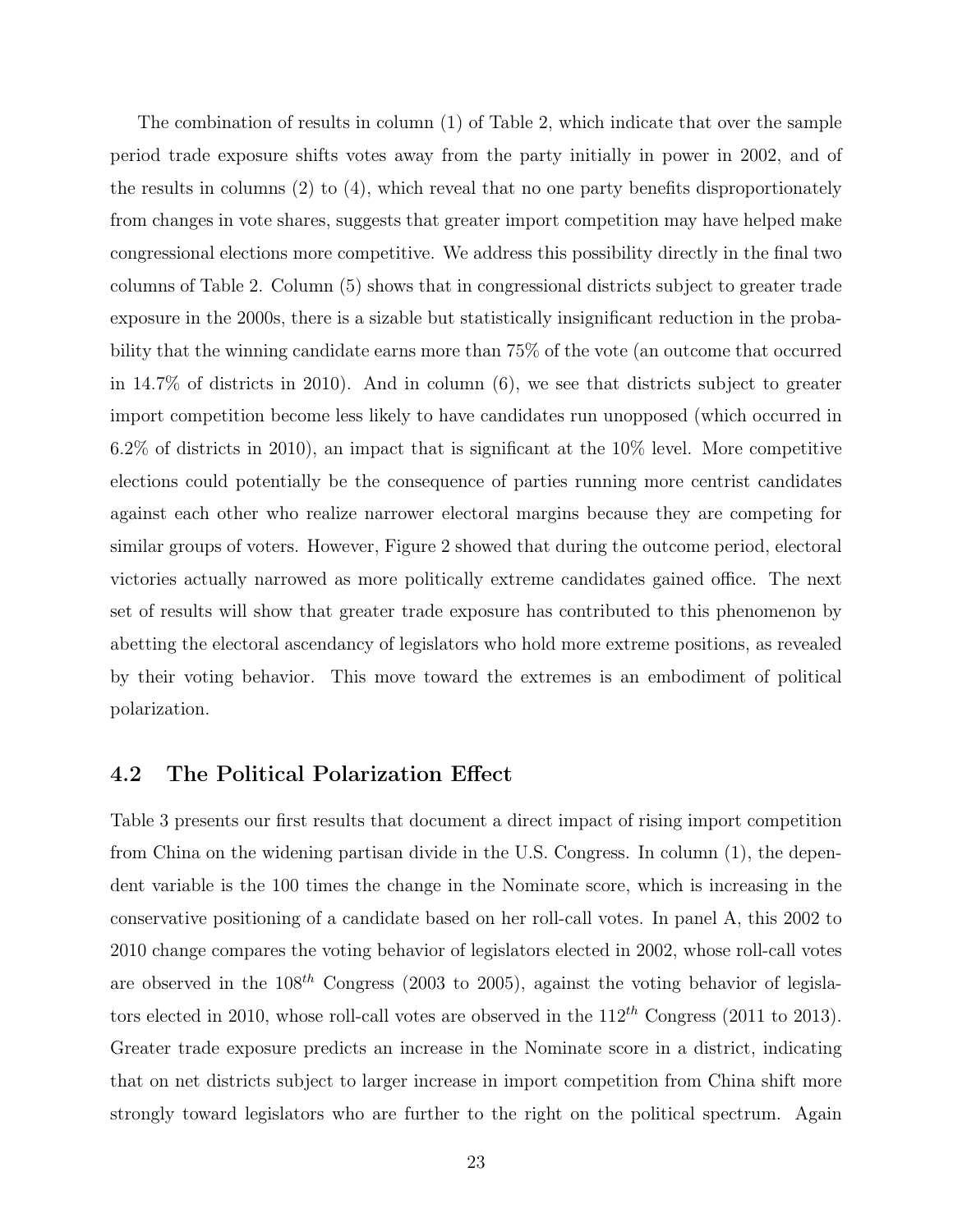comparing districts at the  $75<sup>th</sup>$  and  $25<sup>th</sup>$  percentiles of trade exposure, the more-exposed district would have an increase in the Nominate score that is  $0.18$  standard deviations higher.<sup>26</sup> From Table 3, we see that the trade-induced shift in favor of more conservative legislators does not arise because Republican candidates generally receive higher vote shares. It results, instead, from the election of more conservative Republicans.

|  |  |  | Table 3: Import Exposure and Change in Political Position of Election Winner 2002-2010.  |  |
|--|--|--|------------------------------------------------------------------------------------------|--|
|  |  |  | (Dependent Variables: $100 \times$ Change Nominate or Absolute Nominate Score of Winner) |  |

|                                | 2002-2010 Change in Political<br>Position |         |                   |        | Decomposition of Change in<br><b>Absolute Nominate Score</b> |   |                   |  |  |
|--------------------------------|-------------------------------------------|---------|-------------------|--------|--------------------------------------------------------------|---|-------------------|--|--|
|                                |                                           |         | Absolute          |        | Shift                                                        |   | Shift             |  |  |
|                                | Nominate<br>Nominate                      |         | to                |        | to                                                           |   |                   |  |  |
|                                | Score                                     |         | Score             |        | Right                                                        |   | Left              |  |  |
|                                | $\mathbf{1}$                              |         | $\left( 2\right)$ |        | '3)                                                          |   | $\left( 4\right)$ |  |  |
|                                |                                           |         |                   |        | A. Between and Within Person Change of Nominate Score        |   |                   |  |  |
| $\Delta$ CZ Import Penetration | 18.41                                     | $\star$ | 14.15             | $\ast$ | 10.69                                                        | ÷ | 3.46              |  |  |
|                                | (7.93)                                    |         | (6.09)            |        | (5.30)                                                       |   | (2.32)            |  |  |
|                                |                                           |         |                   |        | B. Between Person Change of Nominate Score Only              |   |                   |  |  |
| $\Delta$ CZ Import Penetration | 20.13                                     | **      | 15.61             | $**$   | 12.14                                                        | ÷ | 3.47              |  |  |
|                                | (7.86)                                    |         | (5.95)            |        | (5.15)                                                       |   | (2.33)            |  |  |

N=3503 County\*District cells. The outcome in column 1 is the Nominate score times 100 (with negative values for liberals and positive values for conservatives), while the outcome in column 2 is the absolute value of that score, corresponding to the distance of a politician from the political center of the Nominate scale. Columns 3 and 4 decompose the change in absolute Nominate score into a shift to the right (higher Nominate values) and a shift to the left (lower Nominate values). Panel B replaces the Nominate scores of the 2010 election winners with their Nominate score from the 108th (2003-2005) congress or the first subsequent congress to which they were elected. This eliminates a within-person change in the Nominate score for districts that elected the same representative in 2002 and 2010. All regressions include the full set of control variables from Table 1. Observations are weighted by a cell's fraction in total votes of its district in 2002, so that each district has an equal weight in the regression, and standard errors are two-way clustered on CZs and Congressional Districts.  $\sim p \leq 0.10$ , \*  $p \leq 0.05$ , \*\*  $p \leq 0.01$ .

The net positive impact of trade exposure on the Nominate score is not necessarily informative about absolute changes in the ideology of elected legislators. It could reflect a conservative shift among both Democratic and Republican representatives, with Democrats moving closer to the center and Republicans moving further to the right, or it could reflect movements away from the center in both parties, with Republican shifts being larger than those among Democrats. We address gross changes in Nominate scores in column (2) of

<sup>&</sup>lt;sup>26</sup>For 2002 (the 108<sup>th</sup> Congress), the standard deviation in 100 x Nominate score is 49, and the estimated interquartile effect is thus  $(0.49 \times 18.41)/49 = 0.18$ .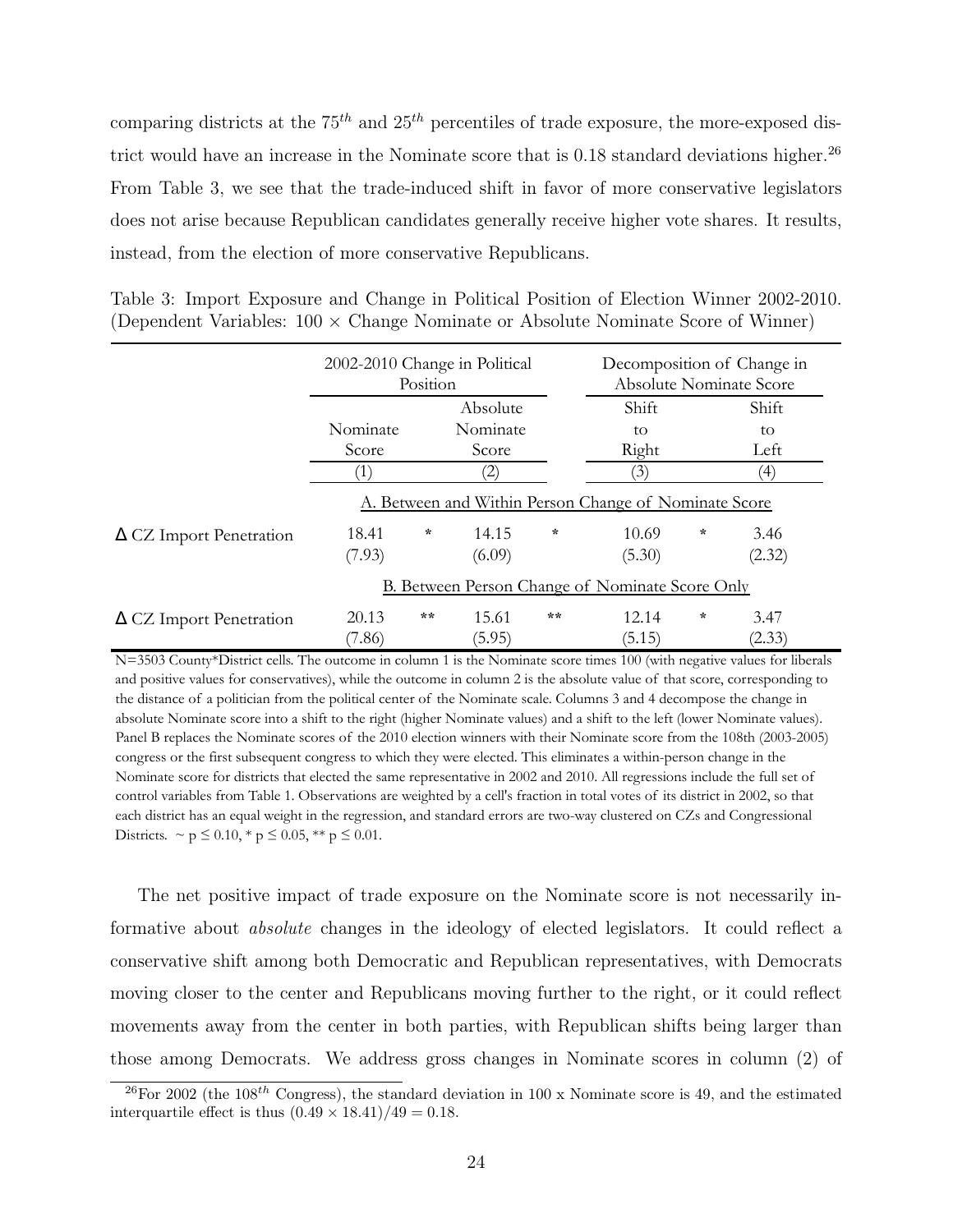Table 3, in which the dependent variable is the change between 2002 and 2010 of the 100 times the absolute value of the distance between a legislator's Nominate score and the political center, which we take to be zero.<sup>27</sup> Under this metric, a one-unit shift to the right in the Nominate score is accorded the same value as a one-unit shift to the left. Column (2) reveals that greater trade exposure leads to a large and precisely estimated move away from the political center. Comparing districts at the  $75^{th}$  versus  $25^{th}$  percentile of trade exposure, the more-exposed district would see a relative increase of  $0.36$   $(0.49 \times 14.15/19)$  standard deviations in its distance from the political center.<sup>28</sup> Columns  $(3)$  and  $(4)$  decompose the absolute change in Nominate scores, shown in column (2), into a rightward shift, defined as the absolute value of max  $[0, Nom_{d,2010} - Nom_{d,2002}]$ , and a leftward shift, defined as the absolute value of min  $[0, Nom_{d,2010} - Nom_{d,2002}]$ , where  $Nom_{dt}$  is the Nominate score for the legislator in district  $d$  in year  $t$ . Greater trade exposure induces a large and statistically significant rightward shift in the voting behavior of elected legislators, as seen in column (3), and a smaller and imprecisely estimated leftward shift, as seen in column (4). The point estimates suggest that about three quarters of the movement away from the political center induced by trade is the result of increasing conservativeness among elected legislators, while one quarter is due to increasing liberalness.

The positive effect of trade exposure on Nominate scores seen in the panel A regressions of Table 3 could be the result of sitting legislators changing their voting behavior to become more conservative over time or it could be the result of more-conservative legislators replacing lessconservative legislators during the 2000s. To resolve this ambiguity, in panel B we redefine the dependent variable to be the Nominate score for the winning legislator in 2010 as observed in the first Congress in which she served during the 2002 to 2010 window. If the same legislator remains in office during the entire period, the Nominate score is that for 2002, whereas if the legislator who won in 2010 was first elected in 2004, the Nominate score is the value for this earlier year, and so forth. The panel B regressions thus capture the impact of trade exposure on the between-legislator change in Nominate scores, as the outcome variable with have a value of zero for districts that elected the same representative in both 2002 and 2010. In all columns, coefficients in the panel B regressions—the between-legislator effect—are very

 $27\text{As}$  noted above, the mean Nominate score over all 113 congresses is very close to zero.

<sup>&</sup>lt;sup>28</sup>For 2002, the standard deviation of 100  $\times$  the absolute value of distance from the political center (i.e., the absolute value of the Nominate score) is 19.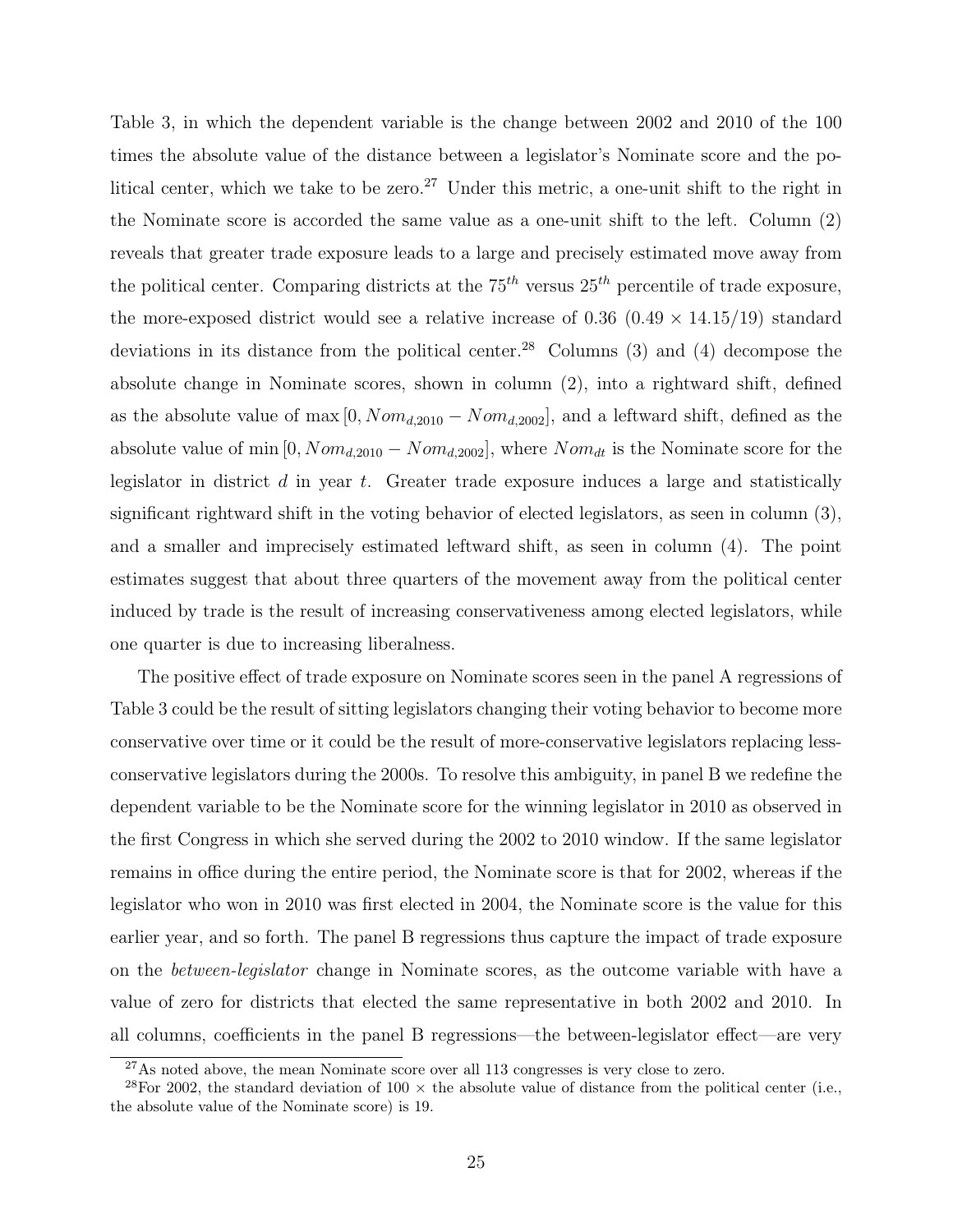similar to those in the panel A regressions, which capture the between-plus-within-legislator effect. This reveals that changes in the Nominate score primarily result from the election of new legislators, rather than from changing voting patterns of incumbents.

Appendix Table A3 explores this pattern in greater detail by documenting how Nominate scores change within districts as representatives are variously reelected, replaced with same-party representatives, or displaced by members of the opposing party. Logically, when a house seat changes party hands, the Nominate score of the officeholder swings sharply (panel B), averaging +95 points for Democrat-to-Republican party changes, and −73 points for Republican-to-Democrat party changes (where reported Nominate scores are multiplied by 100). Republican-to-Republican swaps are also associated with substantial rightward movements in Nominate scores, averaging +15 points, while Democrat-to-Democrat swaps are associated with comparatively modest leftward movements, averaging −3 points. Among officeholders of either party who persist between 2002 and 2010, there is little change in observed ideology, though there is noticeably more rightward drift among Republicans incumbents (+6 points) than leftward drift among Democrat incumbents ( $-1.5$  points).

Panel C of Appendix Table A3 documents the contribution of each margin of adjustment—party change, within-party representative change, and changes in Nominate scores among incumbents—to the overall within-district change in the Nominate score, accounting both for the probability of each of the six possible outcomes and the conditional mean change Nominate score change associated with each outcome.<sup>29</sup> Between 2002 and 2010, the average Nominate score change across the districts in our sample was 7.4, a sizable rightward shift. The two largest contributory factors to this shift are a net increase in the number of seats held by Republicans (contributing  $6.8 - 3.8 = 3.0$  points by summing over the first two columns of Panel C) and the replacement of Republicans elected in 2002 with other Republican politicians who were more conservative on average (contributing 3.7 points). Countervailing against these trends was a small movement leftward following Democrat-to-Democrat swaps (−0.3 points). Voting behavior of incumbent Republicans and Democrats contributed to polarization as well, but its net effect was modest. On average, shifts in voting behaviors

 $^{29}$ The contribution of each margin to the total is simply the fraction of districts falling into each category (panel A) multiplied by the mean change in the nominate score conditional on each outcome occurring. For example, Democrat-to-Republican transitions, which occur in 30 of 416 districts in our sample and are associated with a +94.75 swing in the Nominate score contribute  $6.83 = 94.75 \times (30/416)$  points to the mean Nominate score change between 2002 and 2010 of 7.4 (obtained by summing the six entries in panel C).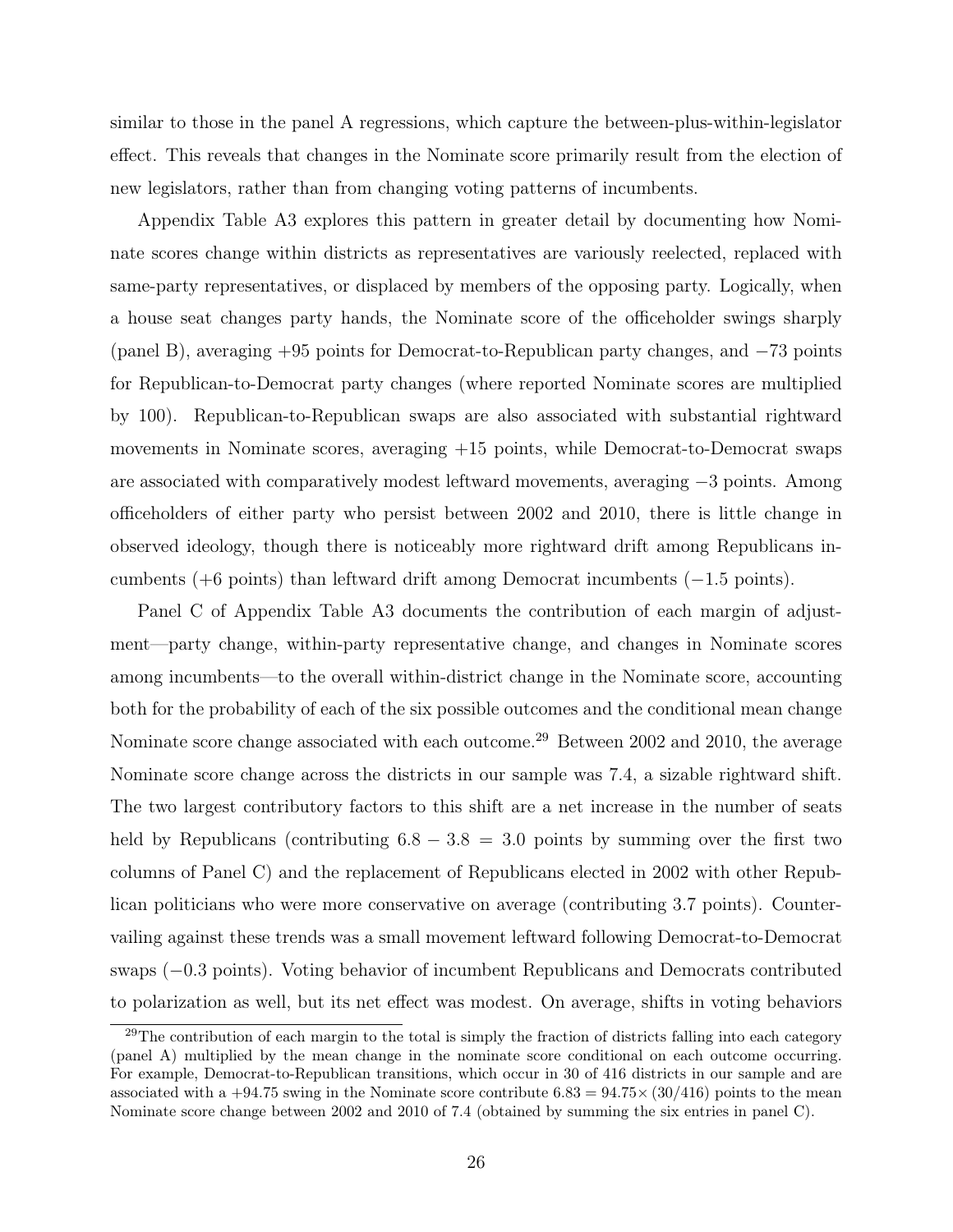of incumbent Republicans added 1.4 to Nominate scores while shifts in voting behavior of incumbent Democrats moved Nominate scores by −0.4 in the opposite direction.

Panels D and E of Appendix Table A3 carry out a parallel analysis for changes in the Republican percentage of the two-party vote between 2002 and 2010, averaged across Congressional districts. While it has to be the case that the Republican vote increases in districts that switch from Democrat to Republican control (column 1 of Panel D) and falls in districts that move from Republican to Democrat (column 2), it is not clear ex ante how vote shares change in districts that were won by the same party in both 2002 and 2010. Columns 3 and 4 of Panel D reveal that both the replacement of a Republican with another Republican and the replacement of a Democrat with another Democrat were associated with an average vote share loss by more than 10 percentage points for the successful party. Even in districts that reelected the same legislator in 2002 and 2010, the winning party's vote share fell over that period (columns 5 and 6 of Panel D). In districts that were held by the same party at the start and end of the outcome period, Nominate scores and vote shares thus moved in opposite directions: While Republican districts became more conservative and Democrat districts became more liberal (columns 3 to 6 of Panel B), this polarization of political positions was accompanied by more narrow election victories for the two parties. The districts that remained with the same party also account for a majority of the overall rightward shift in Nominate score, while they contribute little to the 1.3 percentage points average increase in Republican vote share across all districts.<sup>30</sup>

The movement away from the political center seen in Table 3 reflects the much-discussed demise of moderates in Congress (see, e.g., Layman, Carsey, and Horowitz, 2006). Table 4 examines the fortunes of centrists directly. The dependent variable in column (1) is the 2002-2010 change in an indicator for whether a "moderate" candidate is elected, where a moderate is defined to be a legislator whose Nominate score falls between the  $20^{th}$  and  $80^{th}$ percentiles of Nominate scores in the  $107<sup>th</sup>$  Congress (2001-2003).<sup>31</sup> Districts subject to larger increases in import competition from China are substantially less likely to elect a moderate

 $30\text{By summing over columns } 3$  to 6 in Panels C and E, one obtains that districts held by the same party contributed 4.4 points to the 7.4 point average shift in Nominate score, while accounting for only 0.1 points of the 1.3 point gain in Republican vote share.

<sup>&</sup>lt;sup>31</sup>This definition of moderates is, of course, somewhat arbitrary. Over all 113 congresses, the 20th and 80th percentile of Nominate scores (multiplied by 100) are  $-35.3$  to 38.6. For the  $107^{th}$  Congress (2001-2003), it is −38.9 to 59.0, indicating that many right-of-center legislators we are calling moderate would be decidedly conservative by historical standards.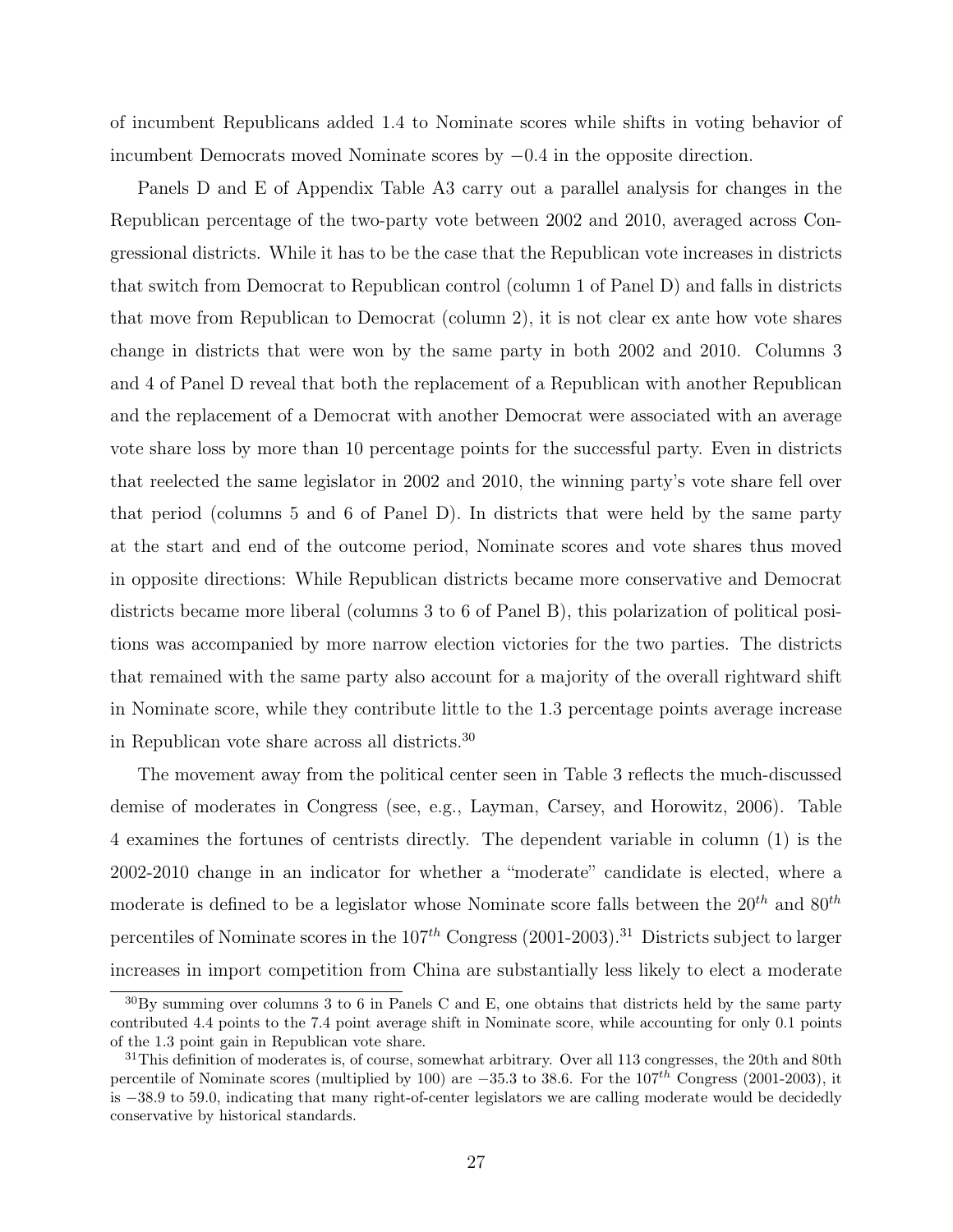legislator, an effect that is statistically significant (t-value 2.70). Comparing more and less trade-exposed districts, the more-exposed district would become 18.5 percentage points less likely to have a centrist in power between 2002 and 2010. To put this magnitude in context, over the 2002 to 2010 time period, the fraction of "moderates" in the House declines to 37.1% from a baseline of 56.8%.

Table 4: Import Exposure and Change in Political Position of Election Winner 2002-2010. (Dependent Variables:  $100 \times$  Change in Indicators for Election of Politician by Party and Political Position)

|                    | Change in Probability 2002-2010 that Winner has Given Political Orientation |       |          |                  |    |            |            |    |           |                       |  |
|--------------------|-----------------------------------------------------------------------------|-------|----------|------------------|----|------------|------------|----|-----------|-----------------------|--|
|                    |                                                                             |       | Conserv- |                  |    |            |            |    |           |                       |  |
|                    |                                                                             |       | Liberal  | Moderate         |    | Moderate   | ative      |    | Tea Party |                       |  |
|                    | Moderate                                                                    |       | Democrat | Democrat         |    | Republican | Republican |    | Member    |                       |  |
|                    |                                                                             |       |          | $\left(3\right)$ |    | (4)        | 5          |    | О         |                       |  |
| $\Delta$ CZ Import | $-37.66$                                                                    | $* *$ | 0.27     | $-23.69$         | ** | $-13.97$   | 37.38      | ** | 24.44     | $\tilde{\phantom{a}}$ |  |
| Penetration        | (13.95)                                                                     |       | (7.11)   | (8.72)           |    | (9.58)     | (14.04)    |    | (12.77)   |                       |  |

N=3503 County\*District cells."Liberal Democrats", "Moderates" and "Conservative Republicans" are defined as politicians whose Nominate scores would respectively put them into the bottom quintile, middle three quintiles, or top quintile of the Nominate score in the 107th (2001-2003) congress that preceeds the outcome period. A Tea Party Member is defined as a representative who was a member of the Tea Party or Liberty Caucus during the 112th (2011-2013) Congress. These two caucuses which are often associated with the Tea Party movement were first established in 2010 and 2011, respectively. All regressions include the full set of control variables from Table 1. Observations are weighted by a cell's fraction in total votes of its district in 2002, so that each district has an equal weight in the regression, and standard errors are two-way clustered on CZs and Congressional Districts.  $\sim p \le 0.01$ ,  $\gamma p \le 0.05$ ,  $\gamma \approx p \le 0.01$ .

Subsequent columns of Table 4 examine how trade shocks reallocate House seats according to party and ideology. We examine the change in the likelihood of a district electing a legislator who positions herself as a liberal Democrat (column 2), a moderate Democrat (column 3), a moderate Republican (column 4), or a conservative Republican (column 5). In each regression, the dependent variable is the change over 2002 to 2010 in an indicator for whether a legislator of a particular type is elected. A "liberal" is a legislator whose Nominate score falls in the below the  $20^{th}$  percentile for the  $107^{th}$  Congress, a moderate continues to indicate a legislator whose Nominate score is in the  $20^{th}$  to  $80th$  percentile range of the  $107<sup>th</sup>$  Congress, and a "conservative" is a legislator whose Nominate score is above the  $80^{th}$  percentile for the  $107^{th}$  Congress. Because the four categories in columns (2) through (5) are exhaustive and mutually exclusive, the coefficients sum to zero across these columns and therefore indicate how trade exposure changes the political orientation of congressional districts.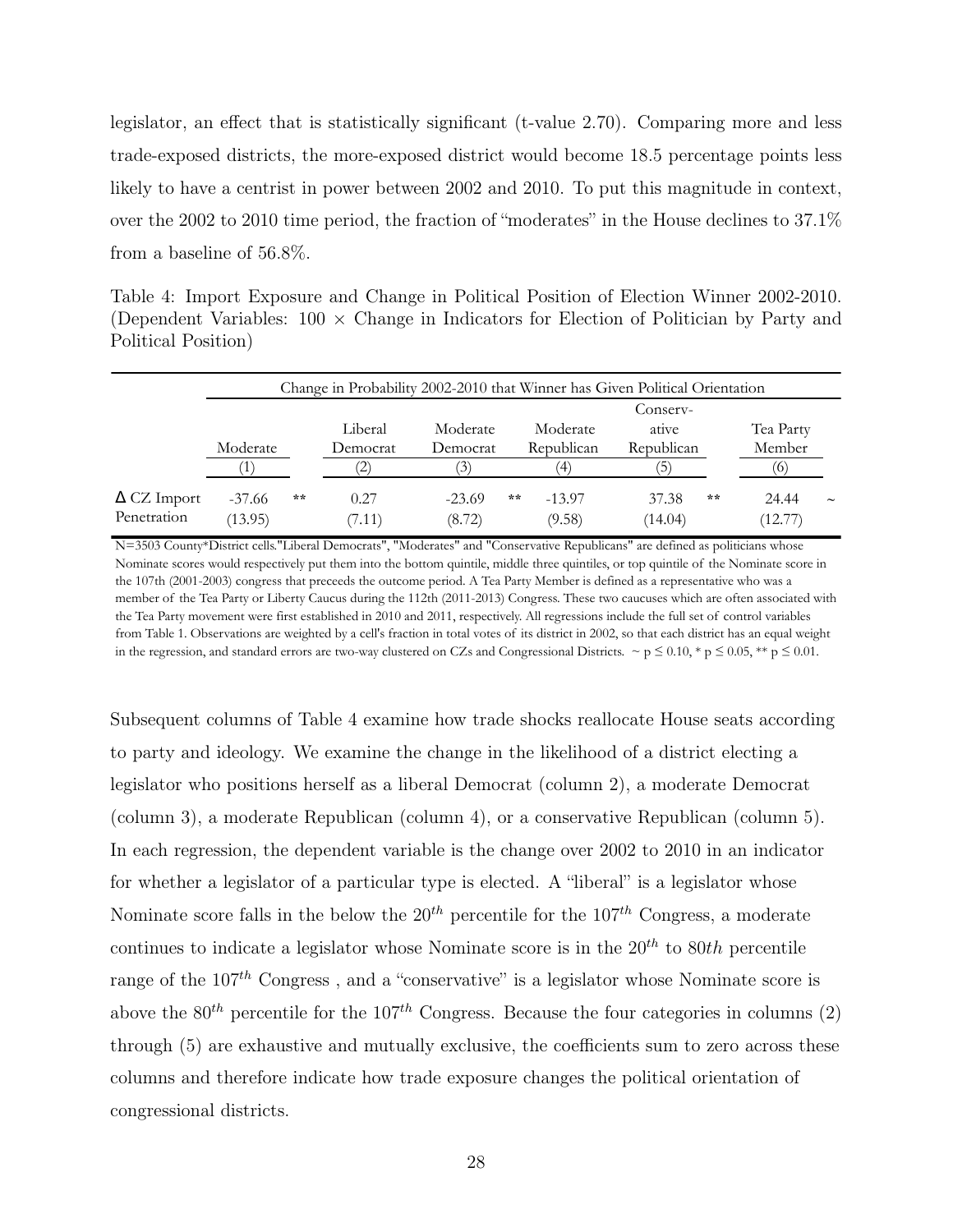Districts subject to greater import competition become substantially less likely to elect a moderate Democrat and substantially more likely to elect a conservative Republican, with both of these effects precisely estimated (t-values of 2.72 and 2.66, respectively). A more versus less trade-exposed district would become  $11.7$  ( $-23.69 \times 0.49$ ) percentage points less likely to have a moderate Democrat in power and  $18.3$  ( $35.24 \times 0.49$ ) percentage points more likely to be represented by a conservative Republican. Thus, a substantial fraction of the gains accruing to right-wing Republicans come at the expense of centrist Democrats. But this apparent rightward shift is far from monotone: trade exposure substantially reduces the electoral success of moderate Democrats but has no measurable effect on the prospects of liberal Democrats;<sup>32</sup> conversely, large gains among conservative Republicans in trade-exposed districts are accompanied by economically large, albeit imprecisely estimated, losses among moderate Republicans.

The regression model in column (6) of Table 3 additionally tests whether the trade shock affects the likelihood that a district elected a member who was or became affiliated with the congressional Tea Party Caucus or the Liberty Caucus. These two organizations, founded in 2010 and 2011, were the first congressional caucuses that have widely been characterized as being part of the Tea Party movement (Parker and Barreto, 2013). Tea Party membership thus provides us with an alternative outcome measure that captures the success of right-wing Republicans without relying on Nominate scores.<sup>33</sup> Consistent with the column  $(5)$  results for conservative Republicans, the column (6) estimate indicates that trade exposure raises the probability of the election of a Tea Party member to office, with an effect size of 12.0  $(24.44 \times 0.49)$  percentage points in a more versus less trade-exposed district (t=1.91).

 $\frac{32}{2}$ The fraction of districts represented by liberal Democrats increases from 19.9 percent in 2002 to 22.6 percent in 2010

 $33$ The average Nominate score of a Tea Party member in the 112th Congress is 0.80, which just slightly exceeds the average score of 0.78 for all legislators who are classified as conservative Republicans in Table 4. Members of the Tea Party and Liberty Caucuses make up over 40% of the conservative Republicans elected in 2010, though it is certainly possible that support of the Tea Party movement may extend beyond the formal members of these caucuses.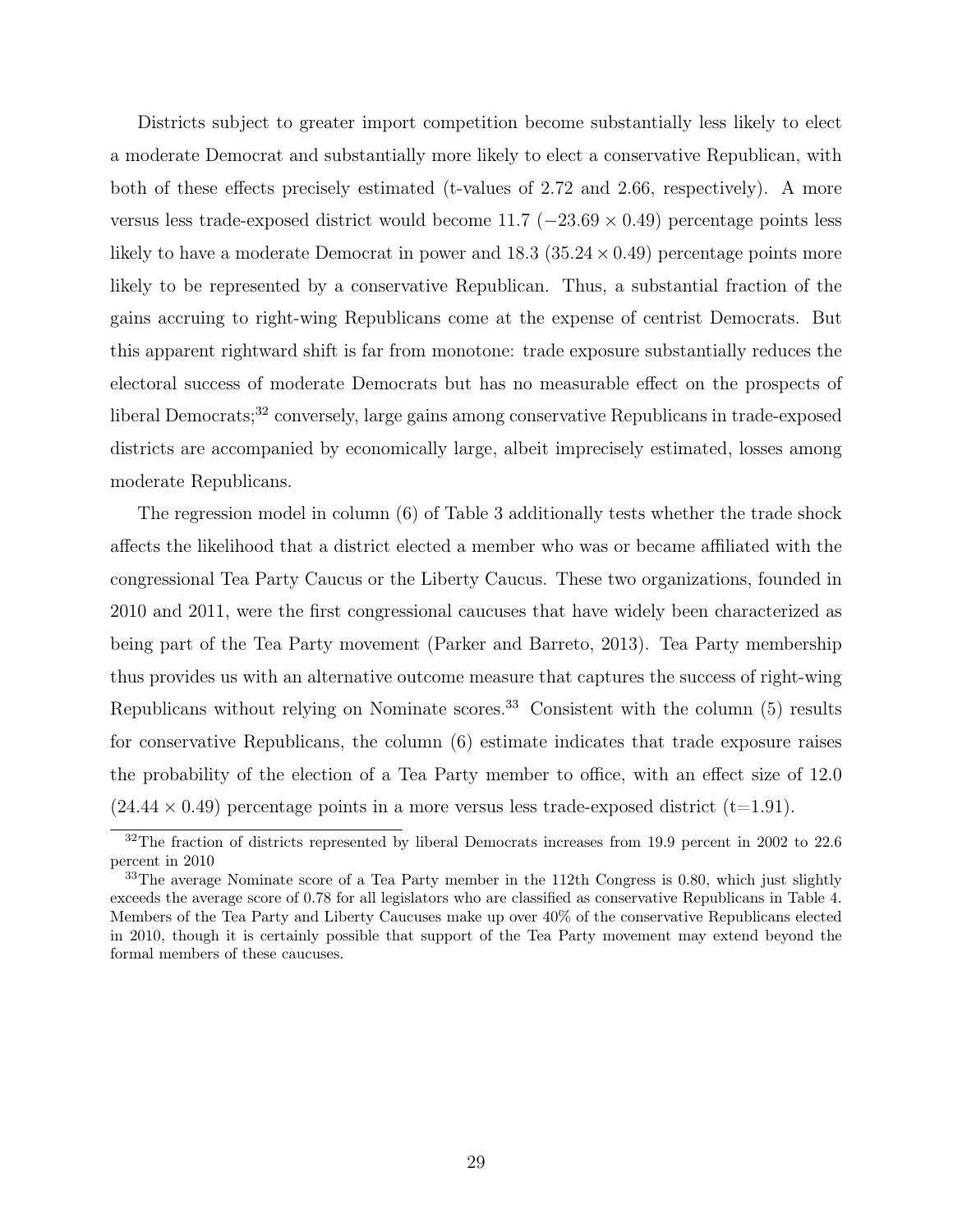|                                           | Liberal<br>Democrat<br>(1) | Moderate<br>Democrat<br>(2)                      |              | Moderate<br>Republican<br>(3)              | Conservative<br>Republican<br>(4) |               |  |  |
|-------------------------------------------|----------------------------|--------------------------------------------------|--------------|--------------------------------------------|-----------------------------------|---------------|--|--|
|                                           |                            |                                                  |              | A. Outcomes in First Differences 2002-2010 |                                   |               |  |  |
| A. No Nominate 2002 Control               | 0.54<br>(6.78)             | $-24.06$<br>(11.57)                              | $\star$      | $-14.53$<br>(10.59)                        | 38.05<br>(14.61)                  | $* *$         |  |  |
| <b>B.</b> Linear Nominate                 | 0.54<br>(6.79)             | $-24.08$<br>(9.58)                               | $\star$      | $-14.50$<br>(10.07)                        | 38.03<br>(15.68)                  | $\star$       |  |  |
| C. Quadratic Nominate                     | 0.70<br>(7.03)             | $-24.28$<br>(8.84)                               | **           | $-14.78$<br>(9.55)                         | 38.36<br>(14.31)                  | $\star \star$ |  |  |
| D. Linear Nominate x Party (Primary Spec) | 0.27<br>(7.11)             | $-23.69$<br>(8.72)                               | **           | $-13.97$<br>(9.58)                         | 37.38<br>(14.04)                  | $\star \star$ |  |  |
| E. Quadratic Nominate x Party             | 1.48<br>(6.73)             | $-23.54$<br>(8.58)                               | **           | $-14.56$<br>(9.69)                         | 36.62<br>(13.22)                  | $* *$         |  |  |
| F. 4 Nominate Categories                  | 4.63<br>(6.31)             | $-29.50$<br>(8.95)                               | **           | $-8.39$<br>(7.59)                          | 33.26<br>(13.55)                  | $\star$       |  |  |
| G. Linear x Party $+4$ Categories         | 7.45<br>(5.14)             | $-29.47$<br>(8.87)                               | **           | $-7.93$<br>(7.49)                          | 29.95<br>(11.73)                  | $\star$       |  |  |
|                                           |                            |                                                  |              | B. Outcomes in 2010 Levels                 |                                   |               |  |  |
| A. No Nominate 2002 Controls              | 9.03<br>(9.61)             | $-32.55$<br>(9.44)                               | **           | $-5.81$<br>(7.55)                          | 29.33<br>(14.06)                  | $\star$       |  |  |
| <b>B.</b> Linear Nominate                 | 9.01<br>(7.90)             | $-32.54$<br>(9.63)                               | $* *$        | $-5.82$<br>(7.50)                          | 29.35<br>(11.59)                  | $\star$       |  |  |
| C. Quadratic Nominate                     | 8.60<br>(5.81)             | $-32.19$<br>(9.95)                               | $* *$        | $-5.68$<br>(7.32)                          | 29.26<br>(11.87)                  | $\star$       |  |  |
| D. Linear Nominate x Party (Primary Spec) | 9.78<br>(5.63)             | $-33.20$<br>$\widetilde{\phantom{m}}$<br>(10.17) | **           | $-6.12$<br>(7.35)                          | 29.53<br>(11.94)                  | $\star$       |  |  |
| E. Quadratic Nominate x Party             | 9.36<br>(5.66)             | $-31.43$<br>(9.04)                               | **           | $-6.69$<br>(7.46)                          | 28.75<br>(10.83)                  | $* *$         |  |  |
| F. 4 Nominate Categories                  | 4.63<br>(6.31)             | $-29.50$<br>(8.95)                               | $\star\star$ | $-8.39$<br>(7.59)                          | 33.26<br>(13.55)                  | $\star$       |  |  |
| G. Linear x Party + 4 Categories          | 7.45<br>(5.14)             | $-29.47$<br>(8.87)                               | $\star\star$ | $-7.93$<br>(7.49)                          | 29.95<br>(11.73)                  | $\star$       |  |  |

Table 5: Import Exposure and Change in Political Position of Election Winner 2002-2010: Alternative Specifications (Dependent Variable:  $100 \times$  Level or Change of Ideological Affiliation of Office-Holder)

N=3503 County\*District cells. Classifications of candodate ideology is as in Table 4. Dependent variables: the change in ideological category of office-holder 2002 - 2010 (panel A) and category of office-holder in 2010 (panel B). All models include the full set of controls in Table 1 *except* the Nominate score of the 2002 office-holder, which is included as specified in each row headings. Observations are weighted by a cell's fraction in total votes of its district in 2002. Standard errors are two-way clustered on CZs and Congressional Districts. ~  $p \le 0.10$ , \*  $p \le 0.05$ , \*\*  $p \le 0.01$ . ~  $p \le 0.10$ , \*  $p \le 0.05$ , \*\*  $p \le 0.01$ .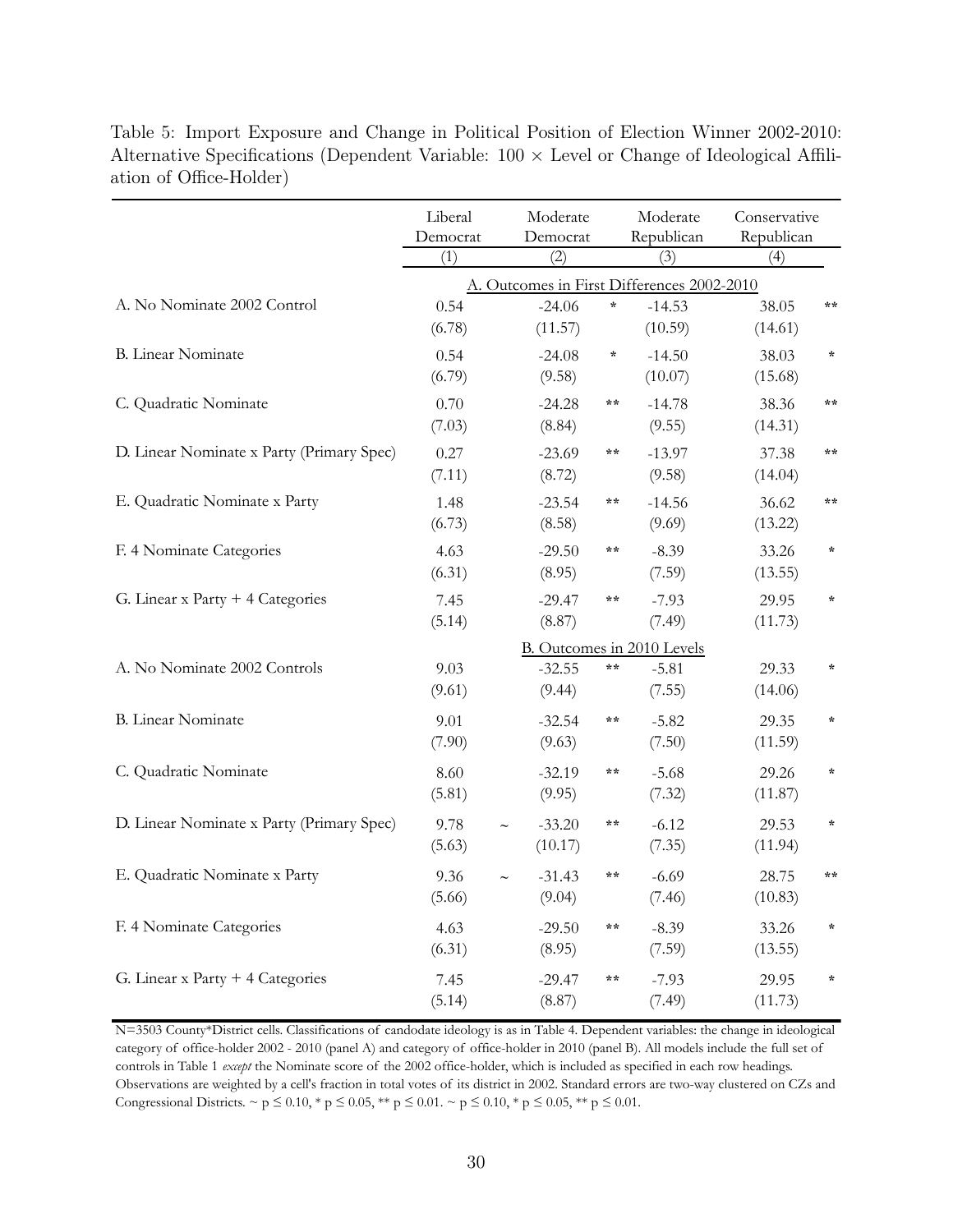The specification utilized in Table 4 has as the dependent variable the change in an electoral outcome for a congressional district (e.g., an indicator for whether a moderate Democrat was elected in 2010 minus an indicator for whether a moderate Democrat was elected in 2002). The controls include the initial Nominate score and its interaction with the party initially in power.<sup>34</sup> These specification choices are not derived from a specific model of electoral outcomes and, hence, we could have just as easily specified the dependent variable as the 2010 outcome, rather than the change in outcome, as a function of initial conditions. Similarly, we could potentially control for the initial level of the Nominate score in a variety of ways that differ from our linear-in-party primary specification.

In Table 5, we examine the sensitivity of the results in Table 4 to the choice of specification. Panel A reports regressions using the first difference in the outcome measure as the dependent variable (our baseline approach), whereas panel B reports regressions using the 2010 electoral result as the outcome. We also vary specifications according to whether we exclude the initial Nominate score from the control vector, include the initial score or its quadratic without interaction with the party initially in power, include the initial Nominate score interacted with the party initially in power (the baseline specification), or include the interaction of the party initially in power with the quadratic of the Nominate score or with four bin-size dummies for the Nominate score. These alternative specifications thus allow for varying assumptions regarding how initial conditions affect later outcomes and regarding the distribution of the error term. In all specifications, we continue to find a strong and significant negative impact of trade exposure on the likelihood of a moderate Democrat being elected in a district, and a more modest and statistically insignificant negative effect on the election success of moderate Republicans. The coefficient estimates for conservative Republicans and liberal Democrats are consistently positive, and are always significant for the former outcome while being marginally significant in some specifications for the latter. As a further sensitivity test, Appendix Table A4 re-estimates these models while classifying politicians' ideological affiliations based on the cardinal values of their Nominate scores rather than their percentile rankings in the empirical distribution.<sup>35</sup> These results are substantially identical to those in

<sup>&</sup>lt;sup>34</sup>Since the initial Nominate score is used to categorize the ideological affiliation of the 2002 legislator, the 2002 Nominate score features in the construction of both the left and right-hand side variables.

<sup>&</sup>lt;sup>35</sup>Appendix Table A4 classifies as moderates all legislators whose Nominate score is between  $-0.5$  and  $+0.5$ on the  $-1$  to  $+1$  scale. Under this alternative classification, most Democrats would be considered moderate while most Republicans would be considered non-moderate.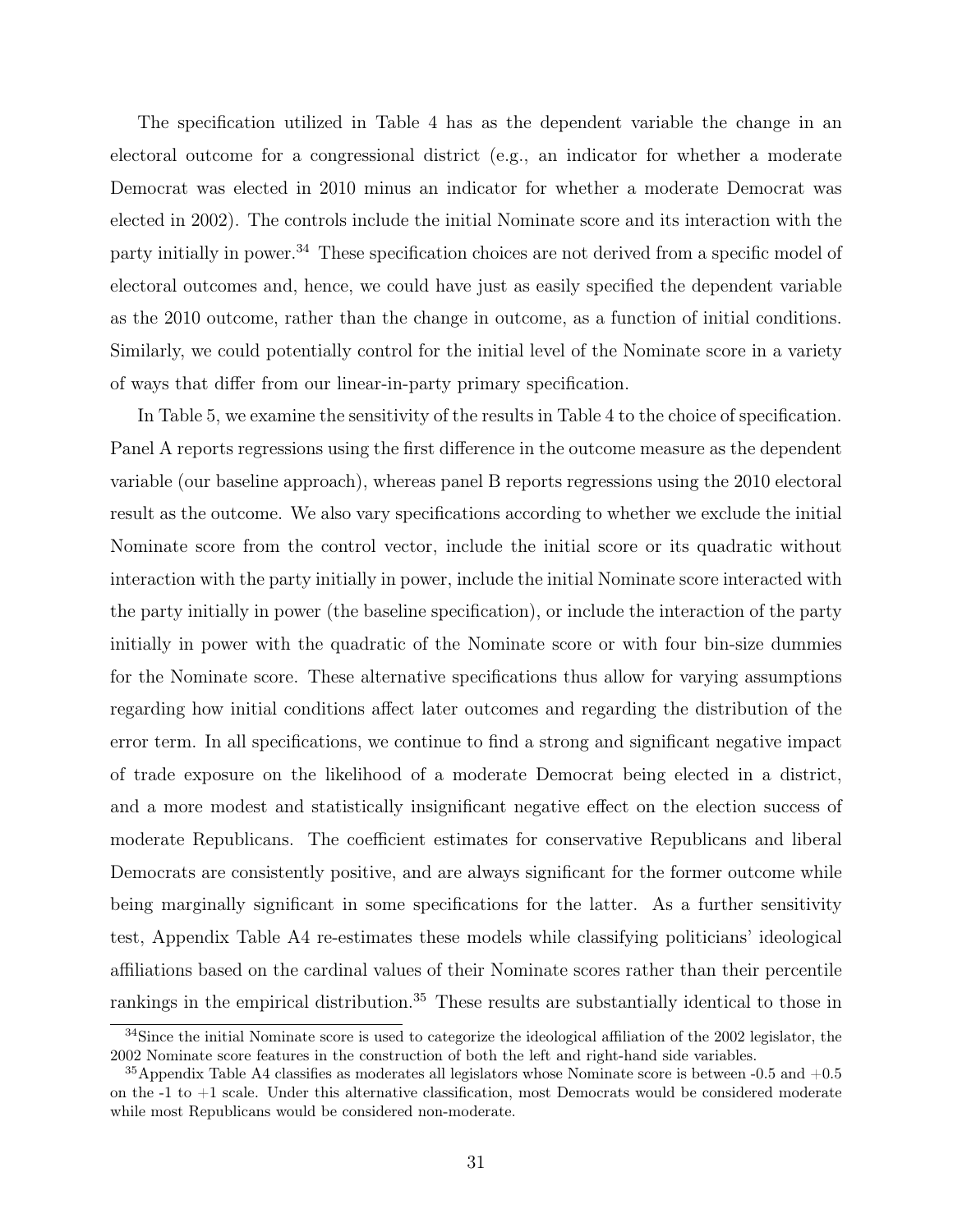Table 4, again underscoring the robust impact of import competition on political polarization.

### 5 How and Where does Polarization Occur

Does polarization of officeholders occur because political parties change, because the identity of representatives changes across within-party transitions, or because incumbent representatives change their voting behavior? It may in principle be the case that greater trade exposure pushes incumbent politicians to become more conservative or more liberal in their voting in order to stave off political challengers on the right or left. However, our results across Panels (A) and (B) of Table 3 suggest that political realignment stems primarily from between-person rather than within-person changes in voting behavior, a pattern that is consistent with strong persistence in Nominate scores across time among sitting legislators (Poole and Rosenthal, 1997). Alternatively,trade shocks may induce turnover of politicians, with more extreme candidates replacing more centrist ones. Over the sample period, the potential for turnover may have been enhanced by the Bush-to-Obama transition in 2008. The strong coattail effect in this election, which resulted in many Democrats replacing Republicans, set the stage for a strong correction in 2010, in which Republicans regained many of the seats they lost in 2008, plus a good measure more.<sup>36</sup> A more-conservative Republican could thus have sought office in 2010, not by pursuing the generally unwelcome tactic of challenging a fellow Republican, but rather by taking on a Democrat who recently replaced a less-conservative GOP legislator.<sup>37</sup>

The regressions in Table 6 explore the electoral turnover channel by estimating the impact of trade exposure on transitions between parties and candidates. The dependent variable in the first column is an indicator for a change in party between 2002 and 2010. In the second column, it is an indicator for a new representative being elected in 2010 from the same party that won in 2002, and in the third column it is an indicator for the same representative being elected in 2002 and 2010. Because these outcomes are exhaustive and mutually exclusive,

<sup>36</sup>The Republican Party lost many House seats and control of the chamber in 2006, in an election that was distinguished by voter dissatisfaction with then President Bush and the unpopularity of the Iraq War.

 $37$ It is extremely rare for an incumbent to lose her Congressional seat due to a primary election defeat.. Of the 435 representatives elected to the House in 2002, only 1 percent had lost office cumulatively due to a primary election defeat by 2010. It is possible, however, that an embattled incumbent would step down prior to her party's primary election rather than risking defeat.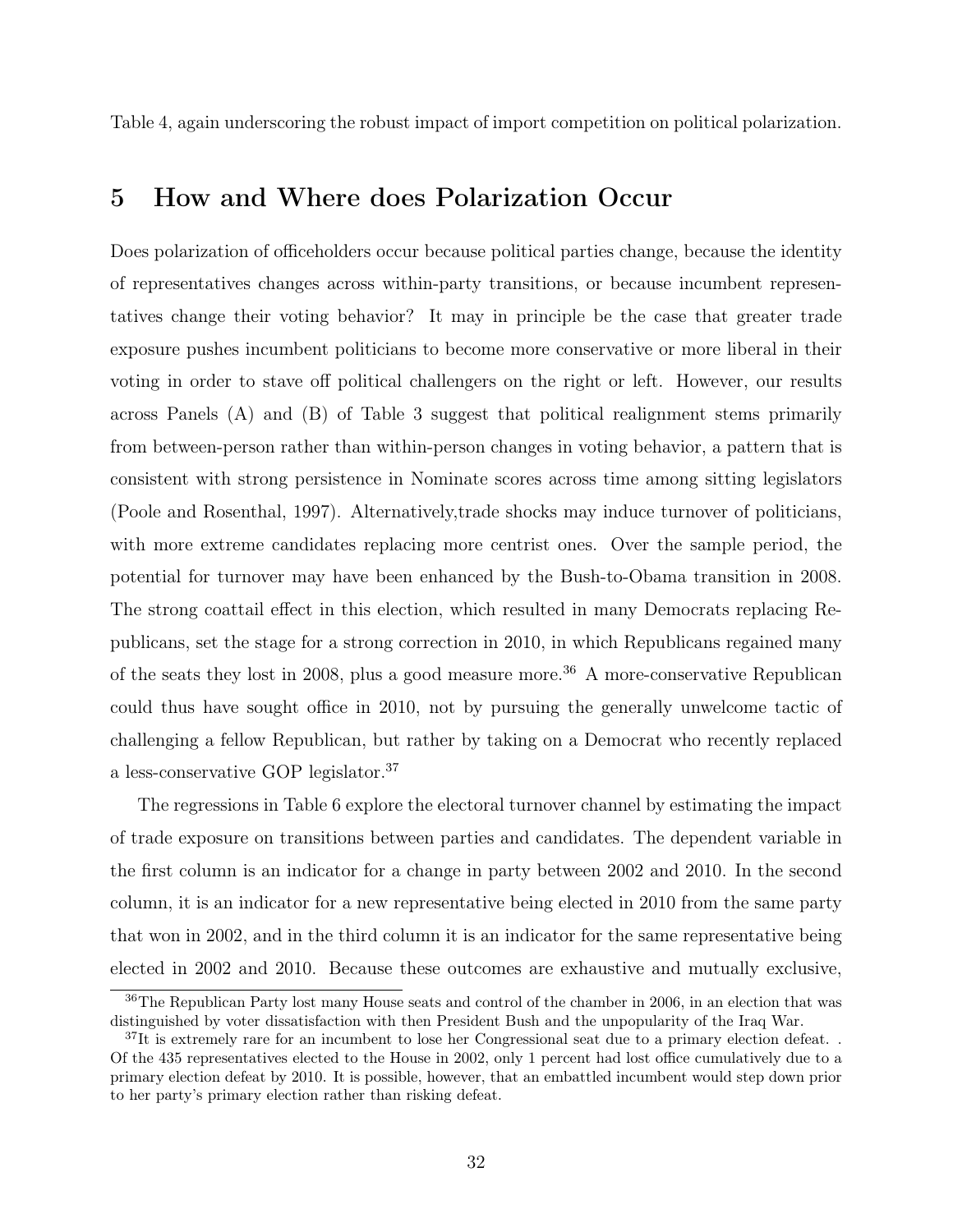the coefficients sum to zero across the three columns in each panel. In Panel A, the column (1) result replicates the regression model in the final column of Table 1: trade exposure does not on average significantly increase the probability of a party transition. Panels B and C reveal that this net null effect aggregates across countervailing responses among initially Democratic and initially Republican districts. In initially Democratic districts, trade exposure substantially raises the probability of party turnover (standardized interquartile effect size of 14.5 percentage points), while in initially Republican districts, trade exposure substantially reduces the probability of a change in party (standardized effect size of  $-7.2$ ) percentage points).<sup>38</sup> Both effects are economically large, though only modestly significant. Over the sample period, greater trade exposure contributed to the resulting stronger Republican majority in the House, allowing the Republicans to capture seats on net from the Democrats.

The positive effect of trade exposure on the ability of Republicans to pick up House seats might also translate into a higher likelihood of sitting Republicans retaining their seats. Strikingly, we find the opposite. More-trade-exposed districts that were initially in Republican hands are much more likely to have a new Republican in power in 2010. Comparing more and less trade-exposed districts, the column (2) results in panel C show that moreexposed districts initially held by Republicans are  $21.7 \ (40.96 \times (0.95 - 0.42))$  percentage points more likely to have a different Republican in office as of 2010 (on outcome that occurred in 47.6 percent of initially Republican districts). Turnover of elected legislators thus appears to be a key mechanism behind rise of more conservative Republicans in the House. Conversely, among initially Democratic districts, there is also a steep though imprecisely estimated trade-induced decline in the probability of an incumbent maintaining office (panel B). But this effect is equal and opposite to the impact of trade exposure on the probability of a change in the party of the officeholder. Thus, incumbent Democrats in trade-exposed districts are more likely to lose office to Republican challengers rather than being succeeded by other Democratic representatives.

<sup>38</sup>The level and dispersion of trade competition is very similar across districts that were initially held by Democrats and those initially held by Republicans (see Appendix Table A2). The indicated standardized outcomes multiply the impact coefficient by the interquartile range for initially Democrat districts of 0.49 in Panel B and for initially Republican districts of 0.53 in Panel C.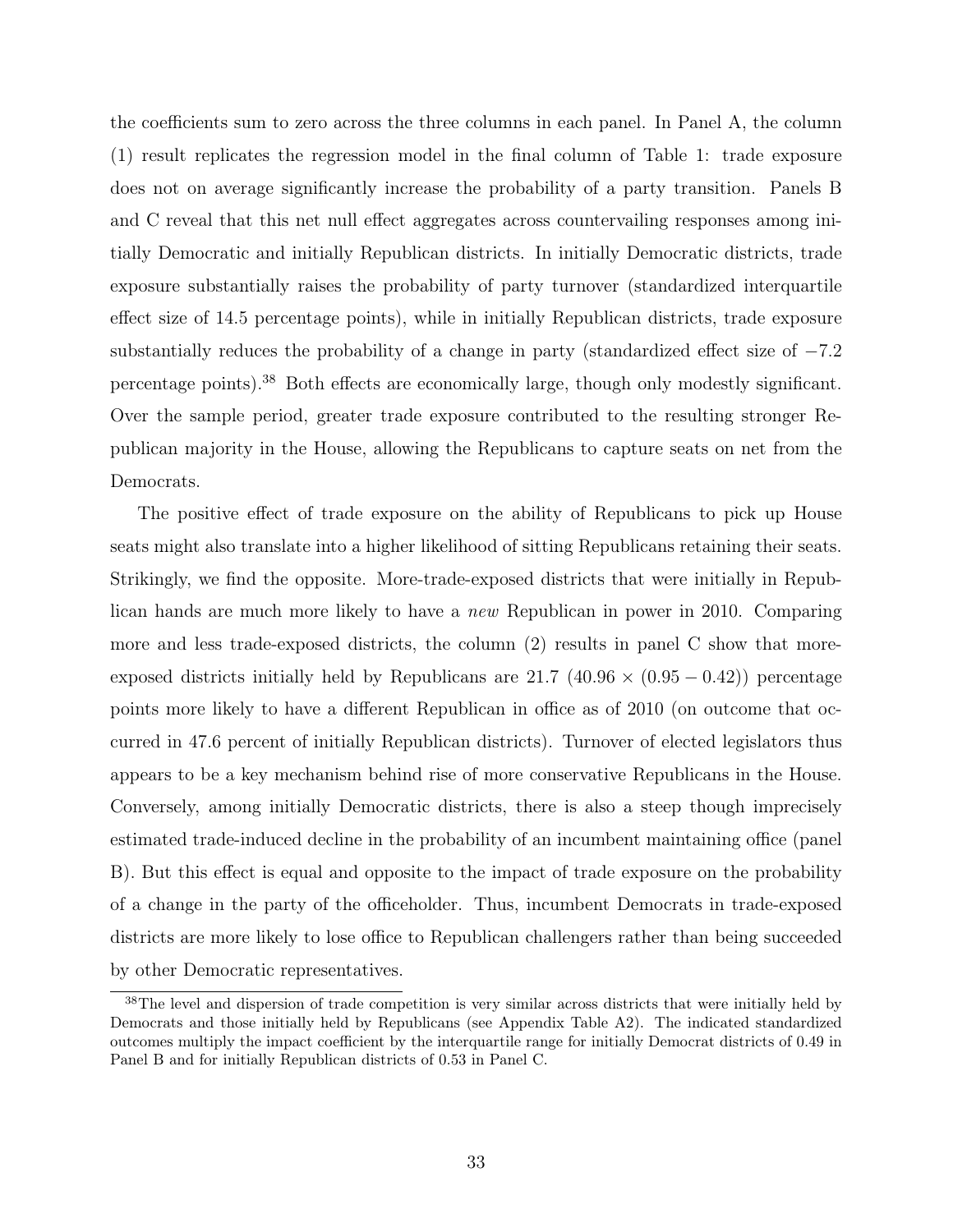|                                |                   |                           | No Change in Party                      |         |          |         |  |  |
|--------------------------------|-------------------|---------------------------|-----------------------------------------|---------|----------|---------|--|--|
|                                | Change in Party   |                           | Different Rep                           |         | Same Rep |         |  |  |
|                                | $\left( 1\right)$ |                           | (2)                                     |         | (3)      |         |  |  |
|                                |                   |                           | A. All Districts                        |         |          |         |  |  |
| $\Delta$ CZ Import Penetration | 7.71              |                           | 15.94                                   |         | $-23.65$ | $\star$ |  |  |
|                                | (8.26)            |                           | (11.45)                                 |         | (10.63)  |         |  |  |
|                                |                   |                           | <b>B.</b> Initially Democratic District |         |          |         |  |  |
| $\Delta$ CZ Import Penetration | 29.88             | $\tilde{\phantom{m}}$     | $-5.21$                                 |         | $-24.67$ |         |  |  |
|                                | (17.82)           |                           | (18.05)                                 |         | (18.37)  |         |  |  |
|                                |                   |                           | C. Initially Republican District        |         |          |         |  |  |
| $\Delta$ CZ Import Penetration | $-13.95$          | $\widetilde{\phantom{m}}$ | 41.12                                   | $\star$ | $-27.17$ |         |  |  |
|                                | (7.69)            |                           | (16.31)                                 |         | (13.91)  |         |  |  |

Table 6: Import Exposure and Congressional Election Outcomes 2002-2010. (Dependent Variables:  $100 \times$  Dummy for Change in Party, Change in Representative within Same Party, or No Change in Representative)

N=3,503 County\*District cells in Panel A, N=1,234 in Panel B, N=2,269 in Panel C. All regression include the full set of control variables from Table 1. Observations are weighted by a cell's fraction in total votes of its district in 2002, so that each district has an equal weight in the regression, and standard errors are two-way clustered on CZs and Congressional Districts.  $\sim p \leq 0.10$ , \*  $p \leq 0.05$ , \*\*  $p \leq 0.01$ .

The Table 6 results suggest that the impact of trade exposure on the ideological affiliation of officeholders may be asymmetric between initially Democratic and initially Republican districts. Voters in different districts may interpret news about trade-induced manufacturing decline in disparate ways, as suggested by the Dixit and Weibull (2007) model. In majority Republican districts, conservative newspapers or grass-roots organizations may reinforce beliefs that falling employment is the fault of government intervention or failed trade policy. Majority Democratic districts, in contrast, may see liberal media or advocacy groups convey the message that economic decline is the consequence of unfettered markets and argue for government intervention.

Table 7 tests for heterogeneous effects of trade exposure on the ideological affiliation of elected representatives by reestimating the Table 4 regressions separately for districts that were represented by a Democrat versus those represented by a Republican in 2002. Column (2) shows that in both initially-Democratic and initially-Republican districts, trade exposure makes the election of a moderate in 2010 much less probable, consistent with the results in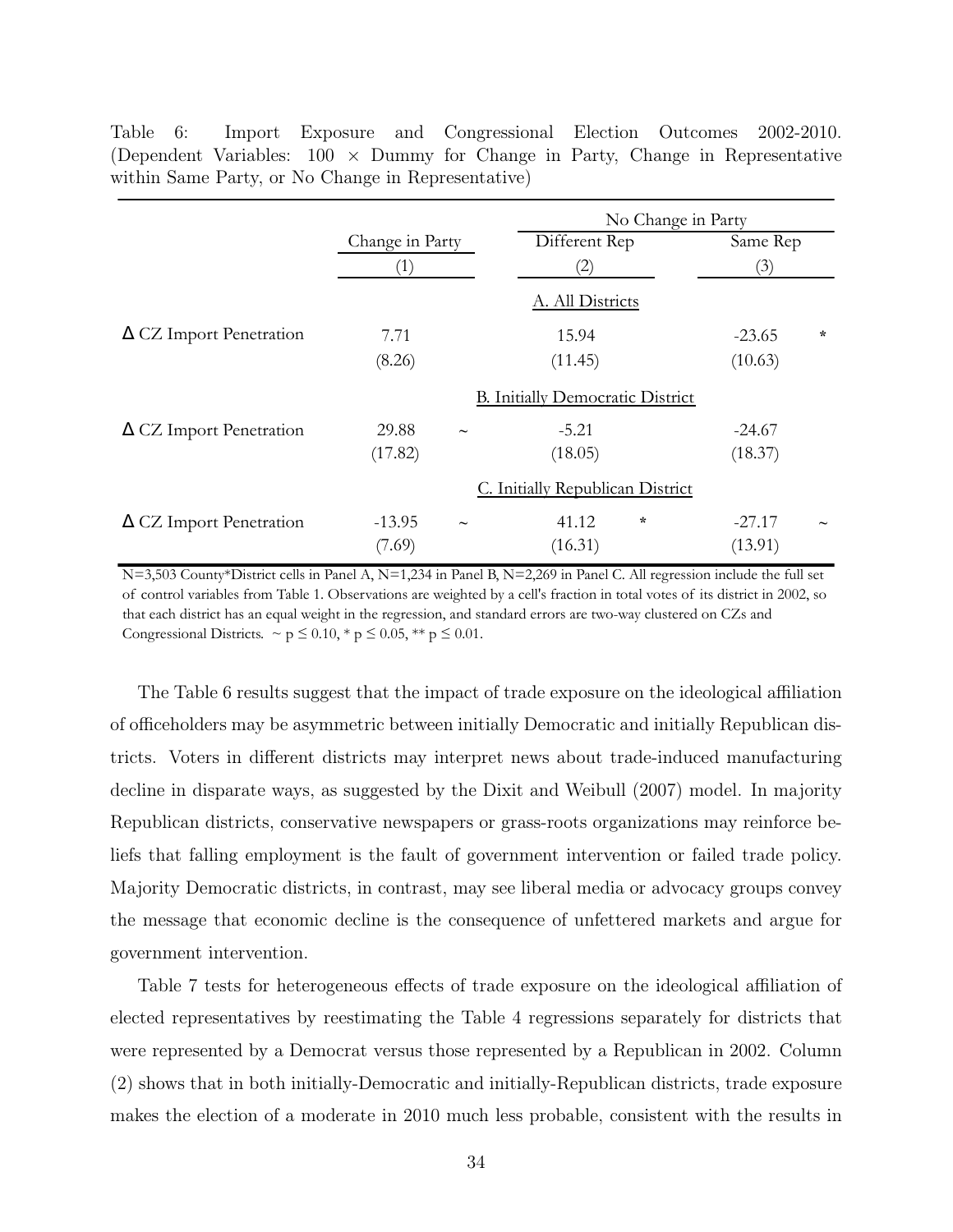Table 4. Perhaps in part because initially Democratic districts are more likely to have a moderate legislator in power after the 2002 election, the negative impact of trade exposure on the likelihood of electing a moderate is larger in these districts. In these districts, losses by moderate Democrats accrue to both liberal Democrats and conservative Republicans. If we take two initially Democratic districts at opposing quartiles of trade exposure, the more-exposed district becomes 22.3 ( $-45.48 \times 0.49$ ) percentage points less likely to have a moderate Democrat in office in 2010, 7.7 (15.61  $\times$  0.49) percentage points more likely to have a liberal Democrat in office, and  $14.7$  (30.07  $\times$  0.49) percentage points more likely to have a conservative Republican in office. While the trade-induced decline in moderate Democrat officeholders is statistically significant (t-value 2.17), the offsetting gains among liberal Democrats and conservative Republicans are not individually significant. Summing over these margins, trade shocks in initially Democratic districts predict a net rightward shift in the ideology of office holders. This is also seen in the estimated positive impact of trade exposure on the Nominate score (column 1) and on the probability of electing a Tea Party-affiliated representative (column 7), though neither effect is precisely estimated.

Table 7: Import Exposure and Change in Political Position of Election Winner 2002-2010. (Dependent Variables:  $100 \times$  Change in Nominate Score of Winner,  $100 \times$  Change in Indicators for Election of Politician by Party and Political Position.)

|                                   |                   |                               |         |                     |                                  |         |                        | Change in Probability 2002-2010 that Winner has Given Political Orientation |        |                     |
|-----------------------------------|-------------------|-------------------------------|---------|---------------------|----------------------------------|---------|------------------------|-----------------------------------------------------------------------------|--------|---------------------|
|                                   | Nominate<br>Score | Moderate                      |         | Liberal<br>Democrat | Moderate<br>Democrat             |         | Moderate<br>Republican | Conserv-<br>ative<br>Republican                                             |        | Tea Party<br>Member |
|                                   | [1]               | $\left( 2\right)$             |         | (3)                 | (4)                              |         | (5)                    | (6)                                                                         |        |                     |
|                                   |                   |                               |         |                     | A. Initially Democratic District |         |                        |                                                                             |        |                     |
| $\Delta$ CZ Import                | 17.13             | $-45.67$                      | $\star$ | 15.61               | $-45.48$                         | $\star$ | $-0.19$                | 30.07                                                                       |        | 31.46               |
| Penetration                       | (15.06)           | (21.04)                       |         | (18.85)             | (18.96)                          |         | (6.61)                 | (19.14)                                                                     |        | (23.35)             |
|                                   |                   |                               |         |                     | B. Initially Republican District |         |                        |                                                                             |        |                     |
| $\Delta$ CZ Import<br>Penetration | 12.19<br>(7.11)   | $-34.64$<br>$\sim$<br>(17.54) | $\star$ | 0.00<br>$\bullet$   | $-13.95$<br>(7.69)               | $\sim$  | $-20.69$<br>(14.62)    | 34.64<br>(17.54)                                                            | $\ast$ | 16.53<br>(15.67)    |

N=1,234 County\*District cells in Panel A, 2,269 County\*District cells in Panel B. All regression include the full set of control variables from Table 1. Observations are weighted by a cell's fraction in total votes of its district in 2002, so that each district has an equal weight in the regression, and standard errors are two-way clustered on CZs and Congressional Districts.  $\sim p \le 0.10$ , \*  $p \le 0.05$ , \*\*  $p \le 0.01$ .

The shift away from moderates is the primary outcome that initially Democratic and initially Republican districts have in common. In initially Republican districts, the subsequent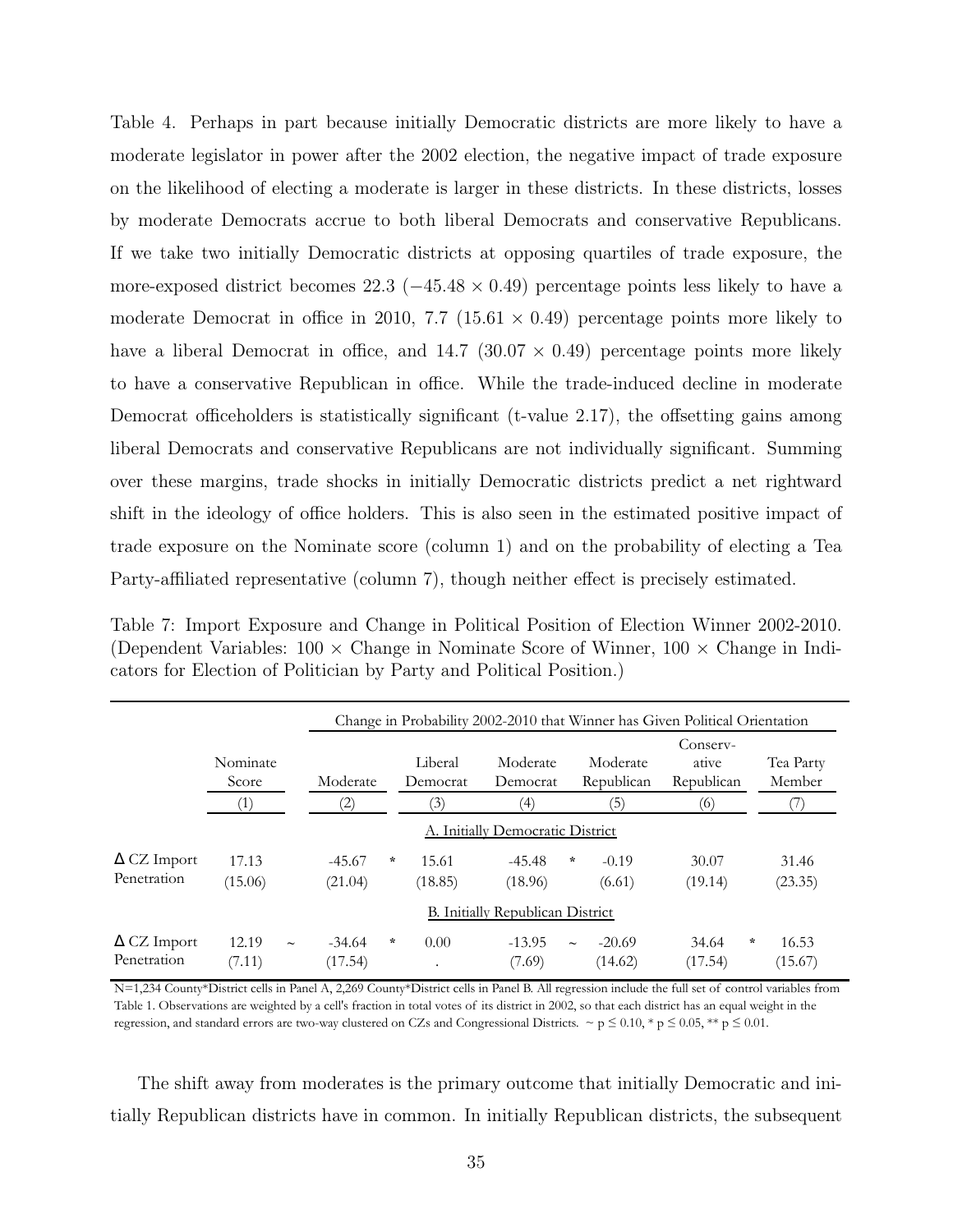misfortune of centrist Democrats and Republicans however brings electoral gains only for conservative Republicans. Comparing two initially Republican districts, one at the  $75<sup>th</sup>$  percentile of trade exposure and the other at the  $25<sup>th</sup>$  percentile, the results in columns (2) and (6) of panel B in Table 7 indicate that the more-exposed district becomes 17.0 (−34.64×0.49) percentage points less likely to have a moderate in office (an outcome that occurred in 33.6% of initially Republican districts). The more-exposed district is in turn 17.0 percentage points more likely to have a conservative Republican in office in 2010 (an outcome that occurred in 66.0 percent of initially Republican districts), since there are no instances in which a liberal Democrat gained a seat in 2010 in a district that was Republican-held in 2002. Reflecting these electoral shifts, the average Nominate score rises in initially Republican districts. This rise is actually slightly smaller than the corresponding rise in initially Democrat districts, reflecting the fact that the latter had much more headroom to rise than the former.

One concern with the Table 7 results is that, because the samples are split according to the outcome of the 2002 house election, they may be partly driven by mean reversion. Appendix Table A5 addresses this concern by dividing counties across panels according to whether they voted majority Republican or majority Democrat in the 2000 presidential election. Using this pre-2002 sample split, the distinction between Republican-leaning and Democratleaning districts is at least equally stark. In trade-exposed locations that supported George W. Bush in the 2000 presidential election, the probability of a moderate of either party holding office falls steeply between 2002 and 2010, with a standardized effect size of −25.1  $(-51.20 \times 0.49)$  percentage points. These losses among moderates accrue in their entirety to gains among conservative Republicans, and Nominate scores of office-holders in Bushsupporting districts rise sharply. In counties that supported Albert Gore during the 2000 presidential election, trade exposure is estimated to reduce the probability that a seat goes to a moderate Democrat between 2002 and 2010. Here, offsetting gains accrue roughly evenly to liberal Democrats, moderate Republicans, and conservative Republicans, though none of these effects is precisely estimated.

Taken together, the results in Tables 6 and 7 suggest that the consequence of an increase in import competition from China is a substantial rightward shift accompanied by increased political polarization across local labor markets. Initially Republican districts move toward more conservative legislators; initially Democratic districts move towards both more liberal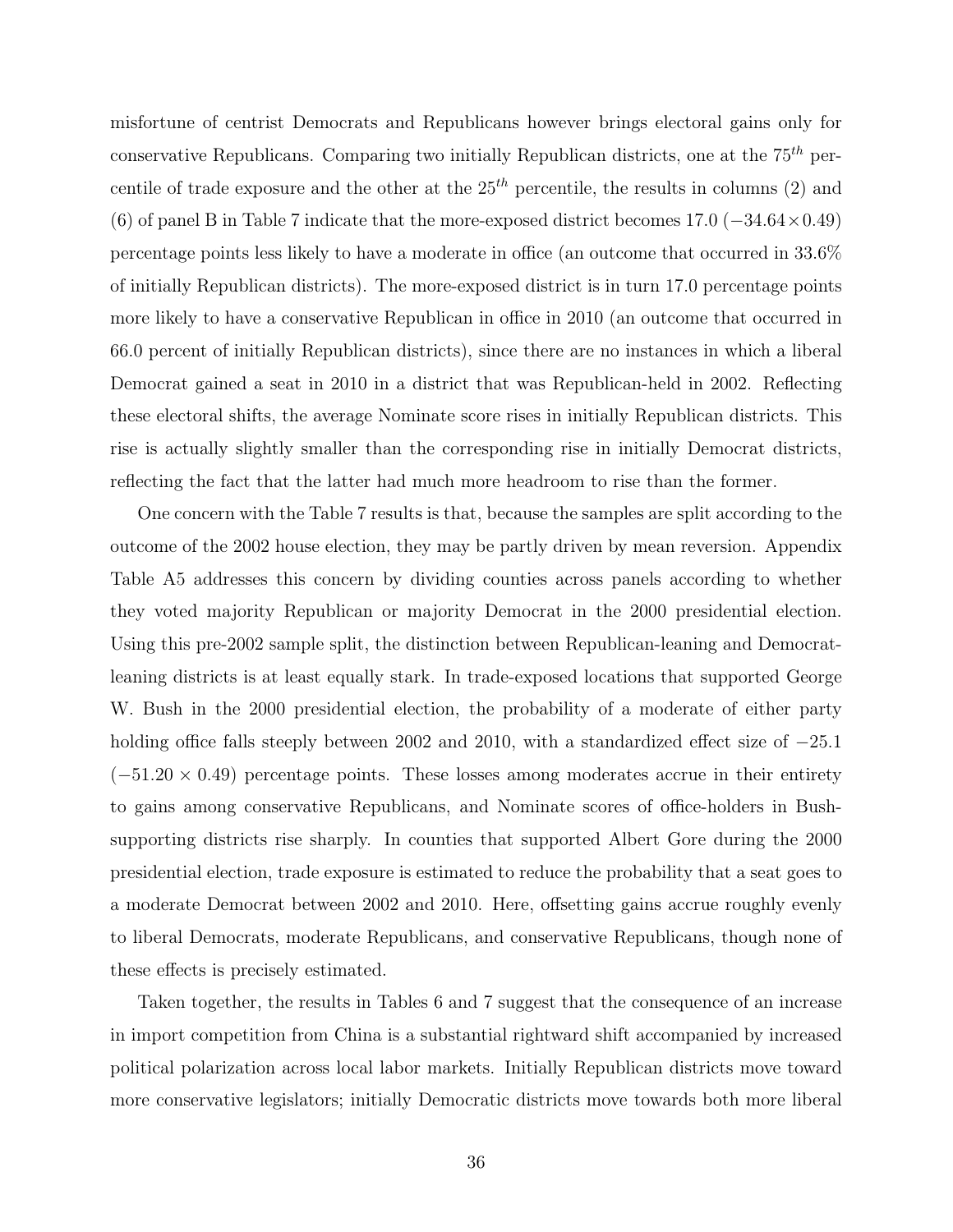and more conservative legislators. The primary casualty of these political shifts are moderate Democratic politicians, with moderate Republicans paying a smaller though non-negligible electoral toll. This evidence suggests that it would be hard to back out the changes in political views represented in Congress from looking at changes in vote shares only.

Our analysis of the electoral consequences of rising trade exposure has so far only differentiated among congressional districts according to whether they were initially held by a Democrat or Republican representative in 2002, or voted majority Democratic or Republican in the 2000 presidential election. Table 8 offers a complementary perspective on political polarization by asking whether we observe divergent political consequences of trade exposure across counties subdivided along obvious demographic fault lines. Since the realignment of the two major parties following the passage of the Civil Rights Act in 1964, African-American voters have leaned strongly toward Democrats and southern whites have been equally supportive of Republicans, making race an important predictor of voting behavior. We split counties according to whether or not a majority of their voting-age residents were non-Hispanic whites according to Census 2000 enumeration data. Perhaps contrary to popular perception, the lion's share of U.S. county-district cells have a majority non-Hispanic white population:  $3, 241$  of  $3, 503$  cells, corresponding to  $350$  of the 416 electoral districts (84.1 percent) that are used in our analysis.<sup>39</sup>

This demographic split is, of course, correlated with the political affiliation of elected representatives: 59.2 percent of district-county cells with majority non-Hispanic white populations were represented by moderate or conservative Republicans in 2002; conversely, 79.0 percent of counties with a majority-minority voting-age populations were represented by moderate or liberal Democrats in 2002. The ideological affiliation of elected representatives from these districts are not wholly distinct, however. In 2002, 24.7 percent of representatives from majority non-Hispanic white counties were moderate Democrats, and 9.6 percent of representatives from majority-minority districts were moderate Republicans, with another 11.4 percent conservative Republicans. Our regression model statistically accounts for these initial differences, as above, by taking county-district level first differences in each outcome variable between 2002 and 2010—thus sweeping out a county-district effect—as well as by

 $39$ Our sample comprises 2,892 counties, of which 2,719 are majority-white. Minority-dominated counties are more populous on average, so that the reported fraction of minority-dominated districts is larger than the fraction of minority-dominated counties.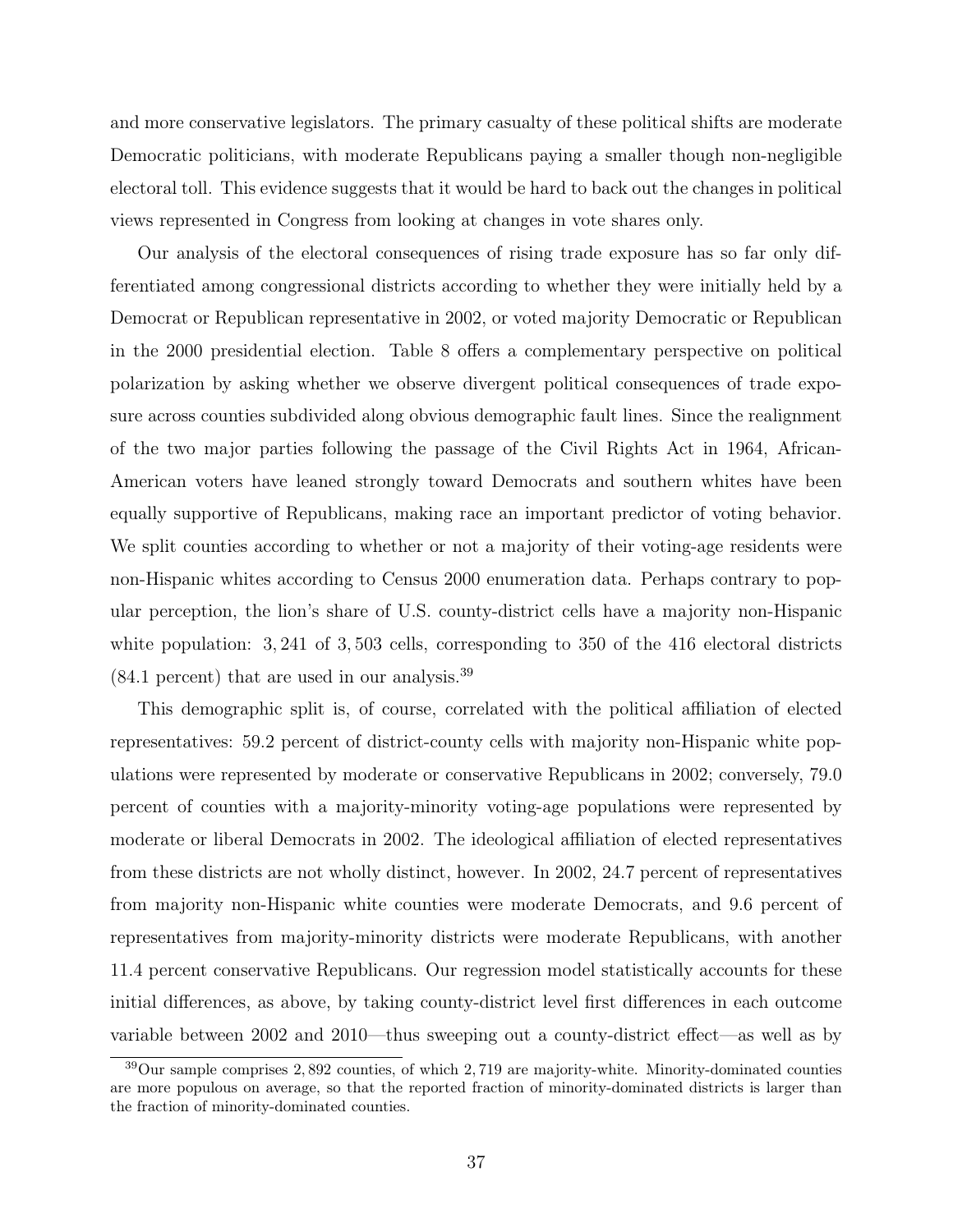directly controlling for the party affiliation of the 2002 election winner, the vote shares and Nominate scores of incumbents, and the industry/occupation, race, gender, age, ethnicity, and nativity distribution of county residents.<sup>40</sup>

The upper panel of Table 8 shows that trade exposure catalyzed remarkably strong movements towards conservative Republicans between 2002 and 2010 in counties with majority non-Hispanic white populations. Scaling by the interquartile range of trade exposure, our point estimates imply that a more-versus-less-trade-exposed county would on average exhibit a 21.0 percentage point  $(42.87 \times 0.49)$  increase in the probability that a conservative Republican takes office, with these gains coming at the expense of moderate Democrats (−13.3 points) and moderate Republicans (-7.7 points). The net effect of these movements is a very large rightward shift in the Nominate score in trade-impacted counties that have majority non-Hispanic white populations, with a standardized effect size of a  $+10.3$  point increment to the Nominate score (t-value of 2.41).

|                    |                  |         |                   |         |          |        | Orientation       | Change in Probability 2002-2010 that Winner has Given Political      |       |           |
|--------------------|------------------|---------|-------------------|---------|----------|--------|-------------------|----------------------------------------------------------------------|-------|-----------|
|                    |                  |         |                   |         |          |        |                   | Conserv-                                                             |       |           |
|                    | Nominate         |         | Liberal           |         | Moderate |        | Moderate          | ative                                                                |       | Tea Party |
|                    | Score            |         | Democrat          |         | Democrat |        | Republican        | Republican                                                           |       | Member    |
|                    | $\left(1\right)$ |         | $\left( 2\right)$ |         | (3)      |        | $\left( 4\right)$ | $\left(5\right)$                                                     |       | (6)       |
|                    |                  |         |                   |         |          |        |                   | A. Counties where $\geq 1/2$ of Voting Age Pop is Non-Hispanic White |       |           |
| $\Delta$ CZ Import | 20.98            | $\star$ | $-0.01$           |         | $-27.22$ | 素素     | $-15.64$          | 42.87                                                                | $***$ | 25.28     |
| Penetration        | (8.69)           |         | (7.94)            |         | (9.88)   |        | (11.61)           | (16.17)                                                              |       | (15.47)   |
|                    |                  |         |                   |         |          |        |                   | B. Counties where $\leq 1/2$ of Voting Age Pop is Non-Hispanic White |       |           |
| $\Delta$ CZ Import | $-7.03$          |         | 26.88             | $\star$ | $-25.33$ | $\ast$ | 11.36             | $-12.91$                                                             |       | 1.58      |
| Penetration        | (8.60)           |         | (12.87)           |         | (12.02)  |        | (7.17)            | (10.20)                                                              |       | (8.10)    |

Table 8: Import Exposure 2002-2010 and Political Position of 2010 Election Winner. (Dependent Variables:  $100 \times$  Change in Nominate Score of Winner,  $100 \times$  Change in Indicators for Election of Politician by Party and Political Position)

N=3241 County\*District cells covering 349.8 weighted districts in Panel A, N=262 County\*District cells covering 66.5 districts in Panel B. All regression include the full set of control variables from Table 1. Observations are weighted by a cell's fraction in total votes of its district in 2002, so that each district has an equal weight in the regression, and standard errors are two-way clustered on CZs and Congressional Districts.  $\sim p \leq 0.10, *p \leq 0.05, **p \leq 0.01$ .

<sup>40</sup>See the notes to Table 1 for additional details.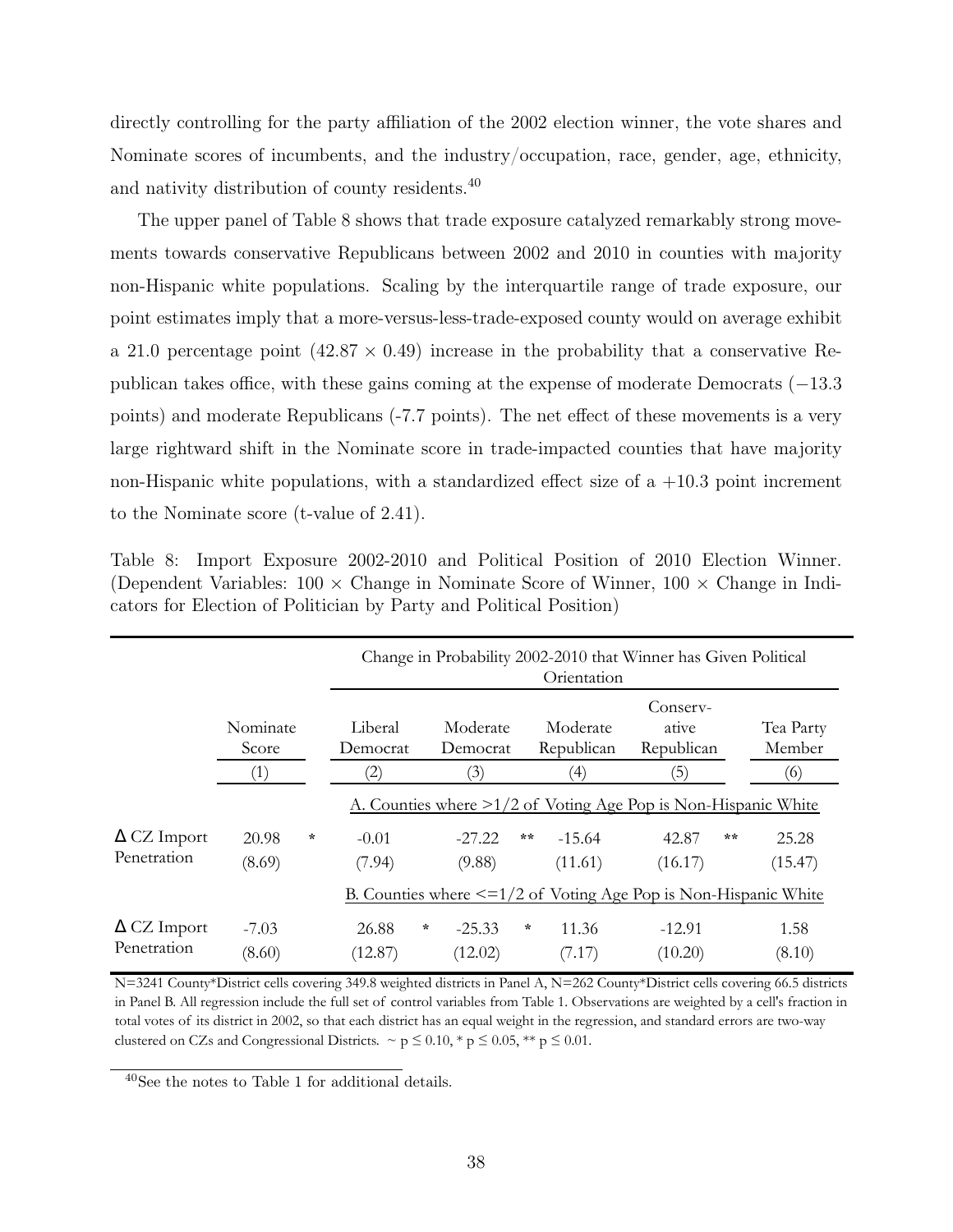Focusing attention on the (much smaller) subset of counties with where less than half of the voting-age population is non-Hispanic white (panel B), we find a complementary pattern: liberal Democrats make strong gains in the probability of taking office, with a standardized effect size of 13.2 percentage points (t-value of 2.09). These gains come primarily at the expense of moderate Democrats, though conservative Republicans also appear to lose ground.

### 6 Discussion

The polarization of national politics has been one the defining events in American society of the last several decades. There is no longer any overlap in the supports of the distributions that describe the ideological positions of elected members of Congress from the two major political parties. The coincidence of intensifying political partisanship and rising income inequality has led many to conjecture that economic changes are at least partly responsible for greater political divisiveness. Yet, there is paucity of evidence that substantiates a causal impact of economic shocks on political polarization.

Clues for a connection between changes in the U.S. economy and the growing ideological divide in Congress come, fittingly enough, from the politicians themselves. In the 2016 U.S. presidential campaign, candidates from the extremes of both parties have singled out China as a principle cause for U.S. economic malaise. China bashing is now a popular pastime as much among liberal Democrats as among Tea Party Republicans. Our contribution in this paper is to show that this political showmanship is indicative of deeper truths. Growing import competition from China has contributed to the disappearance of moderate legislators in Congress, a shift in congressional voting toward ideological extremes, and net gains in the number of conservative Republican representatives, including those affiliated with the Tea Party movement.

It should perhaps come as no surprise that negative impacts of trade on U.S. manufacturing have engendered an intense political response. What is perhaps less expected is that the nature of this response appears to depend non-monotonically on the initial political orientation of a congressional district. In right-leaning districts, the beneficiaries are overwhelming Republicans from the right end of the spectrum, whereas in left-leaning districts support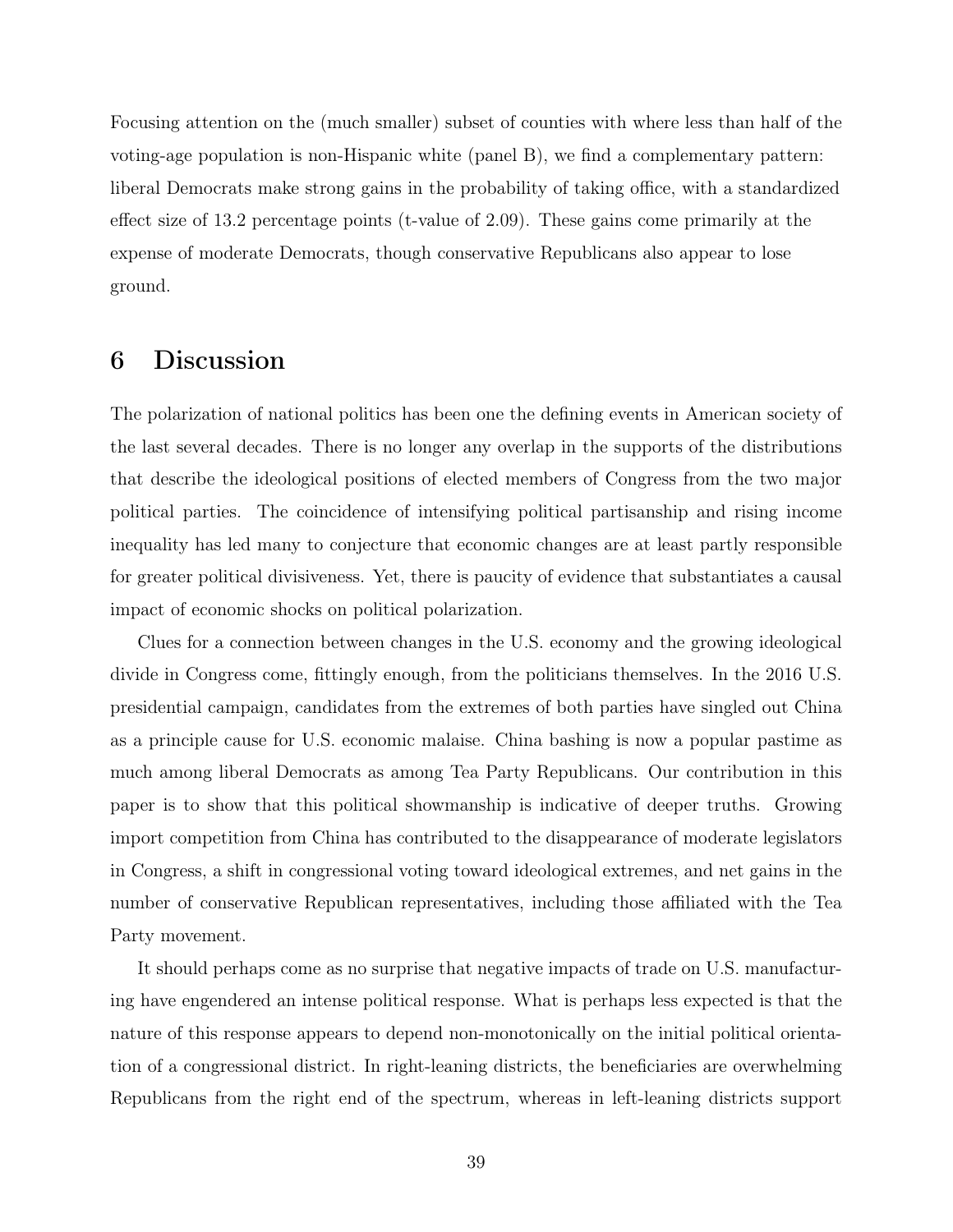shifts from centrists both to the left and to the right. This divergence in which types of politicians gain from trade shocks is even more pronounced when separating districts according to initial racial composition. Voters are thus seeking answers to a common source of economic decline from very different types of political actors. The paradox of converging popular beliefs about the source of economic challenges accompanied by diverging beliefs about appropriate political responses is consistent with theoretical models of belief formation wherein groups with common objectives but differing worldviews update their beliefs in opposite directions in the face of a common shock. While theory says that such polarization of beliefs should not persist indefinitely, convergence need not occur quickly or monotonically. What theory augurs for the convergence or further divergence of the U.S. political process over the short to medium term is thus highly uncertain.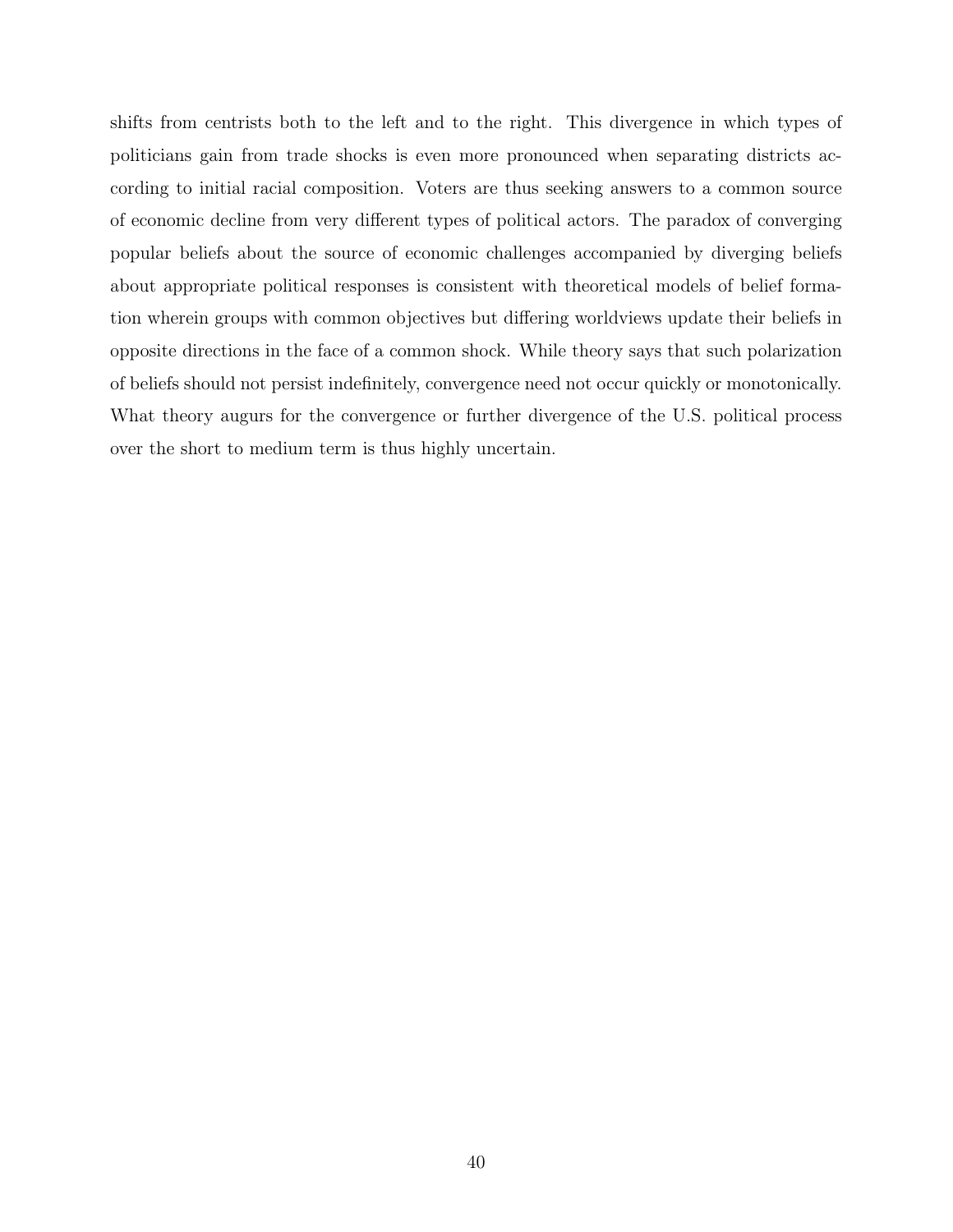### References

Abrams, Samuel J., and Morris P. Fiorina. 2012. "The Big Sort that Wasn't: A Skeptical Reexamination." PS: Political Science and Politics, 45(2):203-210.

Acemoglu, Daron, David Autor, David Dorn, Gordon H. Hanson, and Brendan Price. 2016. Import Competition and the Great U.S. Employment Sag of the 2000s." Journal of Labor Economics, 34(S1): S141-S198.

Acemoglu, Daron, Victor Chernozhukov, and Muhamet Yildiz. 2015. "Fragility of Asymptotic Agreement Under Bayesian Learning." Theoretical Economics 11, 187–225.

Alesina, Alberto, and Eliana La Ferrara. 2005. "Preferences for Redistribution in the Land of Opportunities." *Journal of Public Economics*, 89: 897-931.

Anderson, Christopher J. 2007. "The End of Economic Voting? Contingency Dilemmas and the Limits of Democratic Accountability." Annual Review of Political Science, 10: 271- 296.

Andreoni, James, and Tymofiy Mylovanov. 2012. "Diverging Opinions." American Economic Journal: Microeconomics, 4(1): 209-232.

Ansolabehere, Stephen, Jonathan Rodden, and James M. Snyder Jr. 2008. "Purple America." *Journal of Economic Perspectives*, 20(2): 97-118.

Autor, David H., and David Dorn. 2013. "The Growth of Low-Skill Service Jobs and the

Polarization of the US Labor Market." American Economic Review 103(5): 1553-97.

Autor, David H., David Dorn, and Gordon H. Hanson. 2013. "The China Syndrome: Lo-

cal Labor Market Effects of Import Competition in the United States." American Economic

Review 103(6): 2121-2168.

Autor, David H., David Dorn, and Gordon H. Hanson. 2016. "The China Shock: Learning from Labor Market Adjustment to Large Changes in Trade." Annual Review of Economics, forthcoming.

Autor, David H., David Dorn, Gordon H. Hanson, and Jae Song. 2014. "Trade Adjustment: Worker Level Evidence." Quarterly Journal of Economics 129(4): 1799-1860.

Bai, Xue, Kala Krishna and Hong Ma. 2015. "How You Export Matters: Export Mode, Learning and Productivity in China." NBER Working Paper No. 21164.

Bailey, Michael, and David W. Brady. 1998. "Heterogeneity and Representation: The Senate and Free Trade." American Journal of Political Science, 42(2): 524-544.

Baldwin, Robert E., and Christopher S. Magee. 2000. "Is Trade Policy for Sale? Congressional Voting on Recent Trade Bills." Public Choice, 105: 79-101.

Barber, Michael J. and Nolan McCarty. 2015. "Causes and Consequences of Polarization." In Persily, Nathaniel, ed., Solutions to Political Polarization in America. Cambridge University Press, pp. 15-.

Bartels, Larry M. 2010. Unequal Democracy: The Political Economy of the New Gilded Age. Princeton University Press.

Beaulieu, Eugene. 2002. "The Stolper-Samuelson Theorem Faces Congress." Review of International Economics, 10(2): 343-360.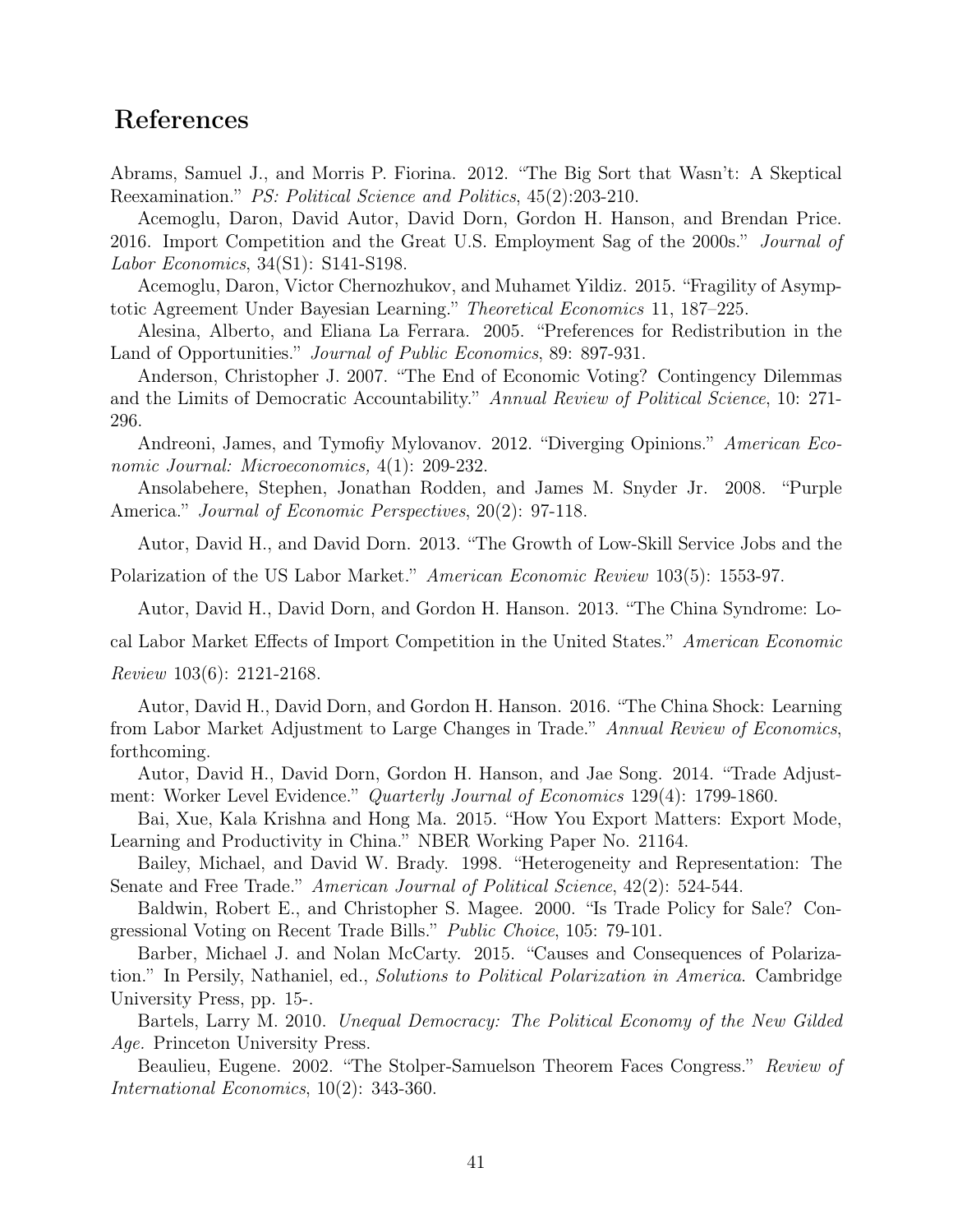Bernard, Andrew B., J. Bradford Jensen, and Peter K. Schott. 2006. "Survival of the Best Fit: Exposure to Low-Wage Countries and the (Uneven) Growth of U.S. Manufacturing Plants." Journal of International Economics 68(1): 219-237.

Bishop, Bill. 2009. The Big Sort: Why Clustering of Like-Minded America is Tearing Us Apart. Mariner Books.

Bloom, Nicholas, Mirko Draca, and John Van Reenen. 2016. "Trade Induced Technical Change? The Impact of Chinese Imports on Innovation, IT and Productivity." Review of Economic Studies, 83(1): 87–117.

Brandt, Loren, Johannes Van Biesebroeck, and Yifan Zhang. 2012. "Creative Accounting or Creative Destruction? Firm-Level Productivity Growth in Chinese Manufacturing." Journal of Development Economics, 97(2): 339-351.

Brunner, Eric, Stephen L. Ross, and Ebonya Washington. 2011. "Economics and Policy Preferences: Causal Evidence of the Impact of Economic Conditions on Support for Redistribution and Other Proposals." Review of Economics and Statistics, 93(3): 888-906.

CBS News/New York Times. 2010. "The Tea Party Movement: Who They Are." April 14. Available at http://documents.nytimes.com/new-york-timescbs-news-poll-nationalsurvey-of-tea-party-supporters.

Calvert, Randall, and John Ferejohn. 1983. "Coattail Voting in Recent Presidential Elections." American Political Science Review, 7: 407–419.

Che, Yi, Yi Lu, Peter Schott, and Zhigang Tao. 2015. "Do Chinese Imports Influence American Politics?" Mimeo, Yale.

de Bromhead, Alain, Barry Eichengreen, and Kevin O'Rourke. 2013. "Political Extremism in the 1920s and 1930s: Do the German Lessons Generalize?" Journal of Economic History.

DellaVigna, Stefano and Ethan Kaplan. 2007. "The Fox News Effect: Media Bias and Voting." Quarterly Journal of Economics, 122: 1187-1234.

Dippel, Christian, Robert Gold, and Stephan Heblich. 2015. "Globalization and Its (Dis-)Content: Trade Shocks and Voting Behavior." NBER Working Paper No. 21812.

Dixit, Avinash K., and Jorgen W. Weibull. 2007. "Political Polarization." *PNAS*, 104(18): 7351–7356.

Dorn, David. 2009. "Essays on Inequality, Spatial Interaction, and the Demand for Skills." PhD dissertation 3613, University of St. Gallen.

Erikson, Robert S. 1988. "The Puzzle of Midterm Loss." *Journal of Politics*, 50(4): 1011-1029.

Fair, Ray C. 1978. "The Effect of Economic Events on Votes for President." Review of Economics and Statistics, 60(2): 159-173.

Fair, Ray C. 1996. "Econometrics and Presidential Elections." Journal of Economic Perspectives, 10(3): 89-102.

Feigenbaum, James J., and Andrew B. Hall. 2015. "How Legislators Respond to Localized Economic Shocks: Evidence from Chinese Import Competition." Journal of Politics, forthcoming.

Fiorina, Morris P., and Samuel J. Abrams. 2008. "Political Polarization in the American Public." Annual Review of Political Science, 11: 563-588.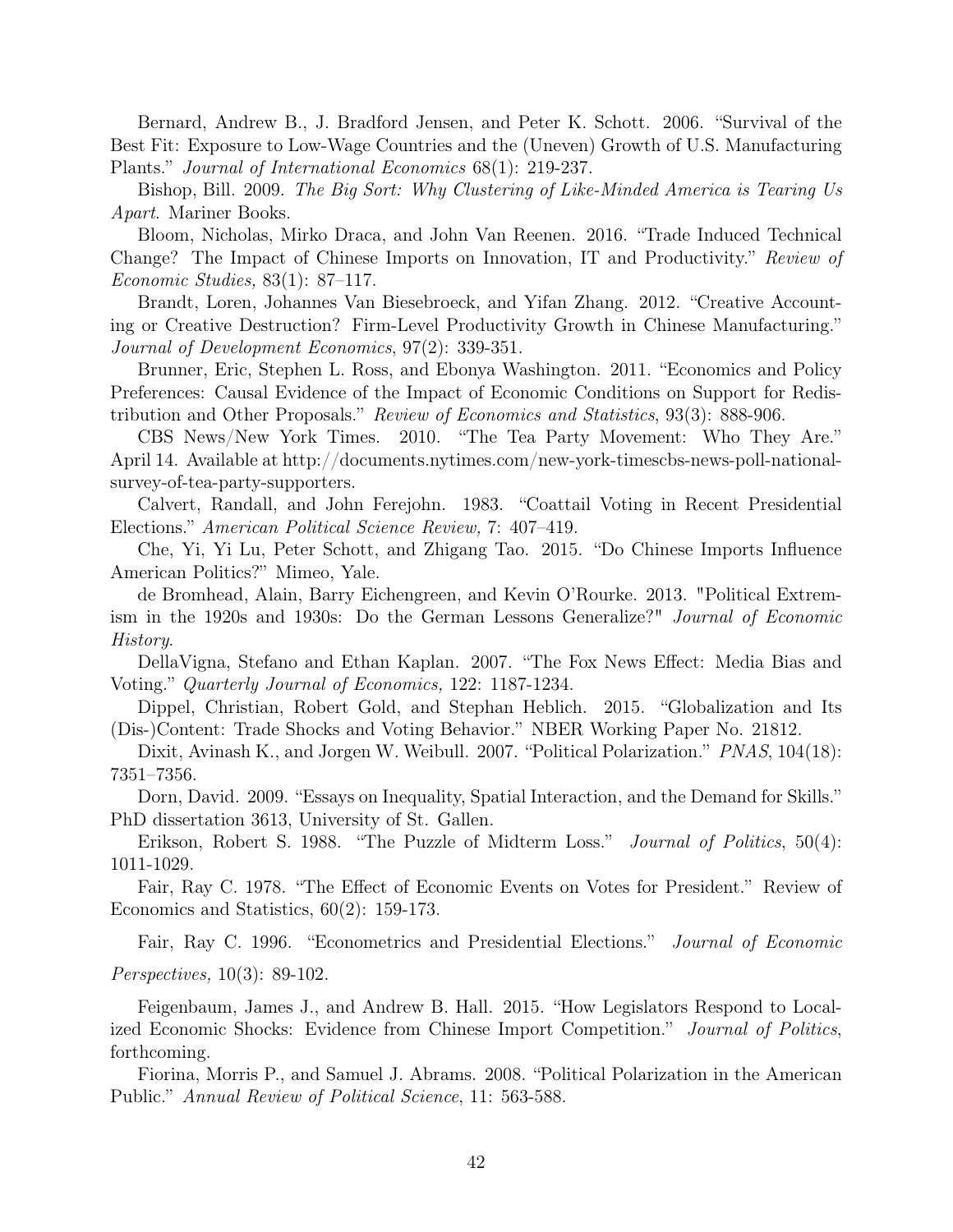Fordham, Benjamin O., and Timothy J. McKeown. 2003. "Interest Groups and Congressional Voting on Trade Policy." International Organization, 57(3): 519-549.

Frank, Thomas H. 2004. What's the Matter with Kansas? New York: Henry Holt and Company.

Gelman, Andrew, David Park, Boris Shor, Joseph Bafumi, and Jeronimo Cortina. 2008. Red State, Blue State, Rich State, Poor State: Why Americans Vote the Way that They Do. Princeton University Press.

Gentzkow, Matthew, Jesse M Shapiro, and Matt Taddy. 2015. "Measuring Polarization in High-Dimensional Data: Method and Application to Congressional Speech." Brown University Working Paper, June.

Glaeser, Edward L. and Bryce A. Ward. 2006. "Myths and Realities Of American Political Geography." Journal of Economic Perspectives, 20(2): 119-144.

Giuliano and Spilimbergo, 2014. "Growing up in a Recession." Review of Economic Studies, 81 (2): 787-817.

Hacker, Jacob S., and Paul Pierson. 2010. Winner-Take-All Politics: How Washington Made the Richer Richer-And Turned Its Back on the Middle Class. Simon & Schuster.

Hiscox, Michael J. 2002. "Commerce, coalitions, and factor mobility: Evidence from congressional votes on trade legislation." American Political Science Review 96(3), 593–608.

Hsieh, Chang-Tai, and Ralph Ossa. 2015. "A Global View of Productivity Growth in China." NBER Working Paper No. 16778.

Hsieh, Chang-Tai, and Zheng Song. 2015. "Grasp the Large, Let Go of the Small: The Transformation of the State Sector in China." NBER Working Paper No. 21006.

Jensen, J. Bradford, Dennis P. Quinn, and Stephen Weymouth. 2016. "Winners and Losers in International Trade: The Effects on U.S. Presidential Voting." NBER Working Paper No. 21899.

Kleinberg, Katja B., and Benjamin O. Fordham. 2013. "The Domestic Politics of Trade and Conflict." International Studies Quarterly, 57: 605-619.

Kuk, Seungmin John, Deborah Seligsohn, and Jiakun Jack Zhang. 2015. "How Rising Import Competition Has Changed Congressional Voting towards China." Mimeo, UC San Diego.

Layman, Geoffrey C., Thomas M. Carsey, and Juliana Menasce Horowitz. 2006. "Party Polarization in American Politics: Characteristics, Causes, and Consequences." Annual Review of Political Science, 9: 83-110.

Levendusky, Matthew. 2009. The Partisan Sort: How Liberals Became Democrats and Conservatives Became Republicans. University of Chicago Press.

Levendusky, Matthew. 2013. How Partisan Media Polarize America. University of Chicago Press.

Lewis-Beck, Michael S., and Mary Stegmaier. 2000. "Economic Determinants of Electoral Outcomes." Annual Review of Political Science, 3: 183-219.

Madestam, Andreas, Daniel Shoag, Stan Veuger, and David Yanagizawa-Drott. 2013. "Do Political Protests Matter? Evidence from the Tea Party Movement." Quarterly Journal of Economics, 128 (4): 1633-1685.

Malgouyres, Clement. 2014. "The Impact of Exposure to Low-Wage Country Competition on Votes for the Far-Right: Evidence from French Presidential Elections." Mimeo, European University Institute.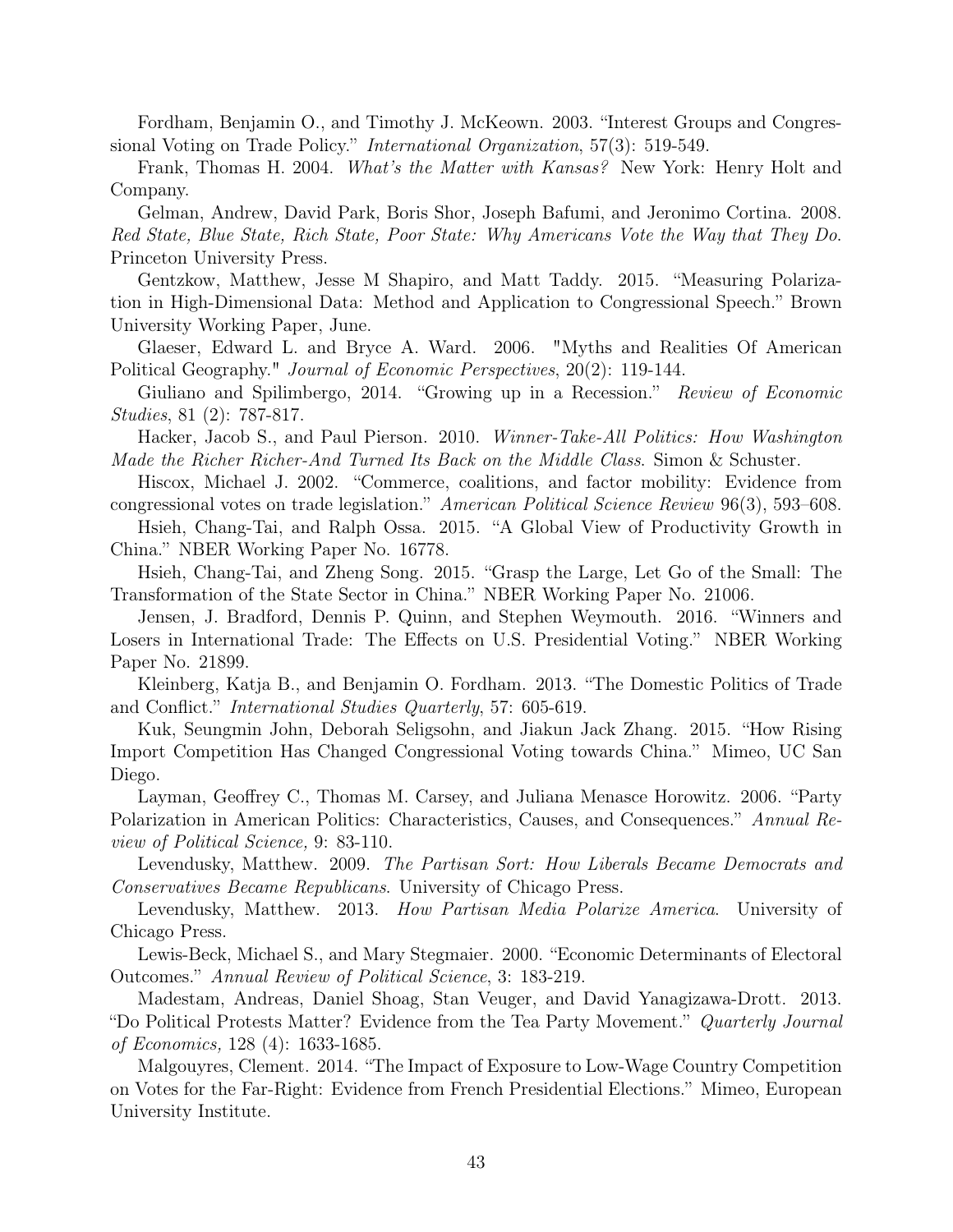Margalit, Yotam. 2011. "Costly Jobs: Trade-Related Layoffs, Government Compensation, and Voting in U.S. Elections." American Political Science Review, 105(1): 166-188.

McCarty, Nolan, Howard Rosenthal, and Keith T. Poole. 2006. Polarized America: The Dance of Ideology and Unequal Riches. MIT Press.

McCarty, Nolan, Howard Rosenthal, and Keith T. Poole. 2009. "Does Gerrymandering Cause Polarization?" American Journal of Political Science, 53(3): 666-680.

Milner, Helen V., and Dustin H. Tingley. 2011. "Who supports global economic engagement? The sources of preferences in American foreign economic policy." International Organization, 65(1): 37-68.

Naughton, Barry. 2007. The Chinese Economy: Transitions and Growth. Cambridge, MA: MIT Press.

Parker, Christopher and Matt A. Barreto. 2013. Change They Can't Believe in: The Tea Party and Reactionary Politics in America. Princeton: Princeton University Press.

Pierce, Justin R., and Peter Schott. 2012. "A Concordance between Ten-digit U.S.

Harmonized System Codes and SIC/NAICS Product Classes and Industries." Journal of Economic and Social Measurement, 37(1–2): 61–96.

Pierce, Justin R, and Peter K Schott. 2016. "The Surprisingly Swift Decline of U.S. Manufacturing Employment." American Economic Review, forthcoming.

Poole, Keith T., and Howard Rosenthal. 1985. "A Spatial Model for Legislative Roll Call Analysis." American Political Science Review, 29(2): 357-384.

Poole, Keith T., and Howard Rosenthal. 1991. "Patterns of Congressional Voting." American Journal of Political Science, 35(1): 228-278.

Poole, Keith T., and Howard Rosenthal. 1997. Congress: A Political-Economic History of Roll Call Voting. Oxford University Press.

Poole, Keith T., and Howard Rosenthal. 2001. "D-Nominate after 10 Years: A Comparative Update to Congress: A Political-Economic History of Roll-Call Voting." Legislative Studies Quarterly, 26(1): 5-29.

Prior, Markus. 2013. "Media and Political Polarization." Annual Review of Political Science, 16: 101-127.

Rodrik, Dani. 2014. "When Ideas Trump Interests: Preferences, Worldviews, and Policy Innovations." Journal of Economic Perspectives, 28(1): 189-208.

Tolbert, Charles M. and Molly Sizer. 1996. "U.S. Commuting Zones and Labor Market Areas. A 1990 Update." Economic Research Service Staff Paper No. 9614.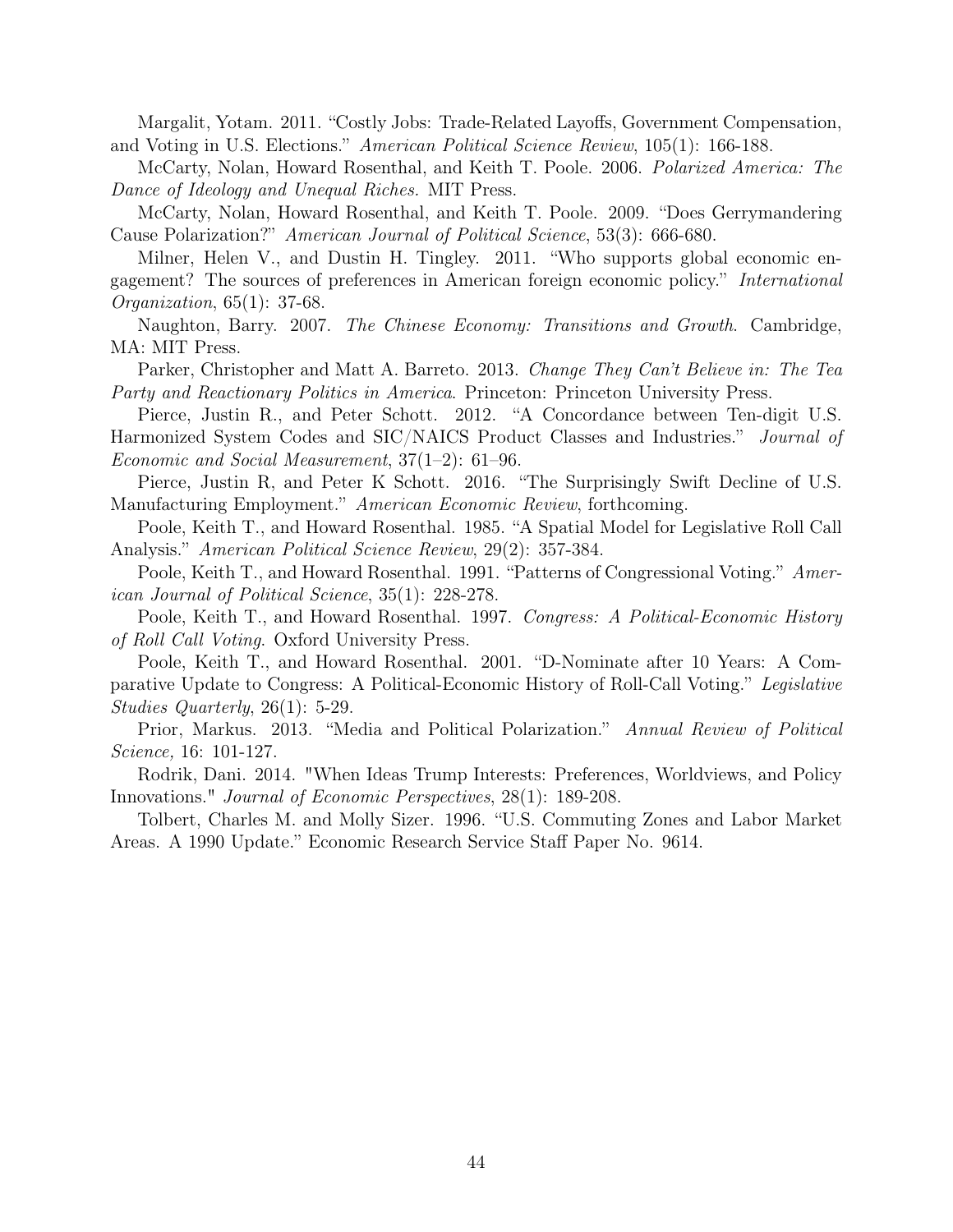### Appendix Tables

|                                  | No. Districts<br>$\left( \frac{1}{2} \right)$ | % of Total<br>2) |
|----------------------------------|-----------------------------------------------|------------------|
| Total Districts in U.S. Congress | 435.0                                         | 100%             |
| <b>Excluded States</b>           | 4.0                                           | $1\%$            |
| AK                               | 1.0                                           |                  |
| HT.                              | 2.0                                           |                  |
| VT                               | 1.0                                           |                  |
| Inconsistently Observed Cells    | 14.7                                          | $3\%$            |
| TХ                               | 9.3                                           |                  |
| GA                               | 5.4                                           |                  |
| Total Districts in Sample        | 416.3                                         | 96%              |

Table A1: Sample Selection: U.S. Congressional Districts

The sample excludes Alaska and Hawaii due to complications in definining

Commuting Zones in those states, and Vermont, whose only district was represented by a congressman without party affiliation during the sample period. It also excludes county-district cells that are not continuously observed over time due to rezoning in the states of Texas and Georgia. The omitted areas correspond to about 1/3 of the districts in each of these states.

|                 | All Districts | District won<br>by $R$ in 2002 | District won<br>by $D$ in 2002<br>3 |
|-----------------|---------------|--------------------------------|-------------------------------------|
| Mean            | 0.71          | 0.72                           | 0.71                                |
| 25th Percentile | 0.40          | 0.42                           | 0.40                                |
| Median          | 0.57          |                                | 0.53                                |
|                 |               | 0.62                           |                                     |
| 75th Percentile | 0.89          | 0.95                           | 0.89                                |
| $P75 - P25$     | 0.49          | 0.53                           | 0.49                                |

N=3503 district\*county cells in column 1, N=2269 cells in districts that elected Republicans in the 2002 election in column 2, N=1234 cells in districts that elected Democrats in the 2002 election in column 3. Industry import penetration is the growth of annual imports from China 2002-2010, divided by an industry's U.S. domestic market volume in 1991. The Commuting Zone average of import penertration weights each industry according to its 2000 share in total Commuting Zone employment.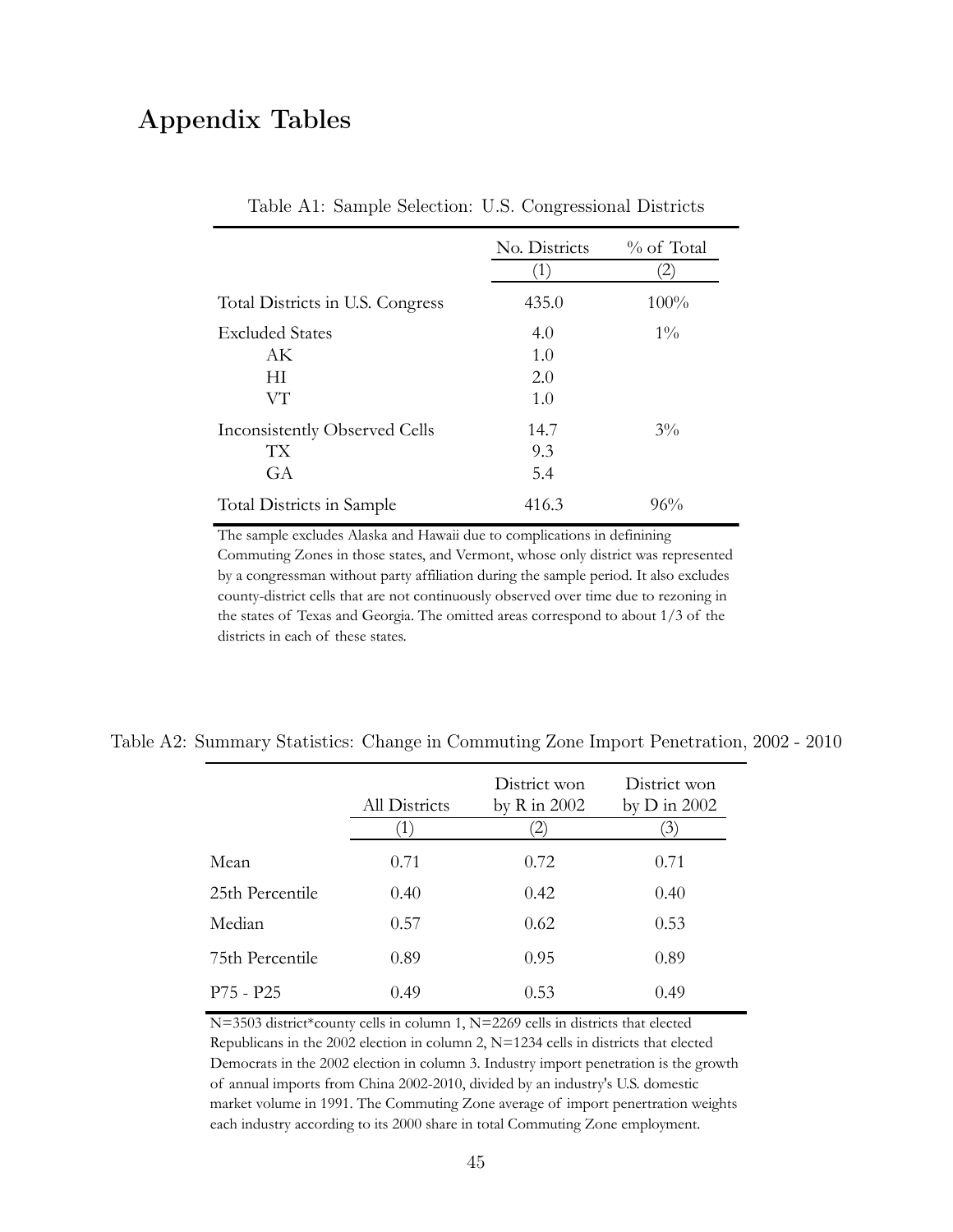| I. Party Change                                                          |            | II. Representative Change |          | III. No Change |          |  |  |  |  |
|--------------------------------------------------------------------------|------------|---------------------------|----------|----------------|----------|--|--|--|--|
| Democrat                                                                 | Republican | Republican                | Democrat |                |          |  |  |  |  |
| to                                                                       | to         | to                        | to       | Republican     | Democrat |  |  |  |  |
| Republican                                                               | Democrat   | Republican                | Democrat | Persists       | Persists |  |  |  |  |
| (1)                                                                      | (2)        | (3)                       | (4)      | (5)            | (6)      |  |  |  |  |
| A. Number of Districts                                                   |            |                           |          |                |          |  |  |  |  |
| 30                                                                       | 22         | 104                       | 42       | 95             | 123      |  |  |  |  |
| B. Average Change in 100*Nominate Score by Type of District              |            |                           |          |                |          |  |  |  |  |
| 94.75                                                                    | $-72.51$   | 14.89                     | $-2.94$  | 6.00           | $-1.50$  |  |  |  |  |
| C. Contribution to Overall Change in Average Nominate Score              |            |                           |          |                |          |  |  |  |  |
| 6.83                                                                     | $-3.80$    | 3.73                      | $-0.30$  | 1.37           | $-0.44$  |  |  |  |  |
| D. Change in Republican Percentage of Two-Party Vote by Type of District |            |                           |          |                |          |  |  |  |  |
| 29.61                                                                    | $-18.28$   | $-10.31$                  | 10.88    | $-1.18$        | 6.22     |  |  |  |  |
| E. Contribution to Overall Change in Pct Republican Two-Party Vote       |            |                           |          |                |          |  |  |  |  |
| 2.14                                                                     | $-0.96$    | $-2.58$                   | 1.10     | $-0.27$        | 1.84     |  |  |  |  |

Table A3: Mean Changes in Nominate Scores (×100) by Change in Election Outcome 2002- 2010, and Decomposition of Components to Total Observed Change

N=3503 County\*District cells. Observations are weighted by a cell's fraction in total votes of its district in 2002. Values in Panel C sum to the average change in Nominate score of 7.39 for the whole sample. Values in Panel E sum to the average change in Republican two-party vote percentage of 1.27 for the whole sample.